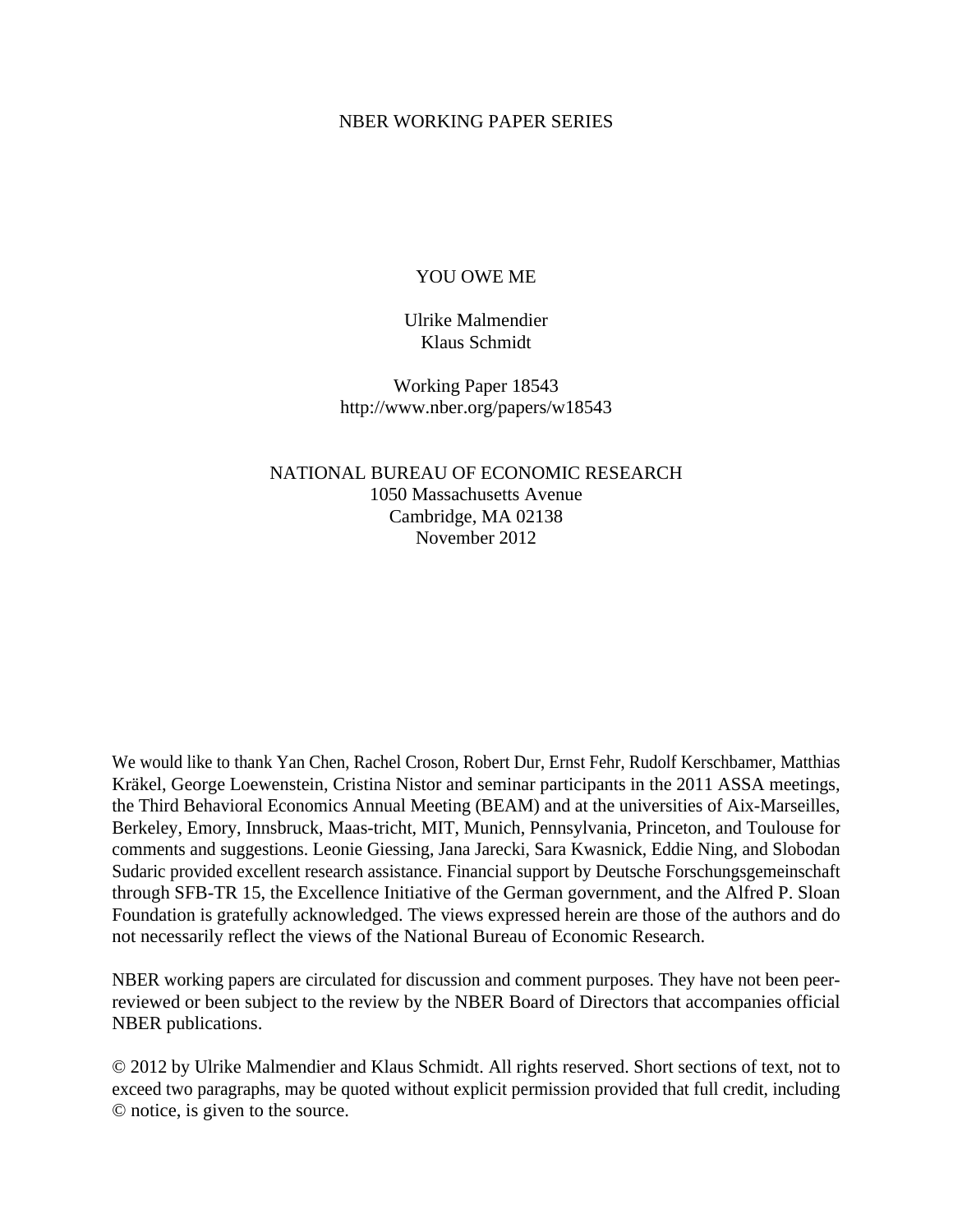You Owe Me Ulrike Malmendier and Klaus Schmidt NBER Working Paper No. 18543 November 2012 JEL No. C91,D62,D73,I11

#### **ABSTRACT**

In many cultures and industries gifts are given in order to influence the recipient, often at the expense of a third party. Examples include business gifts of firms and lobbyists. In a series of experiments, we show that, even without incentive or informational effects, small gifts strongly influence the recipient's behavior in favor of the gift giver, in particular when a third party bears the cost. Subjects are well aware that the gift is given to influence their behavior but reciprocate nevertheless. Withholding the gift triggers a strong negative response. These findings are inconsistent with the most prominent models of social preferences. We propose an extension of existing theories to capture the observed behavior by endogenizing the "reference group" to whom social preferences are applied. We also show that disclosure and size limits are not effective in reducing the effect of gifts, consistent with our model. Financial incentives ameliorate the effect of the gift but backfire when available but not provided.

Ulrike Malmendier Department of Economics 549 Evans Hall # 3880 University of California, Berkeley Berkeley, CA 94720-3880 and NBER ulrike@econ.berkeley.edu

Klaus Schmidt University of Munich klaus.schmidt@lrz.uni-muenchen.de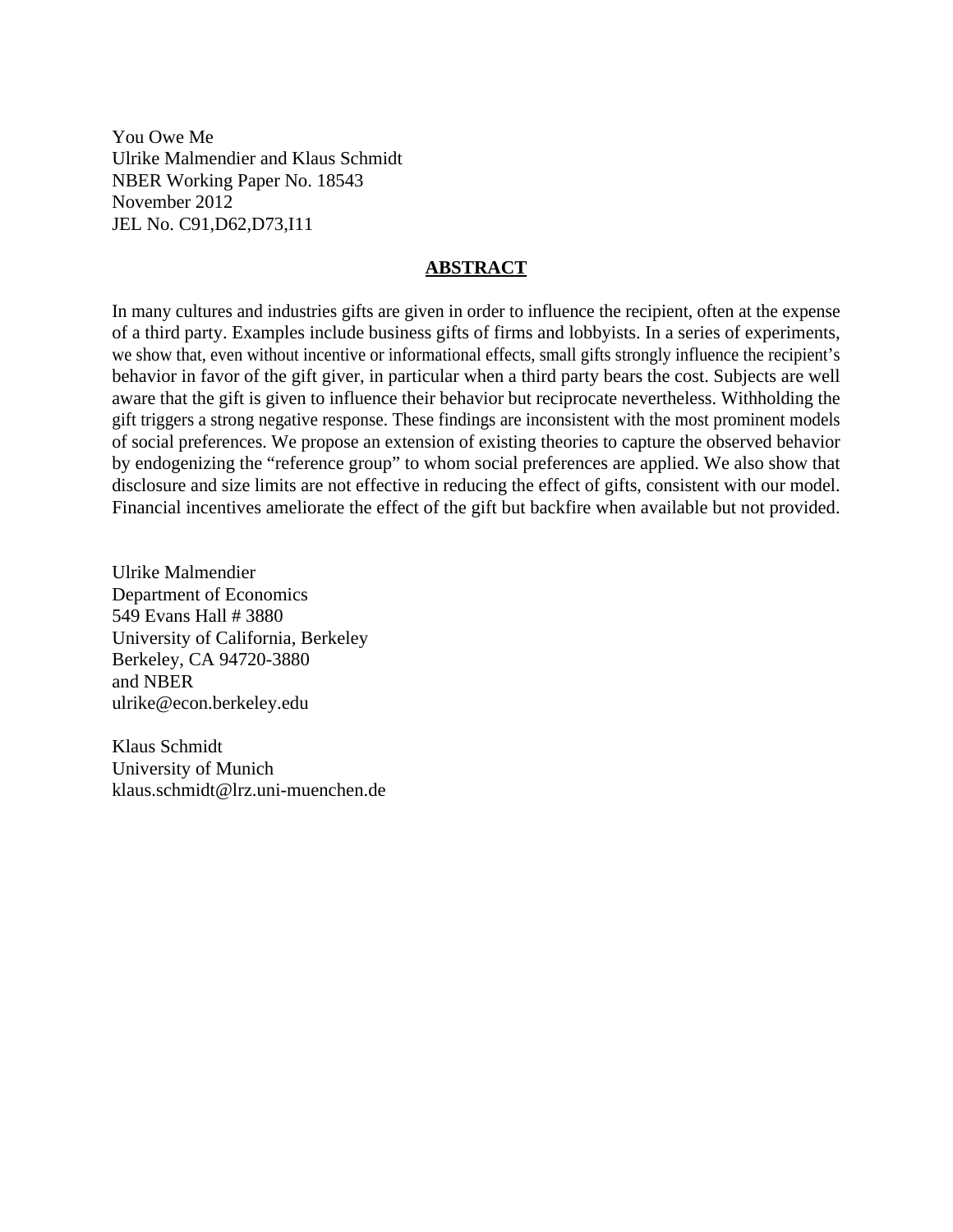# **1 Introduction**

 $\overline{a}$ 

Social preferences influence individual behavior in many economically important settings, including bargaining, incentive provision at the workplace, cooperation and competition in small groups, and donations to charity (Camerer, 2003; Fehr and Gächter, 2000; Sobel 2005). A prominent example is gift exchange. Following Akerlof's (1982) seminal paper on gift exchange in labor markets, a large experimental literature has shown that gifts induce cooperation, both in the laboratory and in the field (see, e.g., Fehr, Kirchsteiger and Riedl, 1993; Gneezy and List, 2006; Falk, 2007). We also have a well-developed body of social-preference theories that explain the observed gift-exchange behavior, such as intention-based reciprocity (Rabin, 1993) or inequity aversion (Fehr and Schmidt, 1999).

Much less attention has been devoted to the dark side of pro-social behavior, the presence of negative externalities. Pro-social behavior towards one person may come at the expense of another person. In the case of gift exchange, the purpose of the gift is to influence behavior, often to the detriment of a third party. Consider, for example, the wide-spread use of business gifts. In a typical scenario, a procurement manager receives gifts (ranging from small "tokens of appreciation" such as pens or coffee mugs to precious bottles of wine or event tickets) from a supplier, who hopes to get favorable treatment relative to his competitors, even if his competitors offer better or cheaper products.<sup>[1](#page-2-0)</sup> Similarly, politicians and regulators receive gifts or campaign contributions from lobbyists trying to affect their decisions in favor of special interest groups. In both examples the recipient of the gift makes a decision on behalf of a "client" who is often anonymous: the shareholders of the procurement manager and the general public. Such practices have raised concerns – and stirred a regulatory debate – about the influence of gifts. Gift giving has been blamed as a major contributor to weak corporate governance, to the dramatic rise of health care costs, and to wasteful pork barrel politics.<sup>[2](#page-2-1)</sup> Nevertheless, these externalities have been largely ignored in the theoretical and experimental literature.

In this paper we use a controlled laboratory study to explore why and to what extent gifts

<span id="page-2-0"></span><sup>&</sup>lt;sup>1</sup> An extreme example is the pharmaceutical industry that has been estimated to spend USD 8,000-15,000 per year on each physician in the US for marketing, including luxurious dinners, conferences at attractive locations, and gener-<br>ous honoraria (Blumenthal, 2004, p. 1885).

<span id="page-2-1"></span><sup>&</sup>lt;sup>2</sup> See e.g. Katz et al (2003), Blumenthal (2004), Susman (2008). Policy initiatives addressing these problems range from voluntary codes of conduct (see e.g. Murphy [1995] on corporate ethics statements of large U.S. corporations and Grande [2009] on self-regulation in the pharmaceutical industry) to regulatory reforms and laws limiting the possibilities for gift giving and requiring disclosure, such as the Lobbying Disclosure Act of 1995 and the Honest Leadership and Open Government Act of 2007 in the US.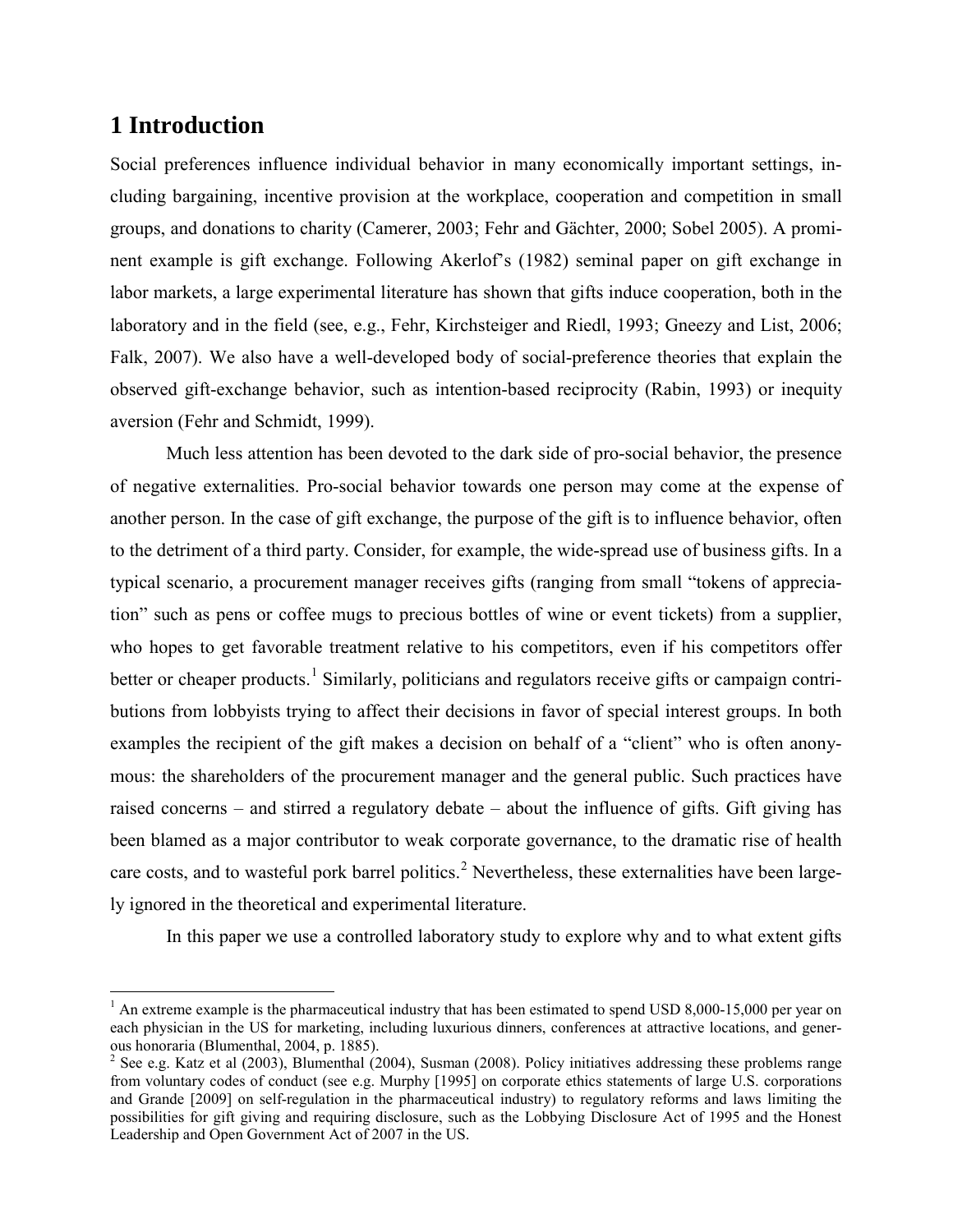with negative externalities are effective – and what can be done to mitigate their effects. Standard economic theory can explain the effectiveness of gifts in the case of a repeated relationship or if the gift has informational content. For example, a physician may prescribe more drugs of a pharmaceutical company after attending a conference sponsored by that company because he wants to get more sponsoring in the future or because of scientific information provided at the conference. The main contribution of our paper is to show that there is an additional and powerful effect of the gift *per se*. Subjects reciprocate to (small) gifts even if there are no monetary incentives for doing so and if the gift does not convey positive information about the product. The laboratory setting allows us to exclude future interaction, informational content, or any (other) monetary incentives as explanations for such a response. We show a significant effect even for small-scale gifts that amount to little compared to the income of the recipient. We also find that the effect is significantly stronger when it comes at the expense of a third party, compared to the classic giftexchange situation with two parties.

We consider a situation in which a decision maker has to make a decision on behalf of a client. Before making the decision he may receive a gift from an interested party. We show that existing theories, including theories of social preferences, are inconsistent with the recipient's response to the gift. In fact, the parameters of the experiment have been chosen such that most theories, including altruism, inequality aversion, maximin preferences, and various theories of reciprocity, predict that the recipient does not favor the gift giver at the expense of a third person. Nevertheless, we find that the effect of gifts is large. It is also significantly stronger than in the classic gift-exchange game without a third party. Furthermore, we observe that the gift is given with the intention to affect the decision of the recipient at the expense of a third party. The recipients are fully aware of this intention but reciprocate nevertheless.

In our experiment, a decision maker has to buy one of two possible products on behalf of a client. The products are simple 50/50 lotteries. The decision maker is instructed to choose the product that is best for her client and is paid a fixed wage, independent of her choice. Before she makes the decision she may receive a small gift from one of the two producers. The gift is given unconditionally and before the producers learn the payoffs of their products so that the gift cannot contain any information about the quality of the product. The setting is anonymous, and players are re-matched after each round. Hence, the gift does not provide any monetary incentives to favor the gift giver. Moreover, in the main treatment (*Gift Treatment*), neither client nor producers find out which product the decision maker picks. Nevertheless, gifts strongly affect behavior.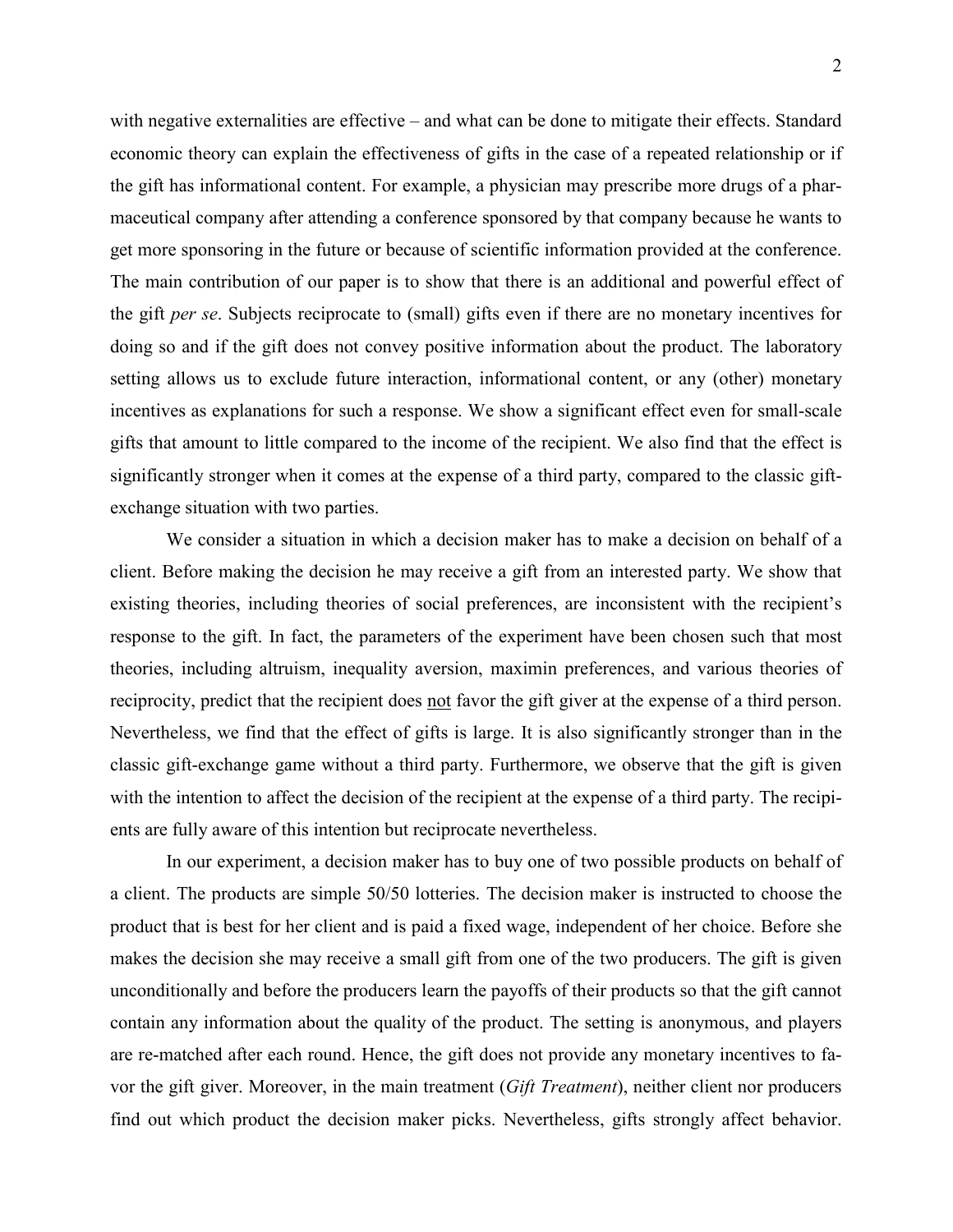After sending a gift, the gift giver's product is picked twice as often than in a *Baseline Treatment* in which there is no possibility of gift giving. Even if the product of the gift giver is first-order stochastically dominated by the other product (and its expected value is much lower), almost 50 percent of decision makers choose the product of the gift giver, compared to less than 10 percent in the Baseline. The Baseline Treatment also reveals that decision makers have no problem figuring out what the best product for the client is – their choices coincide with the product the clients prefer in 92 percent of all cases. Hence, the distortion of behavior must be due to the gift.

We also find that *not* giving the gift has a strong effect. If a producer could have given a gift but chose not to do so, the decision maker often punishes him by refusing to buy his product. Even if the product is the better product (higher expected value), not giving the gift reduces the likelihood that it is chosen from more than 90 percent in a setting without gifts to less than 60 percent if a gift could have been given but the potential gift giver chose not to do so.

Our experimental design allows us to test whether decision makers are aware how strongly the gift affects their behavior. This question is much debated in practice. For example, a questionnaire study by Steinman et al. (2001) found that only 39 percent of medical residents believe that gifts from pharmaceutical companies affect their prescription behavior, but 84 percent believe that other physicians are influenced. In our experiment, we asked decision makers at the end to estimate how often their decisions coincided with the client's preferences, and used a quadratic scoring rule to induce unbiased estimates. On average, their estimates are highly accurate. However, as in Steinman et al (2001), they believe that other decision makers are more strongly affected by the gift than they are.

We then compare the results to a situation without third parties. In the *No Externality Treatment*, there is no client; the decision maker buys the product for herself. We test whether the decision maker reciprocates to the same extent as she does when acting for a client. In that case, gift giving would not reduce efficiency but only redistribute income. We find, however, that the effect of the gift becomes significantly smaller. In particular, when the product of the gift giver is much worse than that of his competitor the effect of the gift vanishes completely.

The most prominent economic theories of other-regarding behavior cannot explain the observed phenomena. Outcome-based theories of social preferences (e.g. altruism or inequity aversion) fail to predict an effect of the gift since favoring one producer harms another producer by the same amount and, in addition, a third person (the client). Theories of type-based or intentionbased reciprocity assume that actions affect social preferences by signaling the "type" or the "in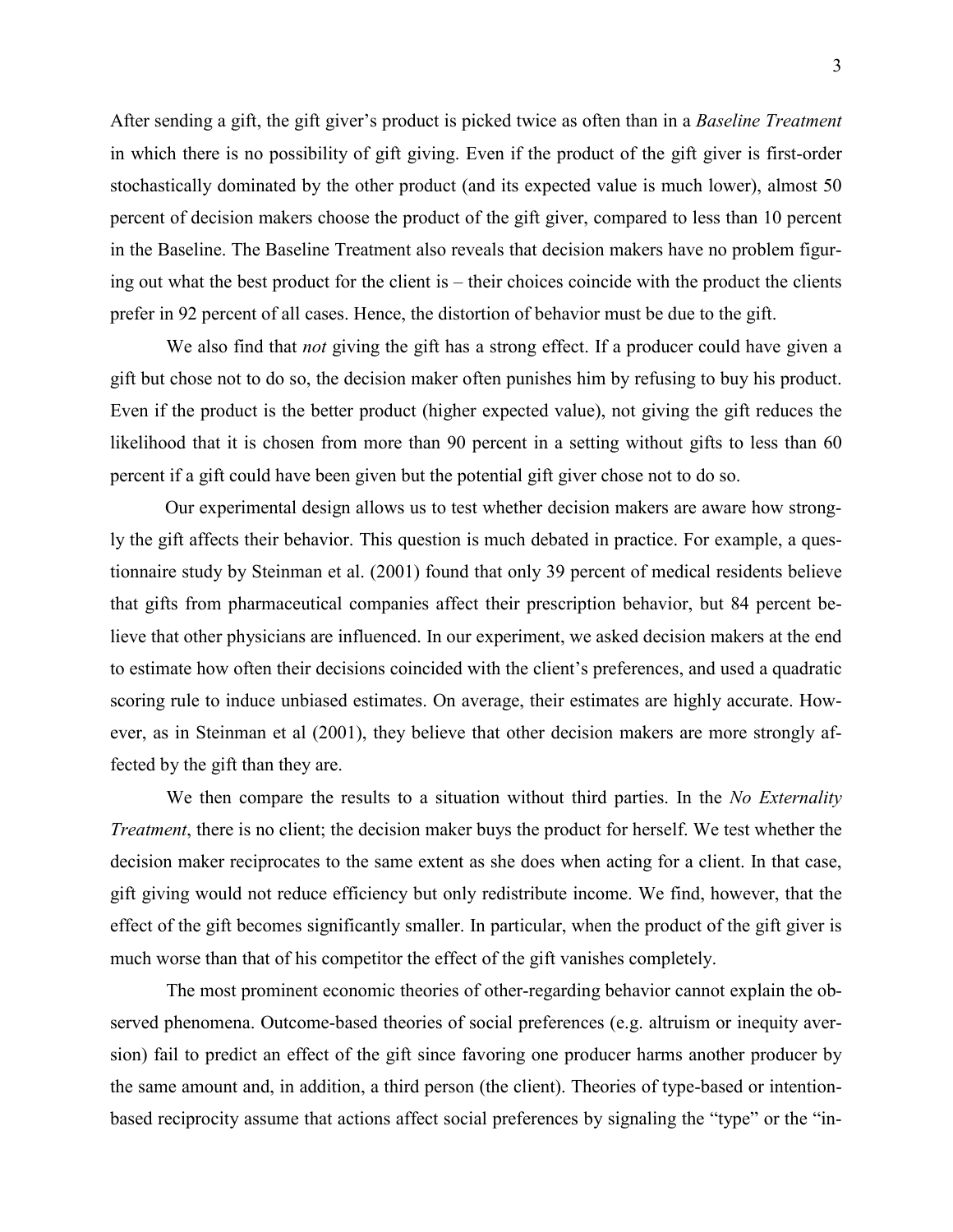tentions" of the gift giver. However, in our experiments gift giving sends a negative signal and should not be reciprocated according to these theories.

How can we explain the observed behavior? Our questionnaire evidence suggests that a gift triggers an obligation to repay the gift, independently of the intentions of the gift giver and the distributional consequences. The gift seems to create a special bond between the giver and the recipient, in line with a large anthropological literature documenting that gifts create obligations. Similarly, sociologists argue that many forms of social exchange are based on a universal social norm that gifts have to be reciprocated.

In this paper, we propose to extend existing models of social preferences by endogenizing the reference group. The weight that individual *i* attaches to the welfare of individual *j* depends on the actions of *j* that affect *i*, relative to the expected behavior of *j*. A favorable act such as giving a gift strengthens the bond between the giver and the recipient, and the recipient will reciprocate. The more the favorable act exceeds expectation, the stronger the positive response. This simple model is consistent with the observations in our experiments, including the fact that decision makers punish the potential gift giver for not giving the gift.

Finally, we conduct several policy treatments to evaluate how the problem of gift giving can be mitigated. Most remedies that have been proposed, and sometimes been implemented, fall in two broad categories, disclosure and size limits. In our experimental set-up, we find that disclosure on its own has no effect on behavior. When we inform clients which producer is the potential gift giver, whether he does give the gift, and which product the decision maker chooses, decision makers' behavior remains very similar even though they know that everything is disclosed. This finding is consistent with our proposed model. If recipients reciprocate because the gift has created (or strengthened) a bond, then disclosure should have no "shaming" effect.

Varying the size of the gift, we find that larger gifts have *less* of an impact. When the gift is three times as large, decision makers favor the gift giver in 50 percent of all cases, compared to 68 percent before. This may be surprising at first glance, and is contrary to the logic of size limits, but it is consistent with our theory of social preferences with an endogenous reference group: In our set-up decision makers have higher expectations that the producer will send the gift if it benefits them more, and the reward for favorable acts is smaller if they are expected.

In the last policy treatment, the client can offer financial incentives (profit sharing) to align the payoff of the decision maker with his own interest. With profit sharing the effect of the gift is less pronounced than in the Gift Treatment but still slightly stronger than in the No Exter-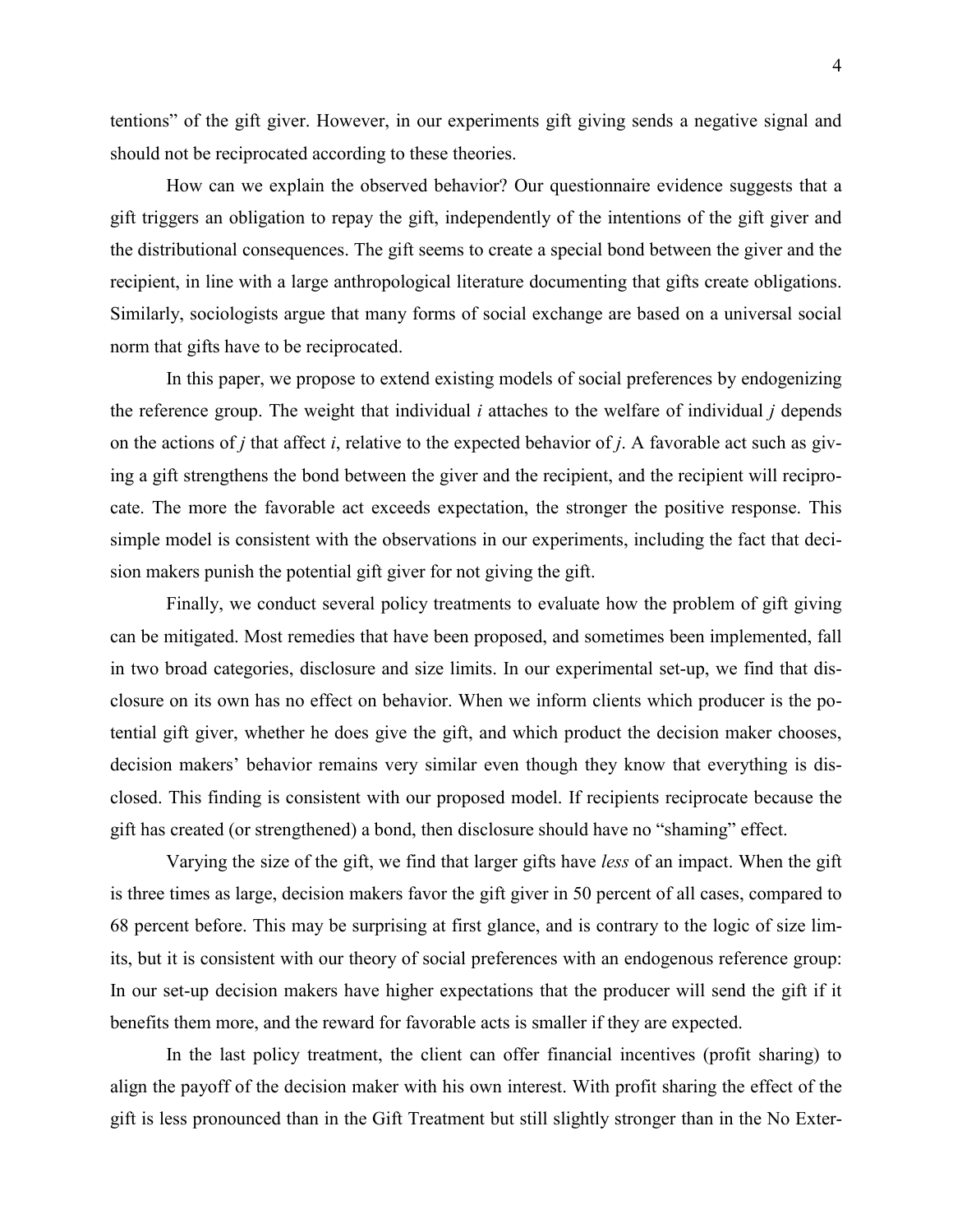nality Treatment. However, clients choose profit sharing in only 30 percent of all cases. Whenever they do not offer profit sharing (but could have done so), the effect of the gift becomes even stronger than in the Gift Treatment. For example, if the product of the gift giver is much worse than the product of his competitor the decision maker chooses it in almost 70 percent of all cases when the client does not share profits. These results also fit our proposed modeling framework. Profit-sharing increases the weight a decision maker puts on the client's payoff, and hence tilts the balance somewhat back in favor of the client. Deciding to not share profits reduces the weight on the client's payoff, and hence further tilts the balance towards the interest of the gift giver.

The rest of the paper is organized as follows: The next section discusses the relation of our paper to the literature. Section 3 describes the experimental design and the different treatments. Section 4 considers the most prominent economic theories of social preferences and shows that none of them predicts that the decision maker favors the gift giver. Section 5 presents our main experimental results and compares the behavior of the decision makers in the Baseline, Gift, and No Externality Treatments. Furthermore, it analyzes whether decision makers are aware of how gifts affect their behavior, and it reports the questionnaire evidence on motives and beliefs. Section 6 discusses how to explain the observed behavior and offers a theoretical framework to model social preferences with endogenous reference groups. Section 7 considers the policy treatments that test how to mitigate the effects of gift giving. Section 8 concludes.

## **2 Literature**

In addition to the papers mentioned in the Introduction (and the anthropological and sociological literature discussed in Section 7), our paper is related to three branches of the economics literature. First, there is a large experimental literature on gift exchange games, starting from Fehr, Kirchsteiger and Riedl (1993). This literature has established reciprocity as an important motive facilitating gift exchange. However, the theoretical explanations offered to explain reciprocity (e.g. altruism, inequality aversion, maximin preferences, type- and intention-based reciprocity) cannot explain reciprocal behavior in our experiment with externalities.

Our evidence on gifts triggering an obligation to "repay," independently of giver's intentions, instead, is consistent with behavior observed in modified trust games, where the trustee can reciprocate only with some exogenous probability (Strassmair 2009). If this probability is high and the trustor expects a return for his initial gift, his intention is more likely to be "selfish". However, the experimental results show that the behavior of trustees is unaffected by the per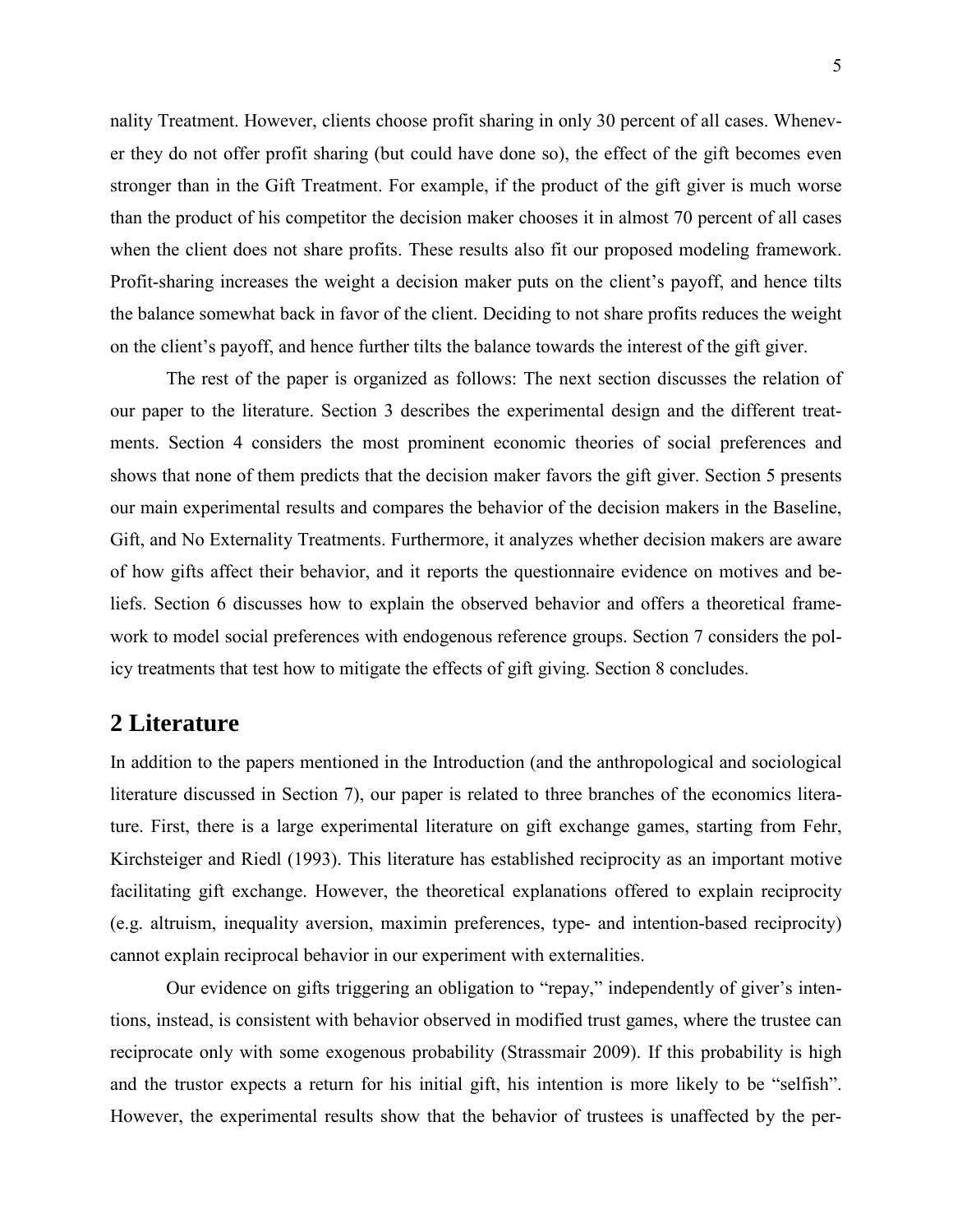ceived kindness of the trustor. In most of the literature, however, the gift affects only the giver and the receiver; there are no externalities. A notable exception of a gift exchange game with externalities is the "bribery game" in Abbink et al. (2002) and Abbink (2004), where one player can bribe another player to take an action that is beneficial to him but has negative external effects on the "public" (i.e., all other participants in the experiment). The authors show that repeated interaction can sustain a bribery relationship and that the threat of a (probabilistic) penalties and staff rotation significantly reduces corruption. The focus of our paper is very different. We are interested in the effect of gifts that are legally and socially accepted and given in the absence of repeated interaction or any other monetary incentives.

Second, there is a large empirical literature on the effects of business gifts. Much of this literature focuses on the pharmaceutical industry. In a meta-study based on 29 empirical articles, Wazana (2000) concludes that gifts are "associated with increased prescription rates of the sponsor's medication" (p. 373). Campbell et al. (2007) conducted a survey of 3,167 physicians in six specialties and document the types of gifts given by the pharmaceutical industry and the nature of physician-industry interaction. Morgan et al. (2006) conducted a survey on physicians' opinions on whether it is ethical to accept gifts of the pharmaceutical industry and whether these gifts affect prescription behavior. The general conclusion from this literature is that business gifts are widespread and that they are effective. However, as discussed in Dana and Loewenstein (2003), the empirical literature cannot disentangle the causal factors that explain why gifts work.

A third related strand of the literature are field studies and experiments on the effects of gifts when third parties are involved. For example, Falk (2007) collaborated with a charitable organization and sent out different solicitation letters to 10,000 potential donors. He finds that including a small gift increases the frequency of donations by 17 percent, and a large gift by 75 percent. Manacorda, Miguel and Vigorito (2011) estimate the impact of a large anti-poverty program in Uruguay on political support for the government that implemented it. Those households that benefited from the program are 21 to 28 percentage points more likely to favor the current government than those who did not benefit. These studies suggest that reciprocity effects are not restricted to the lab but extend to the field.

# **3 Experimental Design**

Our experimental design aims to capture some key elements of situations where one person has to rely on another person to make a decision on his behalf, and where the decision affects a third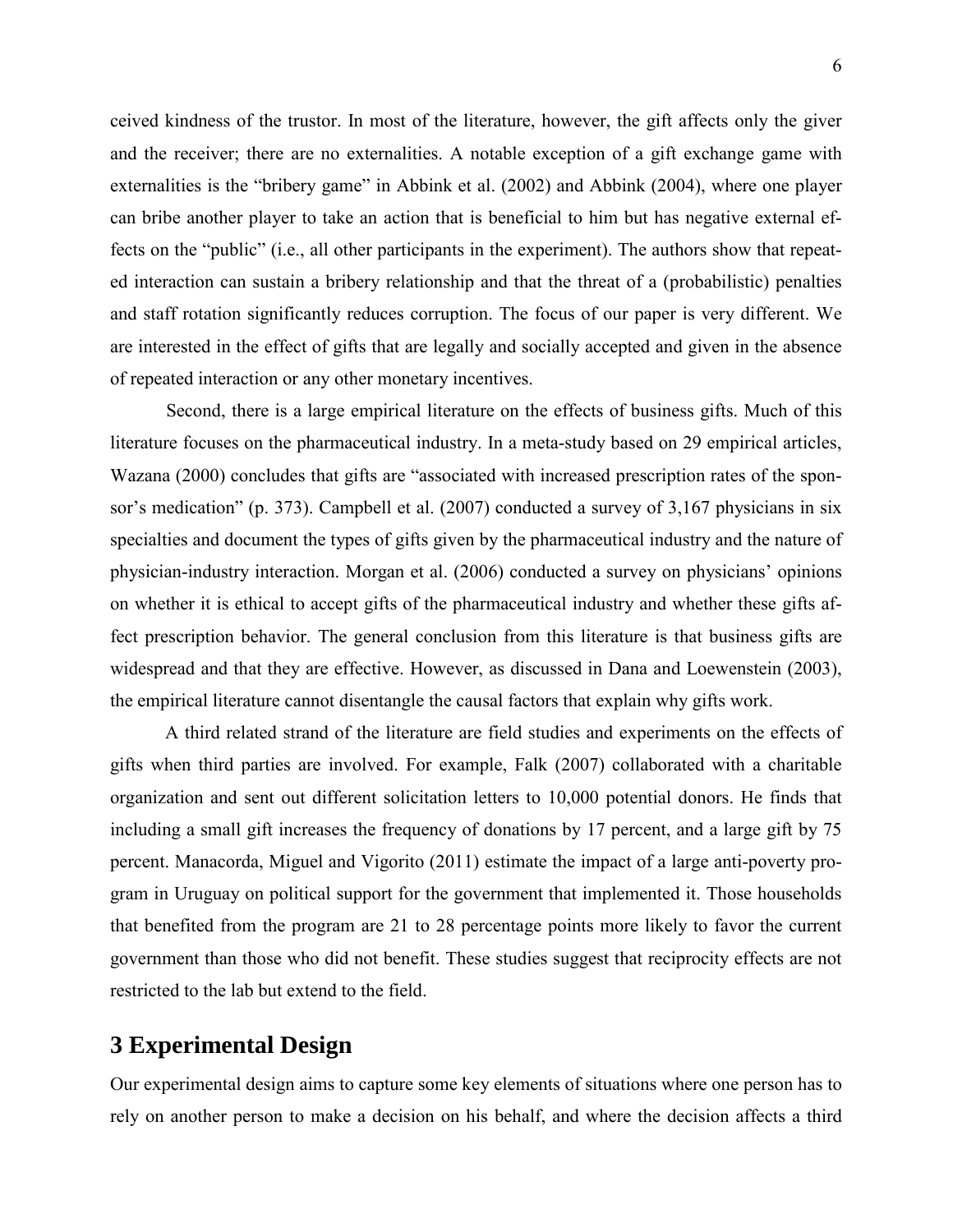party that has an interest in influencing the decision maker. We focus on the case where the gift is small (such as a pen, a coffee mug, or an invitation for lunch in the B2B context), where it is given unconditionally, and where the parties interact only once. Such small gifts are common in many cultures and industries and, differently from bribes, are often legally and socially accepted.

In the experiment, there are two producers *A* and *B* who want to sell their products to a client. The client has to buy either product *A* or product *B* but has to rely on an expert to make this decision on his behalf. We call the expert the decision maker (DM). DM receives a fixed wage for her services. If the decision maker chooses product *A* (product *B*, respectively), producer *A* (*B*) receives a positive (quasi-)rent, while the other producer gets 0. Before DM takes her decision one of the producers can pass on a small monetary gift to her. The gift is unconditional, there is no possibility to refuse the gift if it is passed, and there is no repeated interaction – subjects are anonymously re-matched after each round (imperfect strangers design). The client is aware of the possibility that a gift may be given, but he does not know whether a gift was actually passed on, nor does he observe which product was chosen.

We implemented this set-up as follows. A typical session has 24 subjects: 6 decision makers, 6 clients, 6 producers *A*, and 6 producers *B*.<sup>[3](#page-8-0)</sup> There are 20 periods. In each period the decision maker is anonymously matched with a new client and new producers *A* and *B*. At the beginning of each period one of the two producers is selected as the potential gift giver.<sup>[4](#page-8-1)</sup> This producer receives one additional token from the experimenter that he can either keep or pass on to the decision maker in which case it doubles and DM receives two tokens. To simplify the exposition it will be convenient to relabel the producers and their products. In the following we speak of producer  $X$  (offering product  $X$ ) if a producer is the potential gift giver in a given period and of producer *Y* (offering product *Y*) if he is not the potential gift giver.

The products *X* and *Y* are simple 50/50 lotteries. The payoffs are natural numbers between 3 and 20 and occur with equal probability. For example product *X* might yield a net profit of either 5 or 11 for the client, while product *Y* yields either 3 or 17. (A table with all 20 lotteries is provided in Appendix B.) It is straightforward to compare the lotteries by expected value, variance, or first-order stochastic dominance. We can classify the 20 periods into four categories:

 $\overline{a}$ 

<span id="page-8-0"></span><sup>&</sup>lt;sup>3</sup> There is one session in the Incentive Treatment in which only 20 subjects participated (5 DMs, 5 clients and 10 producers). In the No Externality Treatments there are no clients, so in these sessions we had 8 DMs and 16 producers.

<span id="page-8-1"></span> $4$  We did not allow for the possibility that both producers can make a gift simultaneously, because in this case the two gifts might simply neutralize each other.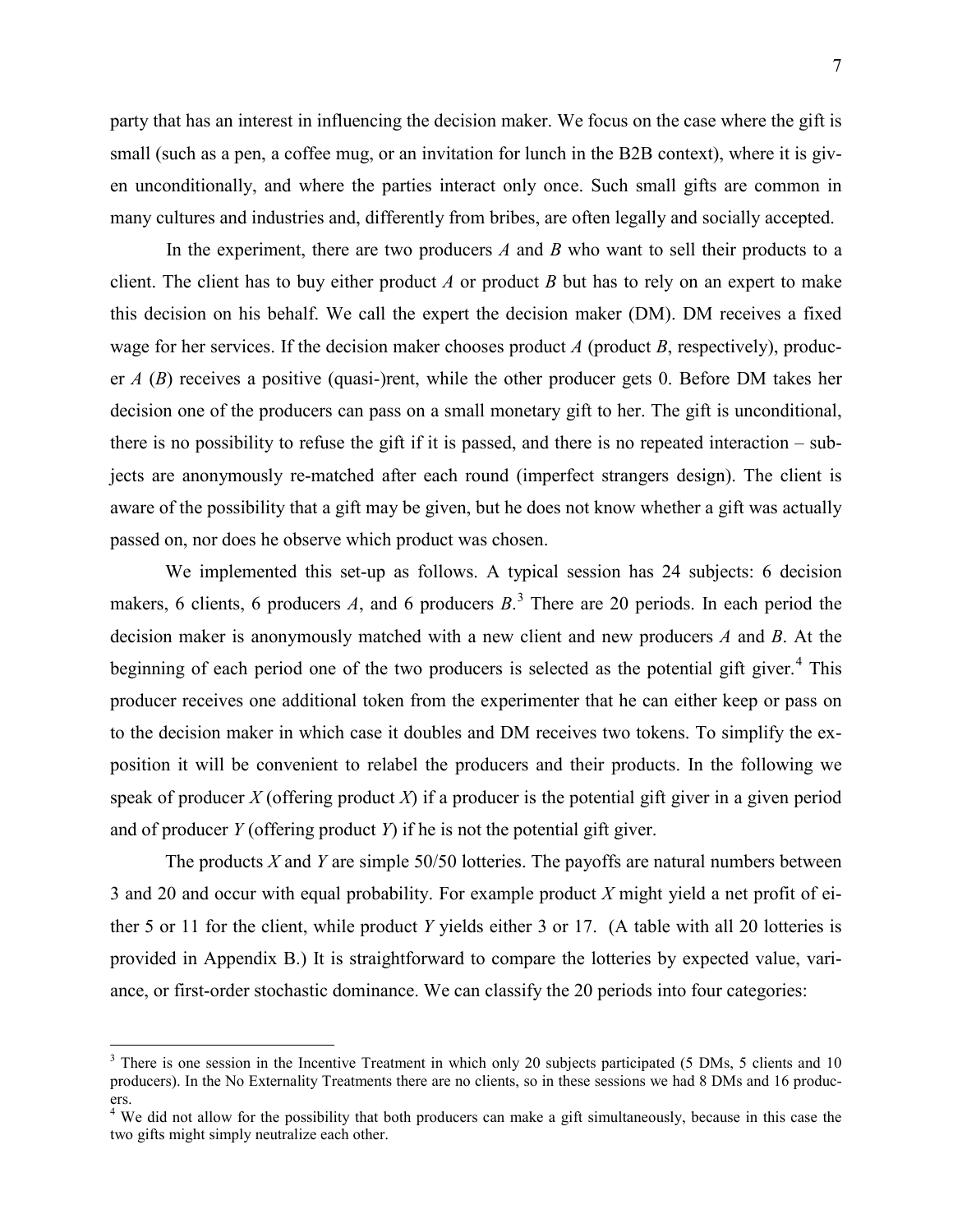- In four periods, the expected value of lottery *X* exceeds the expected value of *Y* by 2.
- In six periods, the two lotteries have the same expected value (but differ in variance).
- In six periods, the expected value of lottery *X* is 2 points lower than the expected value of *Y*.
- In four periods, the expected value of lottery *X* is 6 points lower. In this last case, product *Y* first-order stochastically dominates product *X*, i.e., every rational decision maker (no matter how risk averse or risk loving) prefers *Y* to *X*.

The use of lotteries allows us to explore two types of scenarios – one in which a product clearly dominates the other product, and one in which at least some measures of comparison differ, giving the decision maker some leeway in picking one or the other as the "better" product.

The producer who sells his product gets a payoff of 16. The other producer gets 0. The producer who is the potential gift giver must decide whether to pass on the gift before he learns what the products *X* and *Y* are in this period. Thus, the gift cannot signal product quality. The producers never learn which product the decision maker chooses. They are only informed about their total payoff after all 20 periods. Thus there is no learning about the effectiveness of gifts, and a producer's future behavior cannot be affected by choosing or not choosing his product.

The decision maker is paid a fixed wage of 20 tokens per period "for taking a decision that is in the best interest of the client." In each period, she first learns who the potential gift giver is and whether he sent the gift. She then sees the two lotteries and chooses one for her client. Her payoff is unaffected by the product she chooses, and she does not learn how the lotteries resolve.

The client does not know who the potential gift giver is and whether the gift was passed on. He observes the two products and is asked which of them he would have chosen if, hypothetically, he could have made the decision himself. He does not observe which product is actually chosen by the decision maker, nor does he observe the outcome of the lottery. At the end of the experiment he is informed only about the sum of his payoffs in all 20 periods.

The rules of the experiment and the information structure are common knowledge between all subjects. In particular, the instructions that are read aloud at the beginning of each session state explicitly that "(t)he client cannot observe the decision of the decision maker. At the end of period 20 the client learns only the sum of all payoffs received during the experiment."

After 20 periods, subjects are asked to answer a questionnaire. In the first part, decision makers are asked to estimate how often their own decision and the decision of the other decision makers coincided with the preferred product of the clients. Similarly, clients and producers are asked to estimate how often the decision makers chose the product that the clients would have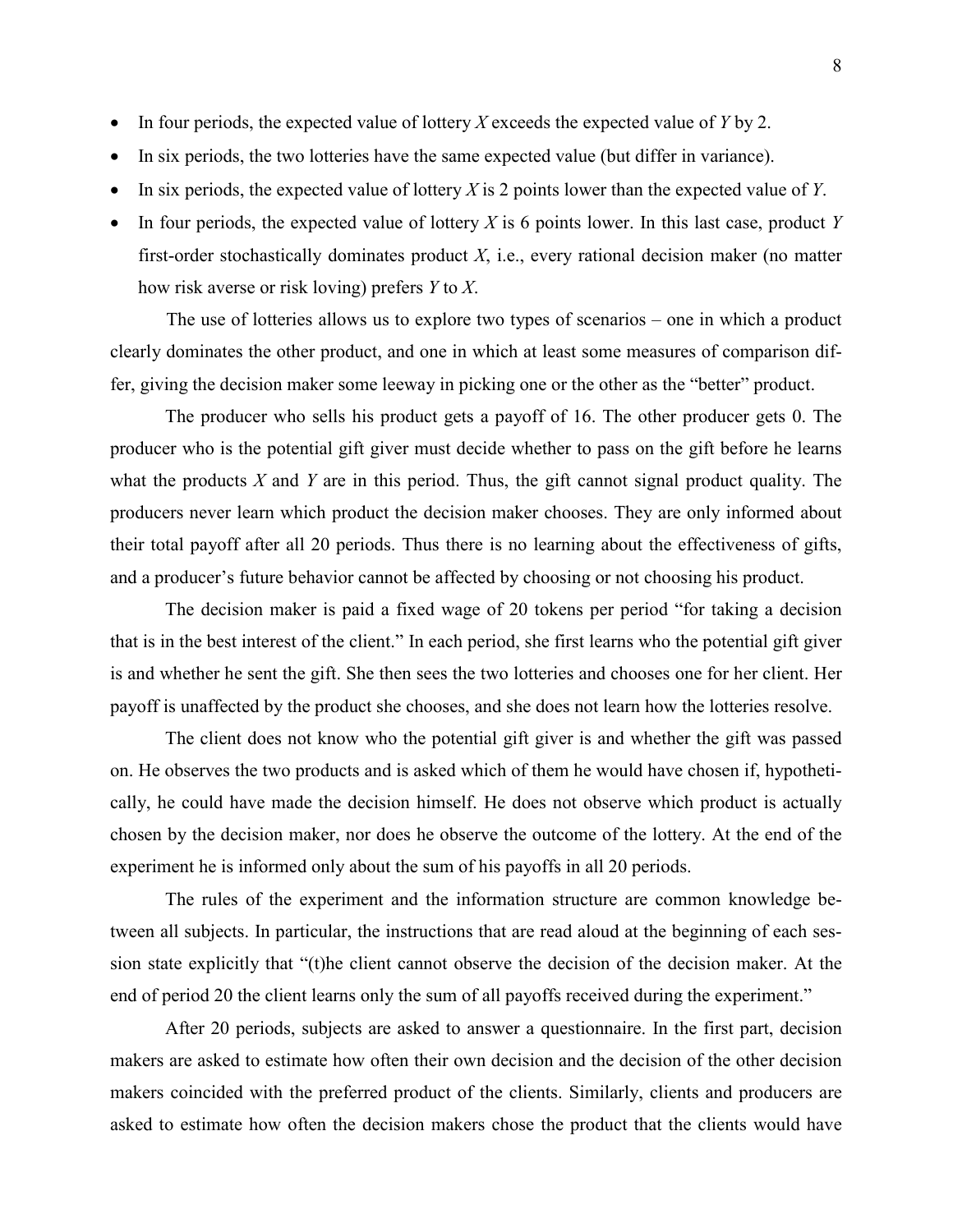preferred. The answers to these questions are incentivized with a quadratic scoring rule. In the second part, we ask subjects about their motives for their own decisions and their beliefs about the motives of the other subjects. This will be discussed in more detail in Section 5.4.

We compare the results of this *Gift Treatment* to two other treatments, the *Baseline Treatment* and the *No Externality Treatment*. In both of these treatments, we use exactly the same lotteries ("products") in the same sequence as in the Gift Treatment.

In the *Baseline Treatment* producers cannot send a gift to the decision maker and gifts are never mentioned. This treatment shows whether decision makers choose the products preferred by their clients if nobody can try to influence them. Comparing the Baseline Treatment to the Gift Treatment allows us to test both for the effect of gift giving and for the effect of not giving a gift (despite having the option) relative to a world without gifts.

In the *No Externality Treatment*, there is no client and no fixed wage for the decision maker. DM buys the product for herself and is full residual claimant of the lottery payoffs. This treatment allows us to estimate to what extent the effect of gifts in the Gift Treatment reflects the fact that DM acts on behalf of a third party and does not bear the consequences of her decisions.

In addition, we will compare the results to three policy treatments (disclosure, variation in gift size, and financial incentives), whose design and results are described in Section 7.

Overall, we conducted 1[5](#page-10-0) sessions with 20-24 participants in each session at MELESSA<sup>5</sup> of the University of Munich in 2010 and 2011. Subjects were undergraduate students of various disciplines from the University of Munich and the Technical University of Munich. As shown in the summary statistics (Table 1), we conducted experiments with overall 356 different subjects, generating a data set of 1,980 observations. The vast majority of students were in the typical age range of 20-29, and slightly more than half (54%) were women. About a quarter were students of economics or business studies. Upon arrival at the lab subjects were randomly and anonymously assigned to the different roles. Sessions lasted about one hour. On average, subjects earned about €12.5 (\$17.5), which includes a show-up fee of  $€4$  (\$5.60).

## **4 Behavioral Predictions**

 $\overline{a}$ 

To guide our empirical analysis, we present a simple theoretical framework, which allows us to derive the predictions of existing theories of social preferences and reciprocity.

<span id="page-10-0"></span><sup>&</sup>lt;sup>5</sup> MELESSA is the Munich Experimental Laboratory for the Economic and Social Sciences. All experiments were computerized with the software z-Tree (Fischbacher 2007). The recruitment was done with the software ORSEE (Greiner 2004).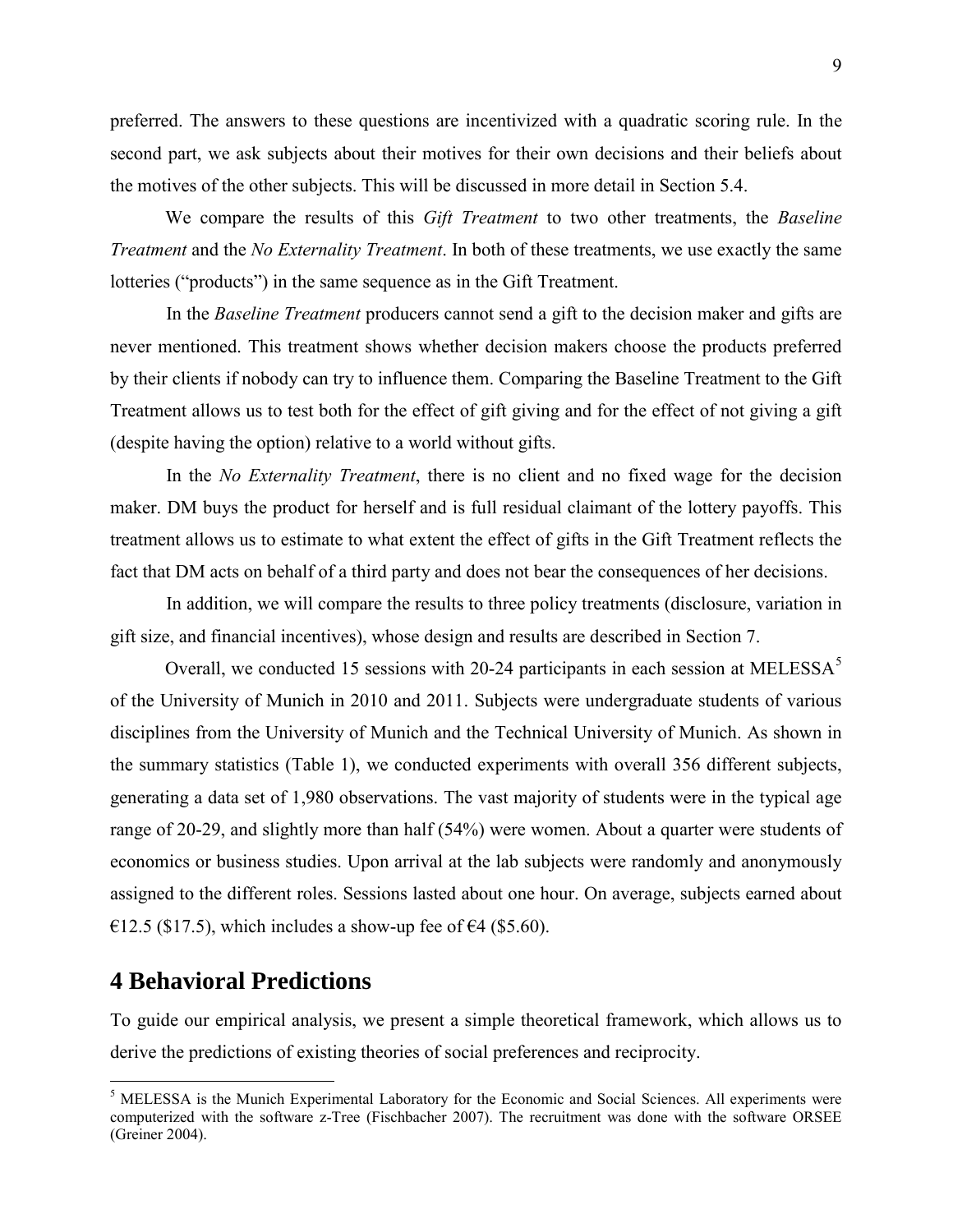Suppose that the decision maker receives a gift from producer  $X$ . Is she then going to favor the gift giver or will she choose the product that is in the best interest of her client? The payoff of the decision maker is fixed and unaffected by her decision, including the payoff from the gift (since it is given prior to the decision). The traditional model of rational and self-interested behavior does not predict that the decision maker favors the gift giver. She is indifferent, whether or not the gift is given. If there is no third party (the payoffs go to the decision maker), the traditional model predicts that the decision maker chooses the product that has the better payoff, rather than favoring the gift giver. Thus, if we want to explain why the gift systematically affects her decision we have to look for alternative models of human behavior.

In recent years several theories of other-regarding behavior have been proposed. These theories model how a decision maker could be influenced by the payoffs of other players, their types, or their intentions.<sup>[6](#page-11-0)</sup> In this section we show that, in the context of our experiment, the existing theories fail to predict the observed influence of gift giving. To sum up the main insights derived below, outcome-based theories predict unambiguously that decision makers should *not* be influenced by gifts, but should maximize the expected utility of their clients. Type-based and intention-based theories have multiple equilibria that point in opposite directions. In addition, these latter theories make predictions about frequencies and about players' beliefs that apply to all equilibria and can be tested (and refuted). The rest of this section makes these claims precise.

We assume that the decision maker is risk neutral and evaluates products *A* and *B* by their expected values.<sup>[7](#page-11-1)</sup> We say that DM "favors" producer *i* if she chooses product *i* no matter how it compares to product *j*, with  $i, j \in \{X, Y\}$  and  $i \neq j$ . We say that DM favors the client if she chooses the product with the highest expected value for the client, or if both products have the same expected value the product with the smaller variance. We assume that if the decision maker is indif-ferent she chooses the product that favors the client.<sup>[8](#page-11-2)</sup> Thus, in the standard, self-interest model the decision maker always chooses the product that favors the client.

Suppose first that the decision maker has outcome-based social preferences  $U^{DM}(m^{DM}, m^X, m^Y, m^C)$ , where  $m^i$  is the expected monetary payoff of player  $i \in \{DM, X, Y, C\}$ 

 $\overline{a}$ 

<span id="page-11-0"></span> $6$  See Fehr and Schmidt (2006) and Sobel (2005) for surveys of the literature on "social preferences."

<span id="page-11-1"></span><sup>7</sup> Most existing social-preference theories do not explicitly consider choices between lotteries. Since the experimental stakes are fairly small risk aversion should not affect decision making (see Rabin, 2000) and, at a first approximation, risk neutrality is not restrictive. Note also that in our experiment the decision maker never observes the outcome of the lotteries.

<span id="page-11-2"></span><sup>&</sup>lt;sup>8</sup> This assumption is imposed frequently in principal-agent models in which the contracting game has multiple equilibria. It is confirmed by the results of the Baseline Treatment.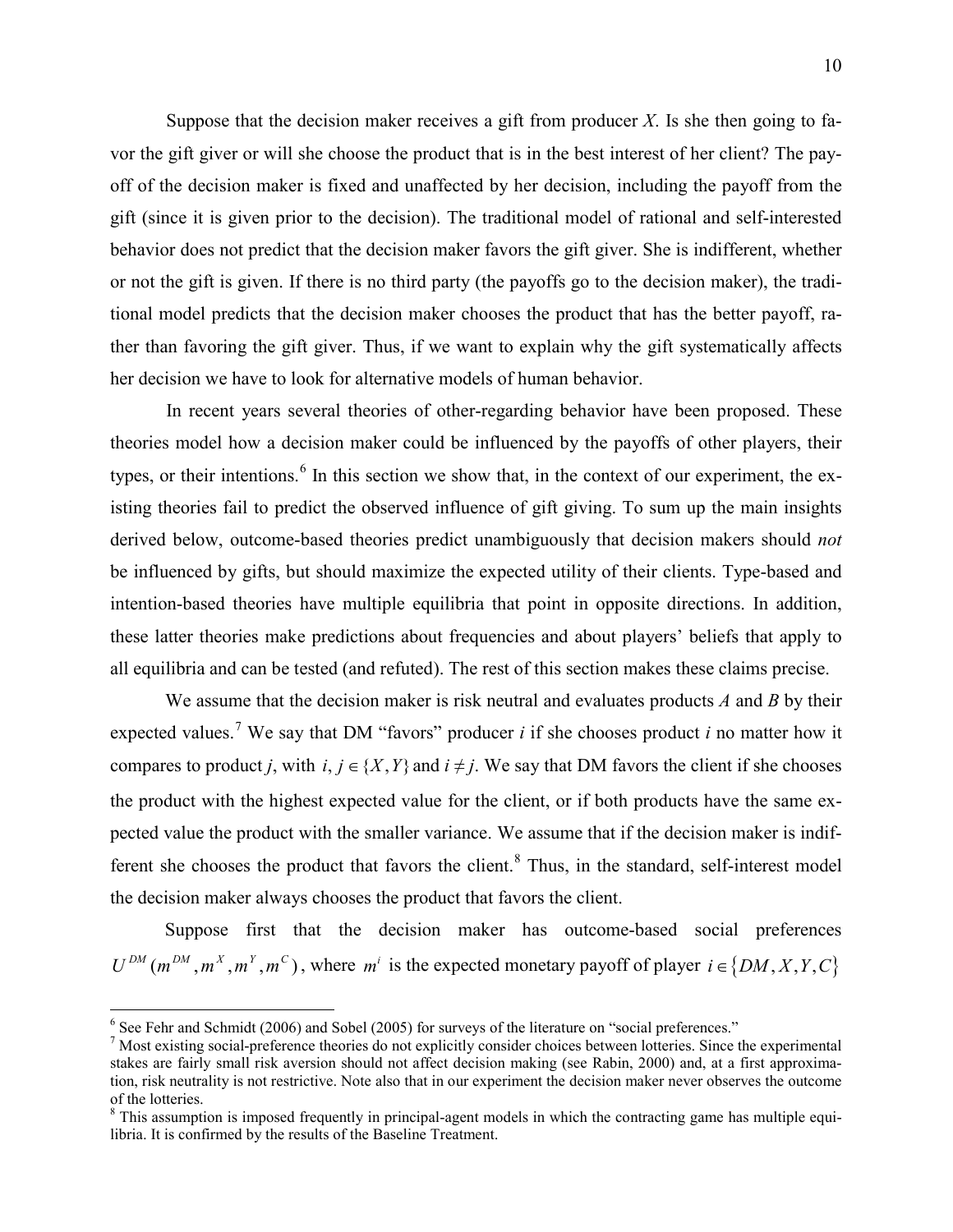and  $U^{DM}$  is invariant to permutations of  $(m^X, m^Y, m^C)$ . We consider the three forms of outcomebased social preferences that have received most interest in the literature: (i) Altruism in the form of utilitarianism (e.g. Andreoni and Miller, 2002) assumes that the utility of the decision maker increases with the sum of the payoffs of the other players. (ii) Maximin preferences (e.g. Charness and Rabin, 2002) assume that DM's utility increases with the payoff of the worst-off in the group. And (iii) inequality aversion (Fehr and Schmidt, 1999; Bolton and Ockenfels, 2000) assumes that DM dislikes to be worse off and (to a lesser degree) to be better off than the other players. Note that utilitarianism and maximin preferences are special cases of generalized altruism, which assumes that the utility of a player is weakly increasing in the payoffs of all other players. In the set-up of our experiment, most results hold for any form of generalized altruism.<sup>[9](#page-12-0)</sup>

**Proposition 1.** Suppose that the decision maker is motivated by (i) altruism (utilitarianism), (ii) maximin preferences, or (iii) inequality aversion. Then we have:

- (a) In the *Baseline Treatment*, where no gift can be passed on, the decision maker always chooses the product that favors the client.
- (b) In the *Gift Treatment*, if producer *X* did pass on the gift, the decision maker always chooses the product that favors the client.
- (c) In the *Gift Treatment*, if producer *X* did not pass on the gift, the decision maker favors the client if she is altruistic (utilitarian) or inequality averse, but favors producer *Y* if she has maximin preferences.

Proof: See Appendix A.

 $\overline{a}$ 

Proposition 1 implies that DM never favors *X*, no matter whether a gift is given or not. The proof is not difficult and it is instructive to briefly go through the main arguments. In the Baseline Treatment, the decision maker cannot affect the payoff distribution of producers: One gets a payoff of 16, and the other one a payoff of 0, regardless of the product chosen. But she can affect the expected payoff of the client. Moreover, we designed the experiment such that the payoff of the decision maker is always (weakly) higher than the payoff of any other player in any state of the world. Thus, all three outcome-based theories of social preferences predict that the decision maker favors the client. The same argument holds in the Gift Treatment when producer *X* passed on the gift. Again, DM cannot change the payoff distribution of producers, and her payoff (including

<span id="page-12-0"></span><sup>&</sup>lt;sup>9</sup> Generalized altruism is sufficient to establish parts (a) and (b) of Proposition 1. In part (c) it matters whether DM cares more about the worst off in the group (i.e., the producer who does not make a sale) than about all other players.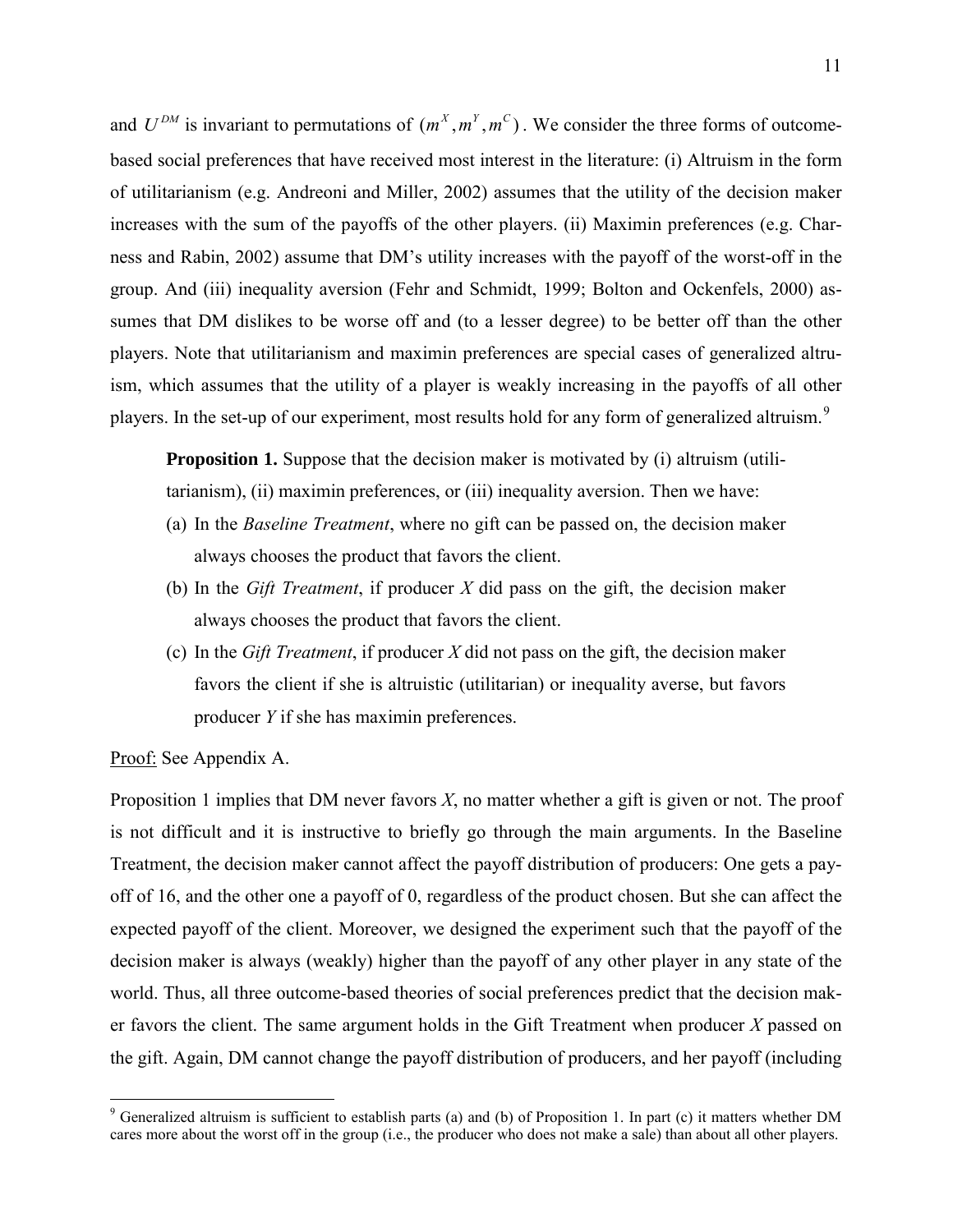the gift) is now strictly higher than that of any other player; so she favors the client. Finally, if in the Gift Treatment producer *X* did not pass on the gift, then the payoff distribution of producers *X* and *Y* is (17,0) if DM chooses *X* and (1,16) if she chooses *Y*. For an altruistic (utilitarian) or inequality averse DM this does not matter; she still maximizes the client's expected payoff. If DM has maximin preferences, she maximizes the payoff of the worst off in the group and favors producer *Y*. [10](#page-13-0) 

Consider now models of type-dependent preferences such as Levine (1998) and Gul and Pesendorfer (2010). Assume for simplicity that there are two types of players, "kind" and "selfish" types. Kind types care positively about the payoffs of other players who are also kind, but do not care about payoffs of selfish players. Selfish types care only about their own payoffs. The type of a player is private information. It is common knowledge that, for each player  $i \in \{DM, X, Y, C\}$ , the probability of being kind is  $\mu^{DM} = \mu^{X} = \mu^{Y} = \mu^{C} = \mu$ , with  $0 < \mu < 1$ . Let  $\mu^{M}_{i}$ denote the (updated) belief of player *i* about the type of player *j*,  $i, j \in \{DM, X, Y, C\}$ ,  $i \neq j$ . Then the expected utility of a kind player is given by

$$
U^{i, kind} = m^i + \sum_{j \neq i} \mu_i^j \cdot \alpha \cdot m^j
$$

where  $\alpha > 0$  is the (common) degree to which a kind player *i* cares about the payoff of a kind player *j*.<sup>11</sup> The utility function of a selfish player *i* simply is  $U^{i, selfish} = m^i$ .

**Proposition 2a.** Suppose that the decision maker has type-dependent preferences as described above. Any Perfect Bayesian Equilibrium in which the selfish type keeps the gift with positive probability requires that the probability of the decision maker choosing product  $X$  does not increase by more than  $1/16$  when the gift is given compared to when the gift is not given.

The proof of this proposition is straightforward. Let  $p^{gg}$  denote the probability that DM chooses product *X* if the gift was given, and  $p^{grg}$  the probability that DM chooses *X* if the gift was not given. A selfish producer *X* keeps the gift only if

 $\overline{a}$ 

<span id="page-13-0"></span><sup>&</sup>lt;sup>10</sup> If DM has maximin preferences that also account for the sum of all payoffs, as in Charness and Rabin (2002), and she puts sufficiently high weight on the payoff of the worst off she favors *Y*; else she favors the client.

<span id="page-13-1"></span><sup>&</sup>lt;sup>11</sup> We could have also assumed that a kind player *i* cares about the payoff of a selfish player to the degree  $\alpha$  and about the payoff of a kind player to the degree  $\overline{\alpha}$ , with  $\alpha < \overline{\alpha}$  and  $(1 - \mu)\alpha + \mu\overline{\alpha} > 0$ . This complicates the exposition but does not change the qualitative results.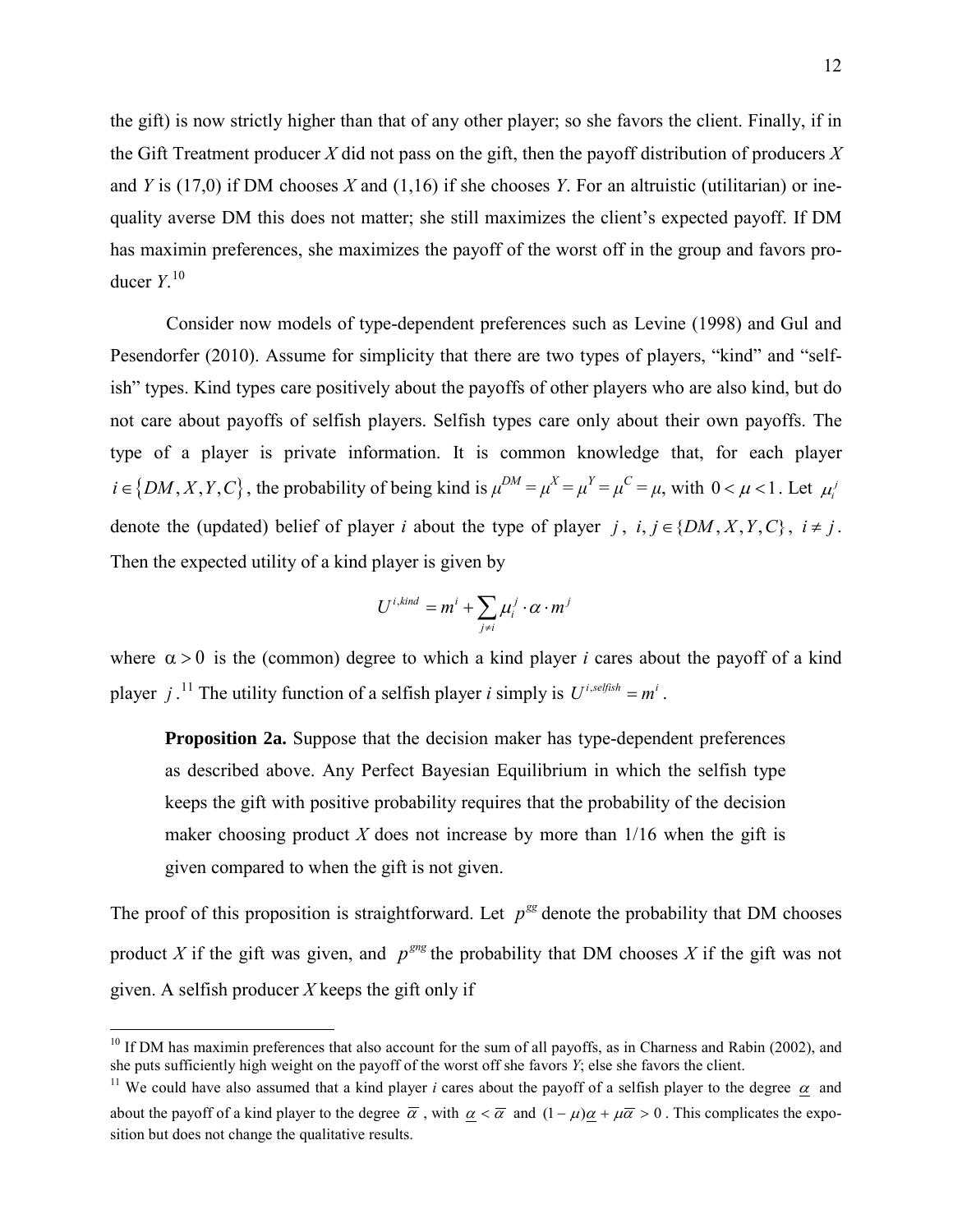$$
1 + p^{gng} \cdot 16 \ge p^{gg} \cdot 16
$$

Thus, any equilibrium in which the selfish type keeps the gift with positive probability must have  $p^{gg} - p^{gng} \le 1/16$ . (In Appendix A we characterize the set of pooling and separating equilibria of this signaling game in Proposition 2b.) Proposition 2a implies that, if  $p^{gg} - p^{gng} > 1/16$ , then producer *X* cannot signal that he is the kind type by giving the gift because the selfish type will mimic him. Below, we will see that, in our experiment,  $p^{gg} - p^{gng} = 0.47 \gg 1/16$ .

Consider now models of intention-based reciprocity (Rabin, 1993; Dufwenberg and Kirchsteiger 2004). These models use psychological game theory (Geanakoplos, Pearce, and Stacchetti 1988) to capture the idea that players care not only about the action of the other players but also about their intentions. Psychological games with intention-based reciprocity are consistent with many interesting phenomena, but they also tend to have multiple equilibria. For example, if there are two players that can be kind or hostile to each other, it is an equilibrium that both players are kind because they expect the other player to be kind as well; but it is also an equilibrium that both players are hostile because they expect the other player to be hostile.

To apply intention-based reciprocity to our experiment we simplify the strategy space of DM. We allow DM to choose only between action X, i.e. choosing product *X*, and action C, i.e. favoring the client. Because the experiment has a sequential structure we use the notion of "Sequential Reciprocity Equilibrium" of Dufwenberg and Kirchsteiger (2004), but the same result obtains if we apply Rabin's (1993) notion of "Fairness Equilibrium" to the normal form of the sequential game.

**Proposition 3a.** Suppose that DM and *X* are motivated by intention-based reciprocity. If producer *X* passes on the gift, DM must conclude that *X*'s intention is kind.

Proof: See Appendix A.<sup>12</sup>

 $\overline{a}$ 

Passing on the gift must always be considered a "kind" act because it increases DM's payoff, while keeping the gift is always "unkind" because it reduces DM's payoff. This is independent of the strategies or beliefs of the players. In the experiment we ask the producers about their intentions when giving the gift and we ask the decision makers about their beliefs what these inten-

<span id="page-14-0"></span> $12$  In Appendix A we also characterize the set of Sequential Reciprocity Equilibrium outcomes in Proposition 3b. We show that there are equilibria in which producers give the gift and equilibria in which they do not. However, in any equilibrium Proposition 3a must hold.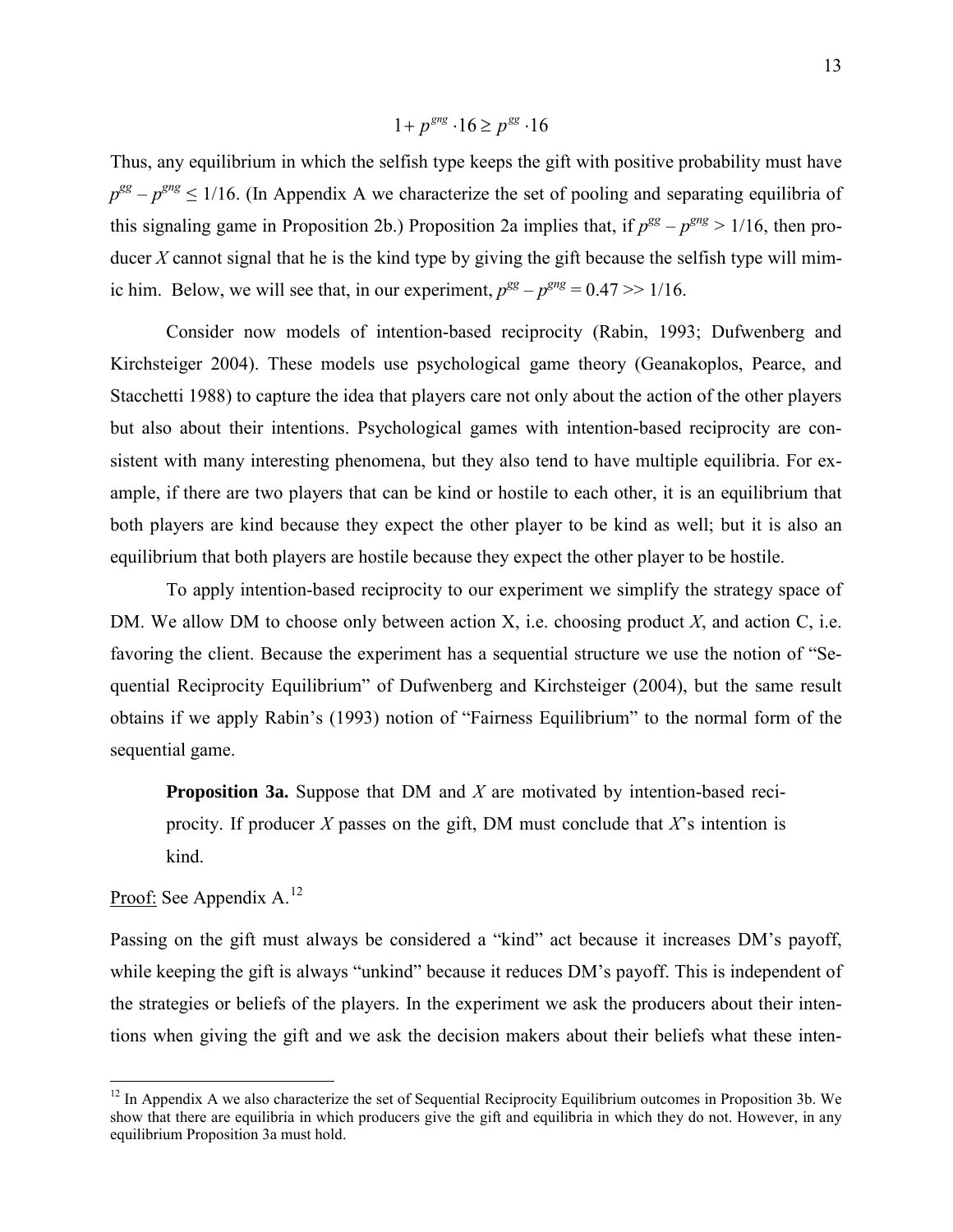tions are. This allows us to test this prediction.<sup>[13](#page-15-0)</sup>

## **5 The Effect of Gifts**

### **5.1 Baseline without Gift Giving**

Decision makers are instructed to choose the product that is in the best interest of their clients. Before we can study how this decision is affected by gift giving of interested third parties, we establish what happens if there are no gifts. Which products do decision makers choose, and which products do clients prefer?

In Figure 1, we calculate how frequently product *X* is preferred by the client (grey bars) and how frequently it is chosen by the decision maker (black bars), both on average over all periods (first set of bars) and separately for cases when the expected value of lottery *X* is higher than, equal to, or lower than that of lottery *Y* (second to fifth set of bars). These choices will serve as the benchmark for all other treatments, where producer  $X$  will have the option of giving a gift.



**FIGURE 1: Frequencies of choosing** *X* **in the Baseline Treatment**

<span id="page-15-0"></span> $\overline{a}$  $13$  A related approach is "guilt aversion" (Charness and Dufwenberg, 2006). According to this theory people want to live up to the expectations of others, and they feel guilt if they let other people down. This approach is not easily applicable to our experiment since neither the producer nor the client learn which product DM chooses. They only observe their total payoff at the end of the game. It is difficult to argue that they feel disappointed by DM's decision that they do not observe. Even if the noisy signal that they observe after 20 periods gave rise to disappointment the theory does not offer a clear prediction in our experiment. If product *X* is not the product that is best for the client then the decision maker has to disappoint either the expectations of the gift giver or the expectations of the client. Thus, guilt is unavoidable.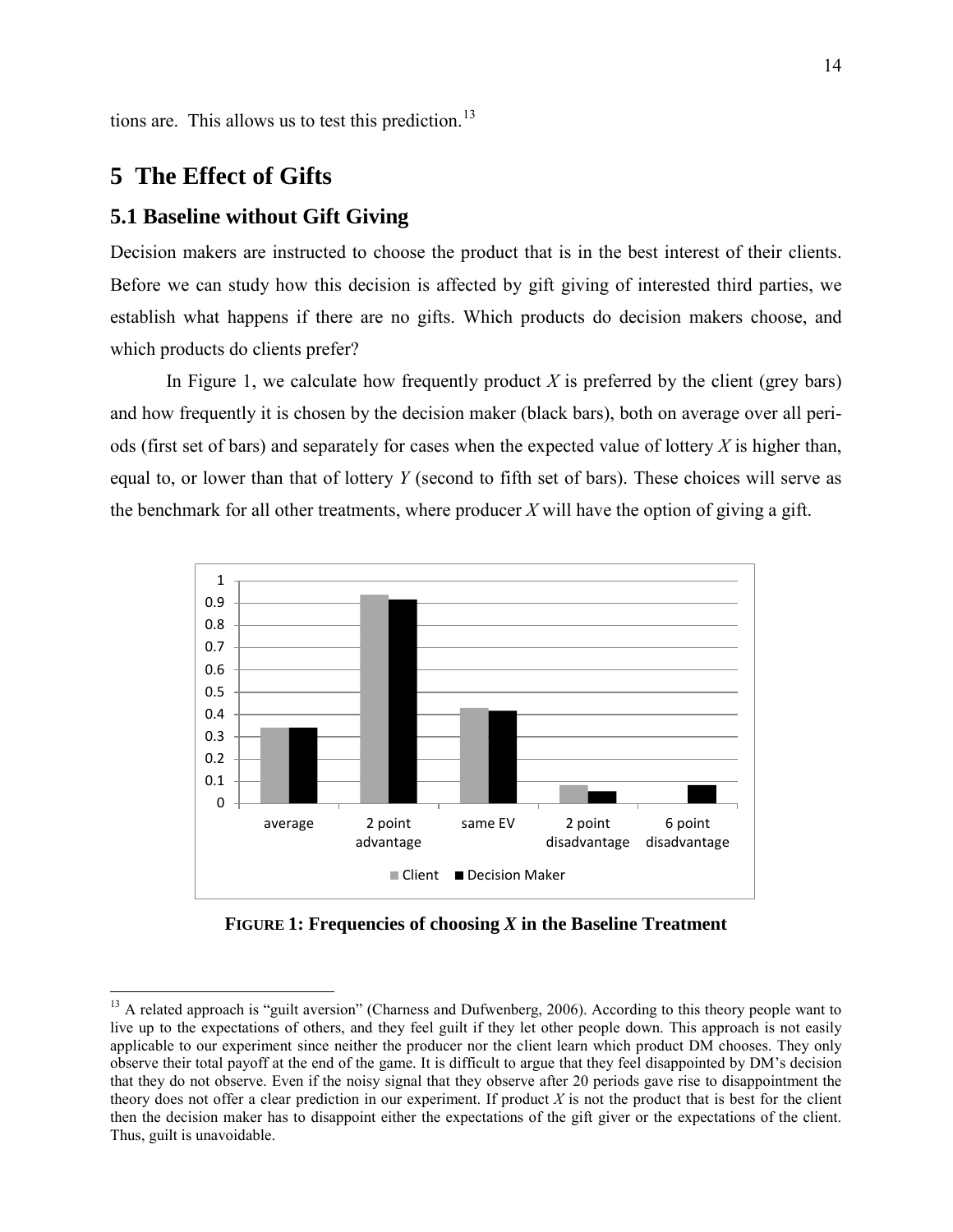The figure shows that clients strongly prefer the lottery with the higher expected value: 94 percent prefer product  $X$  if it has the higher expected value. It the expected value of lottery  $X$  is, instead, 2 points smaller than that of Y, only 8 percent of clients prefer *X*. And if *X* has a disadvantage of six points (and is first-order stochastically dominated by *Y*), no client prefers *X*..

The choices of the decision makers closely follow the preferences of the clients. The overwhelming majority chooses the lottery with the highest expected value. There is no statistically significant difference between their choices and the preferred choices of the clients, both when expected values differ and when they are equal.<sup>[14](#page-16-0)</sup> Note that clients prefer and decision makers choose *X* in 34 percent of all cases (82 of 240), not in 50 percent as one might have expected. The reason is that product *X* happens to have the higher expected value in only 4 (out of 20) periods, but a lower expected value in 10 periods. Also note that a little less than 50 percent of clients and decision makers choose *X* when expected values are equal. Out of the six periods in which expected values are the same, *X* has a larger variance in three periods and a smaller variance in the other three periods. About two thirds of the subjects (70.8 percent of the clients and 55.6 percent of DMs) choose the product with the smaller variance. Hence, in addition to a strong preference for the product with the higher-expected value, we observe a weaker preference for the product with the lower variance.

### **5.2 Gift Giving with Externalities**

 $\overline{a}$ 

What happens if producer  $X$  can make a gift to the decision maker? Figure 2 illustrates the effect of gifts graphically. The figure compares the choices of the decision makers in the Baseline Treatment (middle bars) to the choices in the Gift Treatment when the gift was passed on (bars to the left) and when it was not passed on (bars to the right). Note that the gift was passed on by the potential gift givers in 71.5 percent of all cases (343 out of 480).

The first set of bars shows a large average effect of the gift: If the gift is given, DMs choose producer *X* twice as often as in the Baseline Treatment, with a frequency of 67.9 rather than 34.2 percent. If, instead, the gift is not given, the frequency decreases by one third, relative to the Baseline Treatment, to 21.2 percent. In other words, decision makers strongly reciprocate to the gift by favoring the gift giver and, perhaps more surprisingly, also exert strong negative reciprocity if a gift could have been passed on but the potential gift giver chose not to do so.

<span id="page-16-0"></span><sup>&</sup>lt;sup>14</sup> A Wilcoxon-Mann-Whitney test comparing the decisions of DMs and the preferred choices of the clients does not reject the hypothesis that the two are drawn from the same distribution, both when expected values differ and when they are equal ( $p = 0.912$  and  $p = 0.618$ ).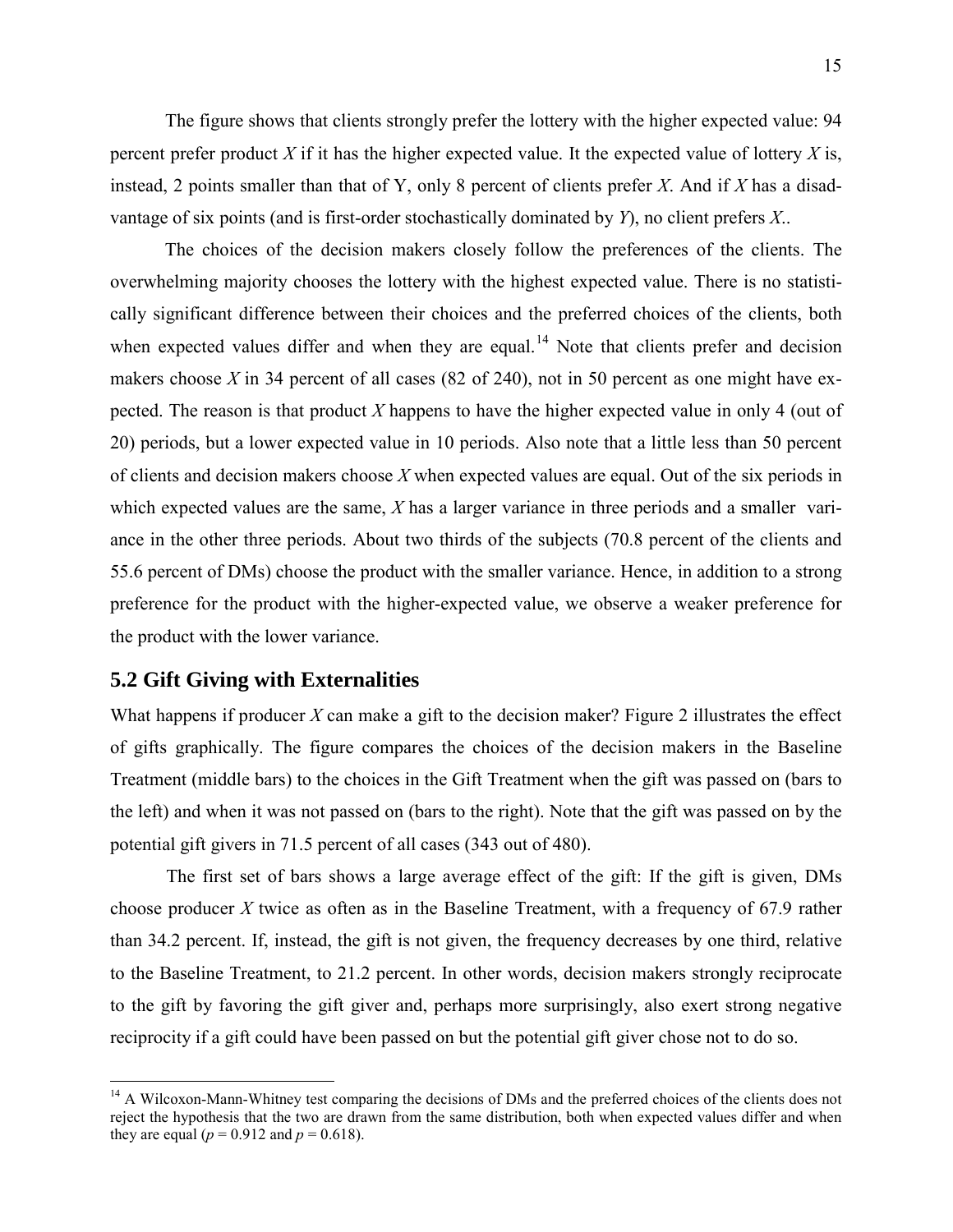The next set of bars shows that, if the lottery offered by the potential gift giver has a two point advantage in terms of expected value, it is almost always chosen, both in the Baseline and in the Gift Treatment when the gift is given (91.7 and 92.8 percent, respectively). However, when producer *X* does not pass on the gift, the fraction of decision makers buying *X* drops to 55.6 percent. More than 35 percent of DMs "punish" producers for not passing on the gift.



**FIGURE 2: Frequencies of choosing** *X* **in the Gift Treatment (with comparison to the Baseline Treatment)**

If the expected value of the two products is the same, we observe both the positive and the negative effect of the gift: the fraction choosing *X* doubles, compared to the Baseline, if the gift was passed on, from 41.7 percent to 85.3 percent, but diminishes by one third, to 26.19 percent, if the gift is not passed on. Finally, if *X* is worse, it is almost never chosen in the Baseline Treatment and, similarly, in the Gift Treatment when the gift was not passed on. However, if producer *X* did pass on the gift, his product is chosen in almost 50 percent of all cases (47.1 percent when the expected value is two points lower, and 48.6 when it is six points lower). Recall, in particular, that if the gift giver's product has a six point disadvantage it is first-order stochastically dominated by product *Y*. Thus there can be no ambiguity what the preferred product of the client is. Nevertheless *X* is chosen almost half of the time when the gift was given.

In Table 2, we evaluate the statistical significance of the effects of gifts in a controlled regression framework. We pool the data of the Baseline and the Gift Treatments and regress an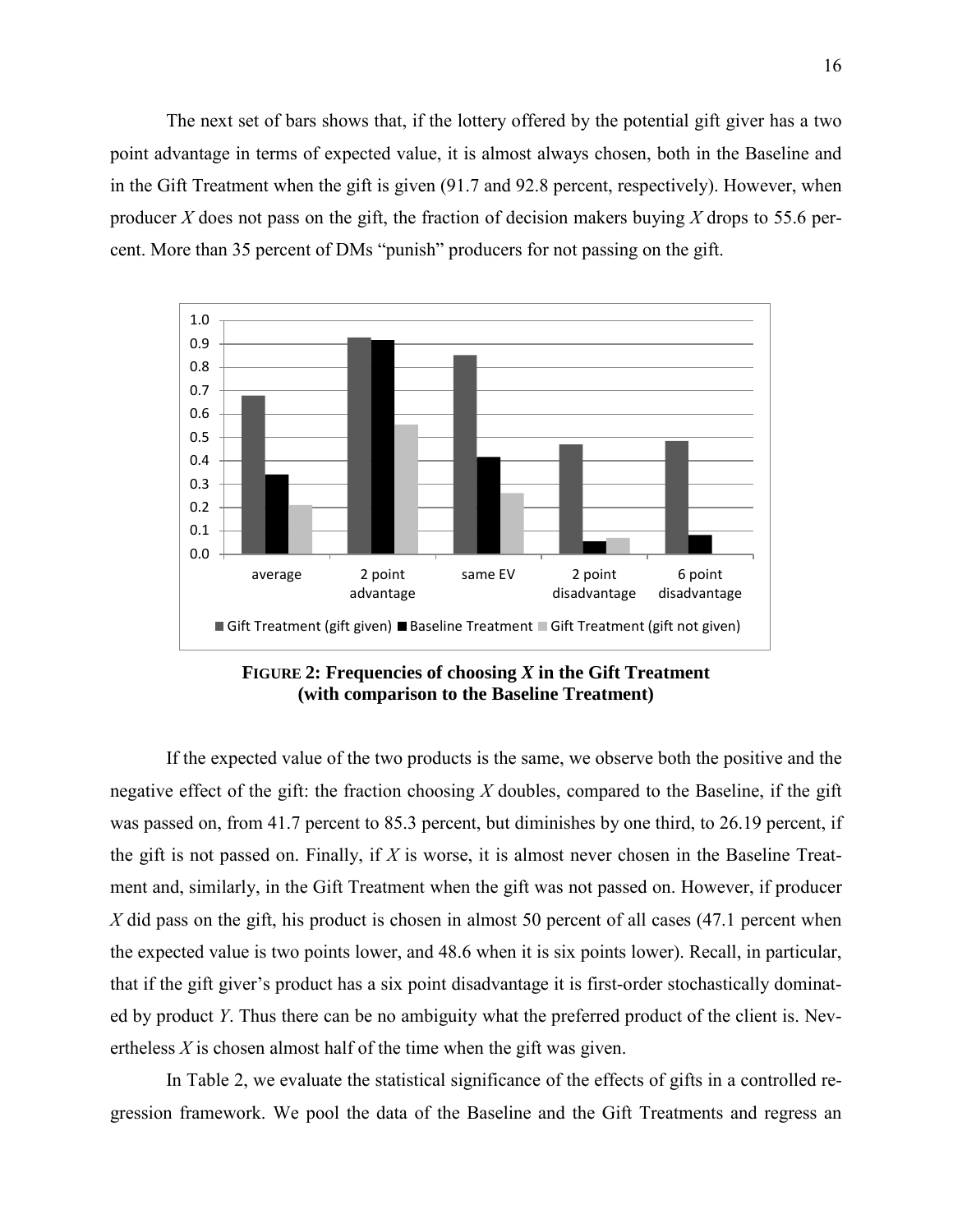indicator variable for the choice of product *X* on dummies for *Gift given* and *Gift not given* (in the Gift Treatment), using a linear probability model (OLS) and maximum-likelihood estimation (logit). The regression framework allows us to calculate standard errors clustered by individual and to control for demographics and period-effects..

Columns 1 to 3 show the magnitude and significance of the average effect of the gift, corresponding to the first set of bars in Figure 2. Regardless of the econometric model, giving a gift doubles the probability of the gift giver's product being chosen, and the effect is statistically highly significant ( $p < 0.01$ ). The regressions also confirm that not giving a gift, when gift giving is possible, reduces the probability of *X* being chosen by about one third, and show that the effect is significant at the five-percent level ( $p < 0.05$ ). Adding controls does not affect the coefficient estimates. In particular, neither gender nor the field of study (economics and business administration students versus others) has a significant effect. The *Period* coefficient indicates a slightly negative time trend in decision maker's inclination to choose the gift giver's product, a reduction of about half a percentage point per period, which is marginally significant ( $p < 0.10$ ). However, in unreported results we find that, conditional on receiving or not receiving the gift, there are no significant time trends in the Gift Treatment.<sup>[15](#page-18-0)</sup>

In the next three columns, we refine the regression model to account for the differences in expected values between the two products, corresponding to the second to fifth set of bars in Figure 2. The intercept now captures the case of "no difference in expected value" in the Baseline Treatment. The size and standard error of its coefficient estimate, as well as those of all indicators for expected-value differences ("Product *X* has higher/lower EV …") show that, in a world without gift giving, the influence of product value on product choice is both economically and statistically highly significant: The better product is almost always chosen (with a probability of more than 90 percent), and the worse product is almost never chosen (with a probability of less than 10 percent), and each effect is significant at the one-percent level  $(p < 0.01)$ .

The interaction terms in the rows below confirm the strong influence of gifts illustrated in Figure 2. All positive and negative effects discussed above are statistically significant, regardless of the econometric model. The insignificant coefficient estimates for (EV [+2])\*(*Gift given*), (EV [-2])\*(*Gift not given*), and (EV [-6])\*(*Gift not given*) are cases of left- or right-censoring: Product

 $\overline{a}$ 

<span id="page-18-0"></span><sup>15</sup> When substituting *Period* with three interaction terms of *Period* (with dummies for the Baseline Treatment, *Gift given*, and *Gift not given*), the coefficients of the latter two interactions are insignificant and very small, e.g., in the specification of column 2, -0.005 (s.e. 0.004) and 0.001 (s.e. 0.006) and only the interaction with Baseline Treatment is marginally significant (-0.009 with a s.e. of 0.005).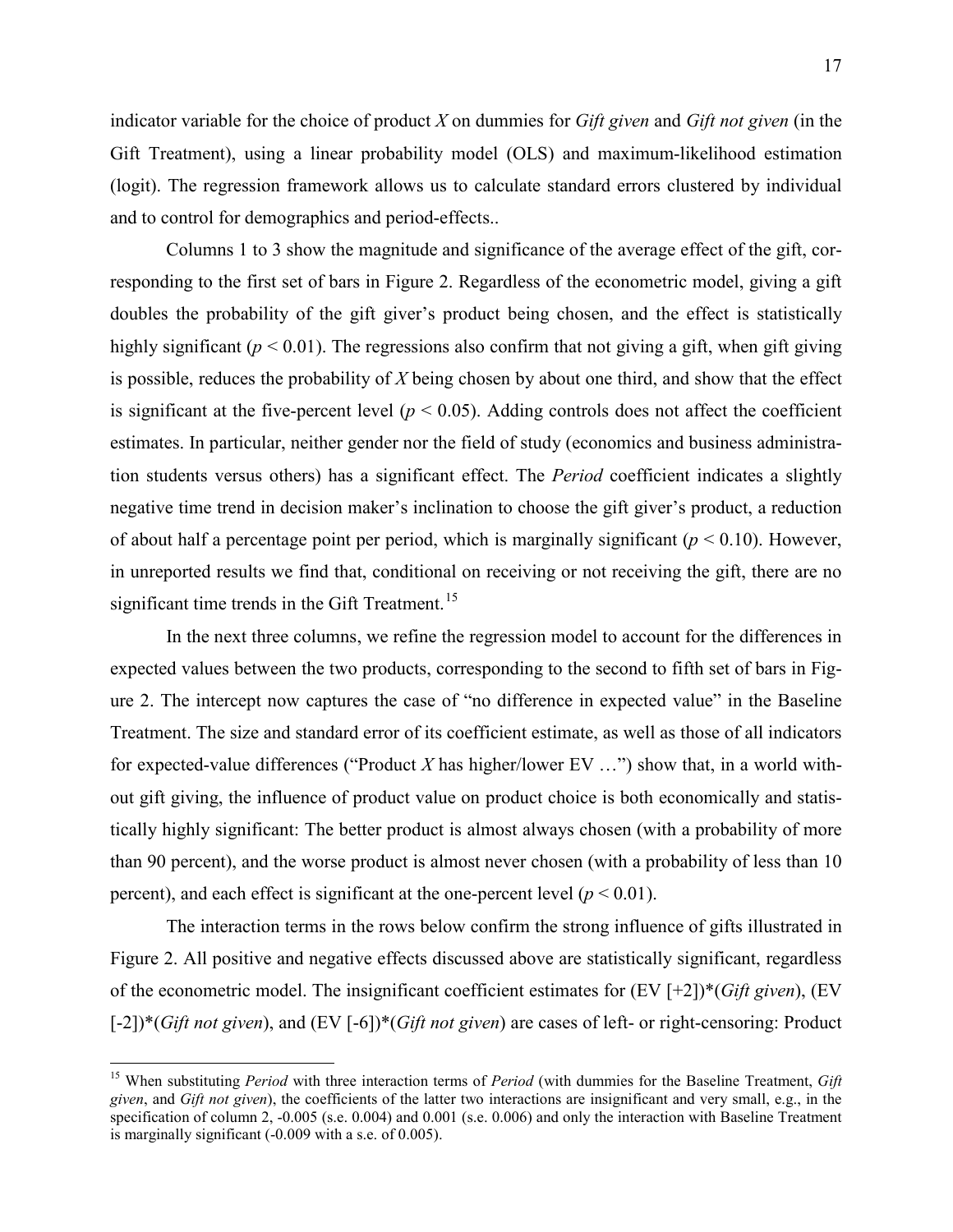*X* is chosen almost always or almost never already in the Baseline Treatment; thus, passing or not passing the gift cannot further alter the probability in a significant manner. Overall, the Gift Treatment shows that gifts can have strong externalities: the client receives the worse product with almost 50 percent probability (instead of less than 10 percent) if the producer of the worse product has sent a gift or if the producer of the better product chose not to send a gift.

## **5.3 Gift Giving without Externalities**

We now ask how the effects of gifts compare, in terms of magnitude and significance, to a setting without externalities. If gifts have the same effect, regardless of who pays the cost, then there is no distortion and it is more difficult to argue that gift giving induces inefficient behavior. If, instead, decision makers behave differently when they act on their own account, then the possibility of gift giving is distortive and likely to be welfare reducing for the third parties.

In the No Externality Treatment there is no client. The decision maker decides on her own behalf and, instead of receiving a fixed wage, is full residual claimant. Figure 3 compares the choices made in the Baseline Treatment (middle bars) to those in the No Externality Treatment when the gift was passed on (bars to the left) and when it was not passed on (bars to the right). Note that 49.1 percent of the potential gift givers (157 out of 320 cases) decide to pass on the gift.



**FIGURE 3: Frequencies of choosing** *X* **in the No Externality Treatment (with comparison to the Baseline Treatment)**

Figure 3 shows that, even when acting on their own behalf, DMs choose the potential gift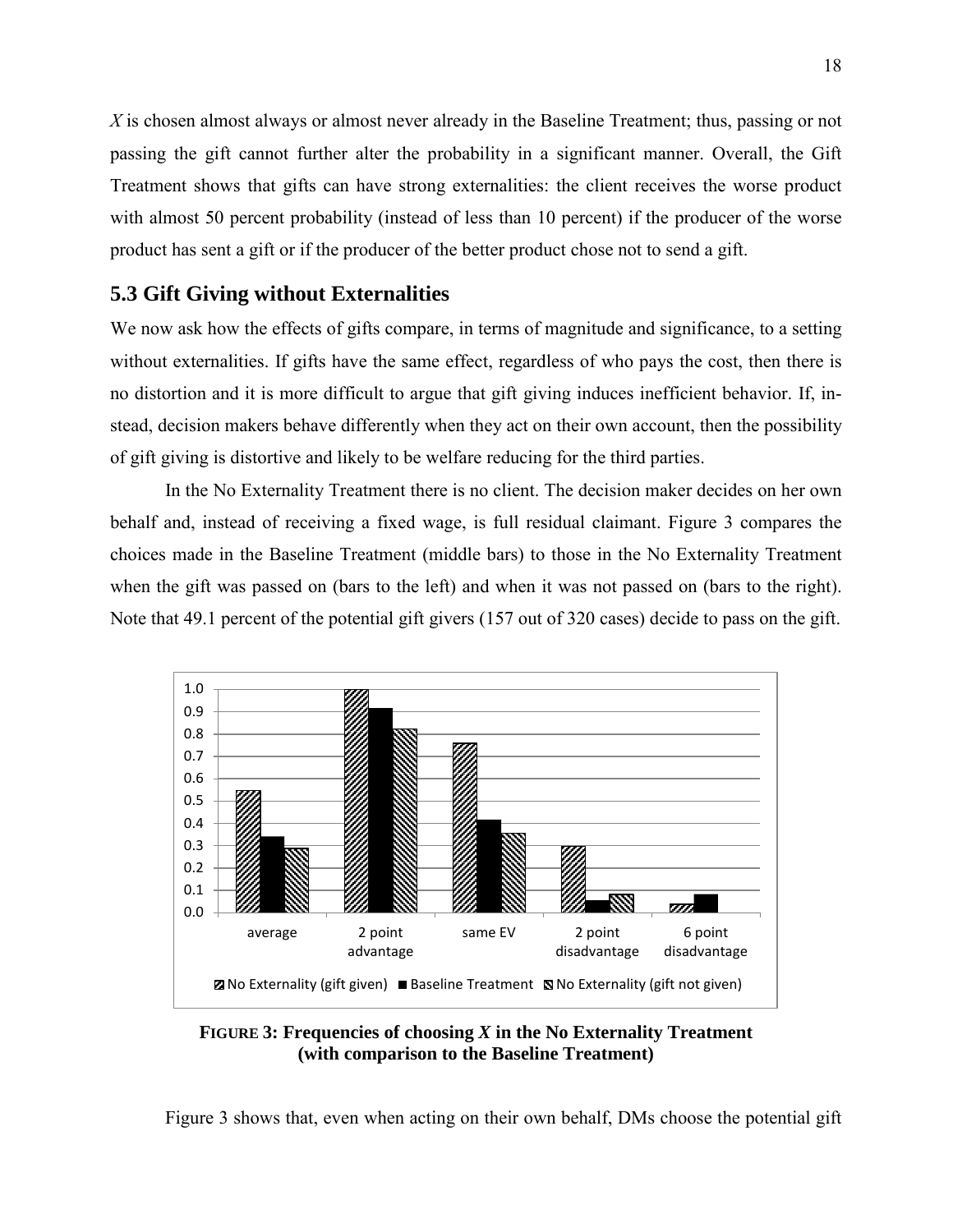giver more often when he gives the gift (54.8 percent) than when he does not (28.8 percent) or when there is no possibility of giving a gift (34.2 percent in the Baseline Treatment). However, the effects are weaker than in the Gift Treatment, where we observed an increase to 67.9 percent upon receiving the gift and a reduction to 21.2 percent upon not receiving a possible gift.

A closer look at Figure 3 reveals two main differences to Figure 2. First, decision makers punish less often for *not* passing on the gift. Second, when product of the potential gift gives is much worse (6 point disadvantage in expected value) the influence of the gift vanishes.

These findings are confirmed by the regression results, reported in Table 3. For brevity, we only show the linear probability model; the logit results are very similar, both in terms of economics magnitude and in terms of statistical significance. All specifications include the controls for gender, major, and period discussed in the previous table.

The average effects are in columns 1 to 3. We use the pooled data of the Baseline Treatment (BT) and the No Externality Treatment (NET) in column 1, and add the observations from the Gift Treatment (GT) in columns 2 and 3. We find that the increase in the choice of *X* upon receiving a gift, relative to the Baseline Treatment, is smaller but highly significant also in the No Externality Treatment, whether or not we include the data of (and control for) the Gift Treatment (columns 1 and 2). The smaller negative effect of not giving the gift, instead, is insignificant. In other words, we observe less of an increase when the gift is sent and less of a decrease when the gift is not sent when there are no externalities. The difference in increase (about 12.5 percentage points less in the NET than in the GT) is marginally significant, as shown in column 3.

When we control for expected-value differences of *X* and *Y*, we see that the positive effect of receiving the gift is significant in all cases but the expected-value difference of -6 (columns 4). The same is true in column 5 when we add the observations from the Gift Treatment, and control for the corresponding interactions of "*GT: Gift given*" and "*GT: Gift not given.*" Relative to the effect of gifts in the GT, column 6 reveals find significantly less punishment for not sending the gift if *X* is the better product and significantly less reward for sending the gift is *X* is much worse.

There are two main conclusions to be drawn from these results. First, offering a gift is effective even when the decision maker acts on her own behalf. This is consistent with the large experimental evidence on gift exchange games without externalities. It also explains why many firms offer small gifts to their final customers. If the price or quality differences to competing products are not too large, these gifts may tip the balance and induce customers to buy from the gift giving firm. Second, if there are no externalities the effect of the gift disappears when the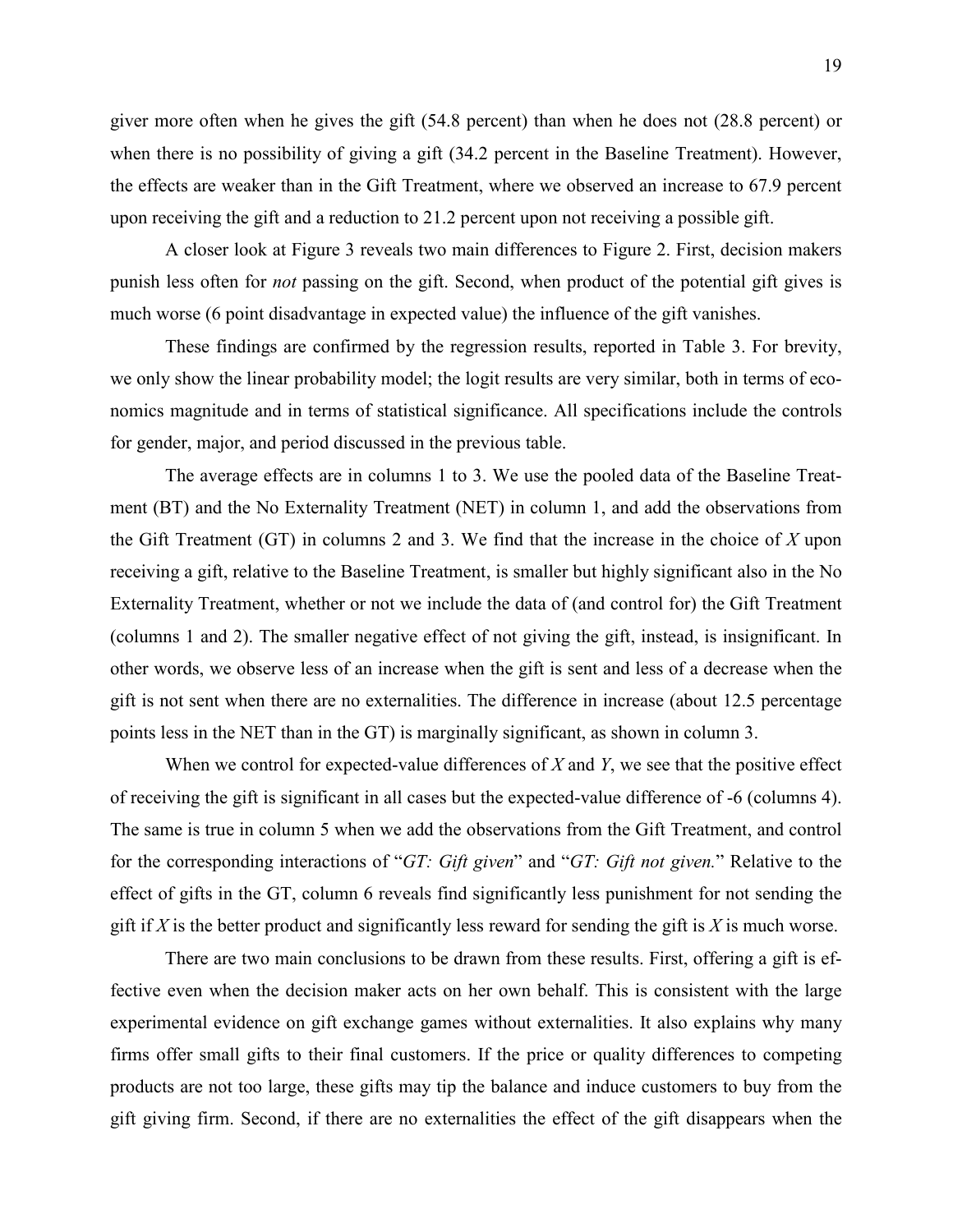product of the gift giver is much worse than the competing product. If product *X* has a six point disadvantage compared to product *Y*, almost 50 percent of all decision makers in the Gift Treatment choose *X* but less than 5 percent in the No Externality Treatment. Thus, the differences in behavior are particularly strong when the external effect is particularly large. This suggests that gift giving can have a large negative impact on social welfare.

## **5.4 Awareness**

 $\overline{a}$ 

Are decision makers aware how strongly their behavior has been influenced by the gift? To answer this question we asked them at the end of the experiment to *"estimate in how many periods the product that you chose coincided with the product your client would have chosen by himself."* We also asked them to estimate in how many periods the other decision makers had chosen the preferred product of the client. Finally we asked the clients and the producers for their estimate of the performance of the decision makers. All subjects were paid for the precision of their estimates using a quadratic scoring rule.

The result is remarkable: In the Gift Treatment decision makers on average predict that they chose the preferred product of the client in 64.0 percent of all cases; clients predict that DMs chose the preferred product in 66.4 percent, and producers in 65.3 percent of all cases. All three estimates are very close to each other and to the actual frequency, 63.9 percent. Thus, neither DMs nor clients or producers seem to systematically overestimate or underestimate the quality of the decisions.[16](#page-21-0) However, when decision makers are asked to estimate how often *other* decision makers chose the preferred product of the client their estimate drops to 57.9 percent. The difference relative to DMs' actual behavior is significant at the 10 percent level; the difference to DMs' estimates of their *own* behavior is significant at the 5 percent level.<sup>[17](#page-21-1)</sup>

These results, as well as the finding that DMs match clients' preferences almost perfectly in the Baseline Treatment imply that DMs are well aware that they are being influenced by the gift. To better understand this influence, we asked the subjects, at the end of the experiment, several questions about their own motivation and the perceived motivation of the other players. Sub-

<span id="page-21-0"></span><sup>&</sup>lt;sup>16</sup> A Wilcoxon signed rank test comparing the decisions of DMs and the predictions of their own behavior does not reject the hypothesis that the two are drawn from the same distribution ( $p = 0.829$ ). A Wilcoxon-Mann-Whitney test comparing the decisions of DMs and the predictions of clients and producers does not reject the hypothesis that the two are drawn from the same distribution  $(p = 0.764$  and  $p = 0.791)$ .

<span id="page-21-1"></span><sup>&</sup>lt;sup>17</sup> A Wilcoxon signed rank test comparing the decisions of DMs and the predictions of DMs about the behavior of other DMs rejects the hypothesis that the two are drawn from the same distribution at the 10 percent level ( $p =$ 0.096). A Wilcoxon signed rank test comparing the predictions of DMs about their own behavior and the behavior of other DMs rejects the hypothesis that the two are drawn from the same distribution at the 5 percent level ( $p = 0.024$ ).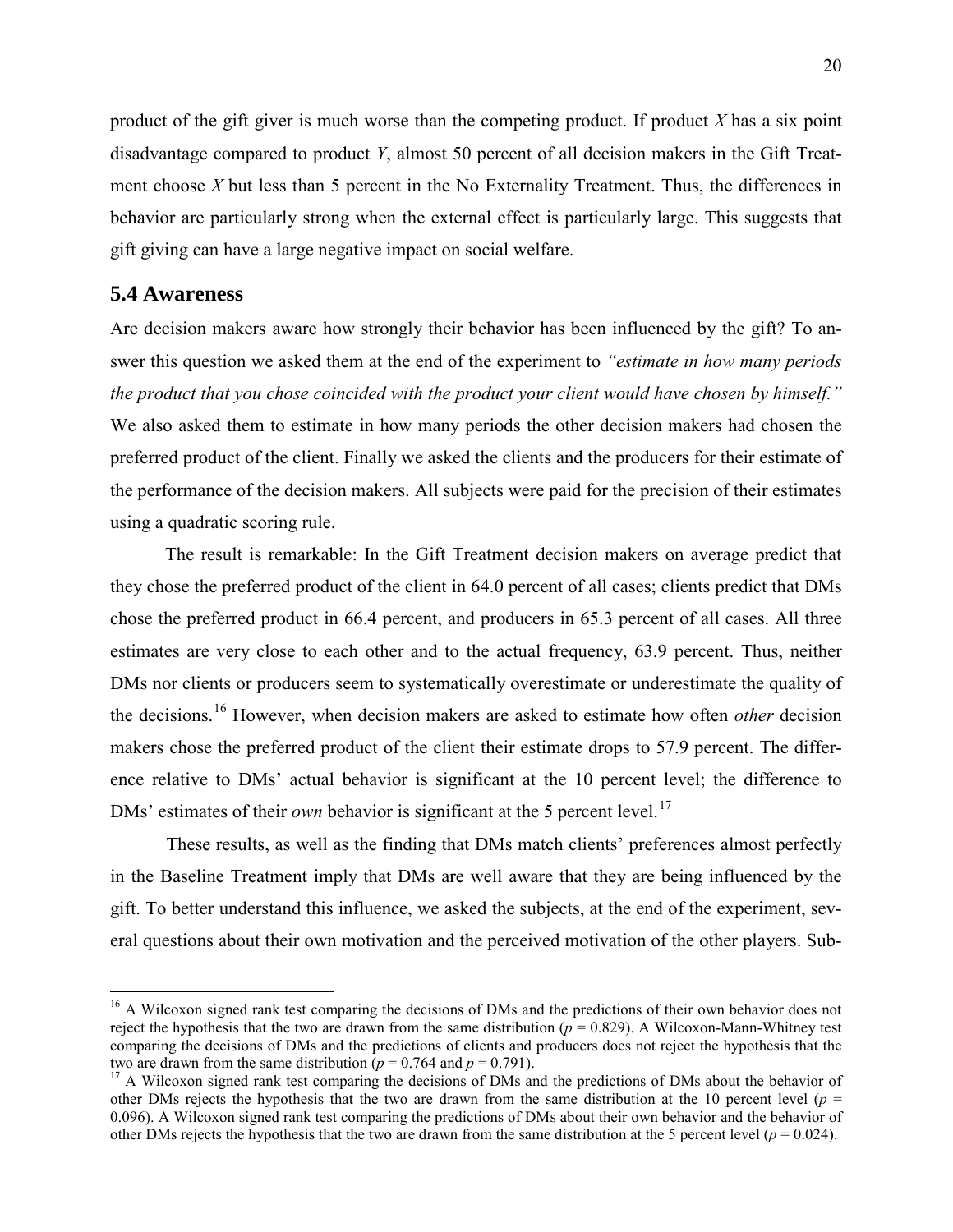jects had to answer these questions by choosing a natural number between  $1$  (= fully agree) and 6 (= do not agree at all). If the average of the reported numbers is below 3.5 subjects tend to agree with a statement; if the average is above 3.5 they tend to disagree. If a subject reports 1 or 2 (5 or 6) we say that this subject "strongly agrees" ("strongly disagrees") with the statement.

The first set of questions in the Gift Treatment refers to the motivation of the gift giver. When asked why the producers passed on the gift, almost all decision makers strongly agree with the statement that "*The producer wants to influence my behavior*" (1.42 on average). Most of them do not agree with the statement that "*The producer wants to be nice to me*" (3.92) or that the producer does so for efficiency reasons because the gift is doubled and "*my gain is larger than his*" (4.71). Furthermore, they do not agree with the statement that if the producer did not pass on the gift he did so because he "*does not want to leave the impression that he wants to influence my decision*" (4.67). The answers of the clients to these questions were very similar.

These perceptions of DMs and clients closely match the self-reported motivations of producers. Producers openly admit that they offered the gifts "*to influence the decision of the decision maker in my favor*" (1.82 on average), and not because they wanted to be nice (4.5) or for efficiency reasons (4.67). They also tend to agree with the statement that "(*H*)*ad I not passed on the gift to the decision maker* (*s*)*he would not have bought my product*" (2.59).

In summary, producers report that they pass on the gift because they want to influence the behavior of the decision maker and because they are afraid that otherwise the decision maker will not buy their product, but not because they wanted to be nice or to increase efficiency. Decision makers and clients perceive this motivation correctly. Nevertheless, DMs respond to the gift.

In the next set of questions, we asked DMs directly whether their "*decisions have been influenced.*" Only 20.8 percent of the subjects deny any influence. The majority (62.5 percent) openly admit that their decisions have been strongly affected. Furthermore, when asked whether they believe that other DMs have been influenced, they confirm this even more strongly.<sup>[18](#page-22-0)</sup>

What motivation explains the influence of the gift? In a last set of questions, we elicited the emotions of the decision-makers towards the gift giver. We find that, among those (62.5) who admit to having been influenced, 80 percent report positive emotions towards the gift giver or a

 $\overline{a}$ 

<span id="page-22-0"></span><sup>18</sup> 20.8 percent of all DMs strongly disagree (i.e., choose 1 or 2) with the statement "*My decisions have not been influenced*," while 62.5 percent strongly agree (i.e., choose 4 or 5). The average response to this statement is 4.33, compared to an average response of 4.46 to the statement "*The decisions of the other decision makers have not been influenced*." DMs were also confronted with the statement "*When one of the producers did not pass on the gift even though he could have done so, I did not buy his product.*" One quarter of the subjects strongly agrees.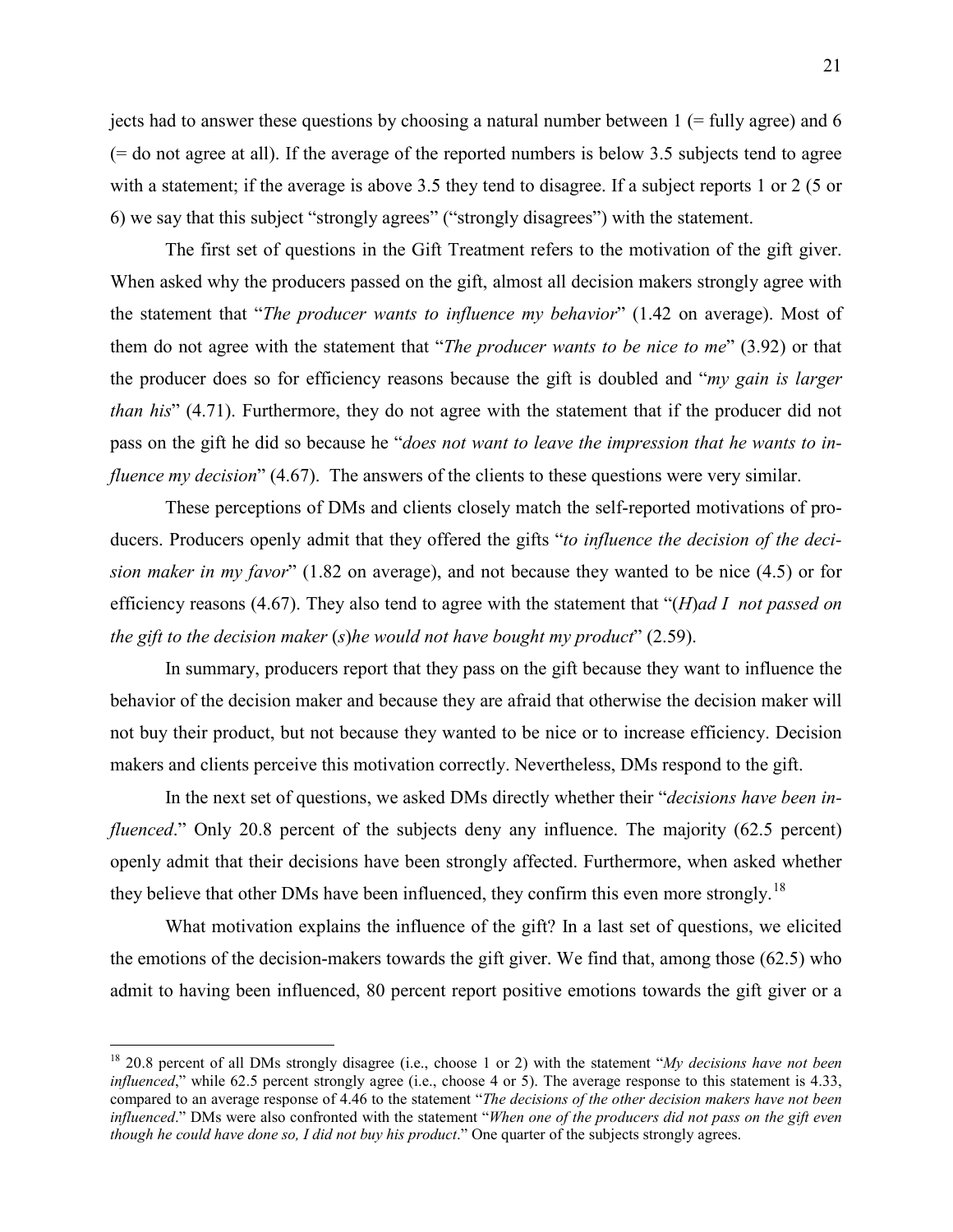sense of obligation to buy his product.<sup>[19](#page-23-0)</sup> At the same time, *all* of these 80 percent also strongly agree with the statement discussed above that the gift was passed on because "The producer wants to influence my behavior."

The survey answers are hard to reconcile with some of the leading explanations for reciprocal behavior, such as intention-based reciprocity.

# **6 A Framework to Explain the Observed Behavior**

The experimental results show a clear pattern of reciprocal behavior. Decision makers favor producer  $X$  if he gives the gift, and they discriminate against him if he does not. As shown in Section 4, the most prominent theories of social preferences cannot explain these observations. Given the parameters of the experiment, altruism, maximin preferences, and inequality aversion all predict that DM favors the client, not the gift giver. Type-based reciprocity predicts that both the kind and the selfish type will pass on the gift if it increases the probability of being chosen by more than 6.25 percent (and we find that it increases by almost 50 percent); thus we cannot have a separating equilibrium. Intention-based reciprocity implies that giving the gift signals "kind intentions," but decision makers are fully aware that the dominant intention producers want is to influence their behavior to the detriment of their clients.

Why, then, is gift giving so effective? Decision makers report that they feel more positive towards the gift giver and a sense of obligation to reciprocate the gift, even though they understand the intentions of the gift giver. The gift appears to create a special bond between the gift giver and the receiver of the gift.<sup>[20](#page-23-1)</sup> The anthropological, sociological, and social psychology literature is well aware of such an effect, with prominent researchers demonstrating the role of reci-procity as the essential lubricant to sustain social exchange.<sup>[21](#page-23-2)</sup> But this view of reciprocity has

 $\overline{a}$ 

<span id="page-23-0"></span><sup>&</sup>lt;sup>19</sup> When asked whether they "*liked a producer who passed on the gift better than the other producer*," 66.6 percent of DMs strongly agree. When asked whether the gift giver "*deserves that his product is bought*," 53.3 percent strongly agree, and when asked whether they "*felt obliged to buy the product*" of the gift giver, 20.0 percent strongly agree. <sup>20</sup> This notion is reflected in various synonyms for saying "thank you:" "much obliged" in English, "ich bin Ihnen sehr verbunden" (literally: "I am bound to you") in German, and "je vous suis très obligé" in French.

<span id="page-23-2"></span><span id="page-23-1"></span> $21$  In a seminal field study of the Trobrianders (islanders in the Western Pacific), the anthropologist Malinowski (1922) identifies 80 forms of social and economic exchange and concludes that all of them are based on reciprocity. In a highly influential essay, Mauss (1924) argues that in archaic societies humans are under an *obligation to give, to receive, and then to repay*. Sociologists such as Gouldner (1960) and Blau (1964) argue that reciprocity is a universal social norm that is not just enforced by social pressure and self-interest to maintain a mutually beneficial relationship in the future, but is often *internalised*. This is confirmed by experiments in social psychology (Whatley et al. 1999). People tend to have positive emotions towards the gift giver and feel a sense of "moral indebtedness" (Kolm 2006) to repay the gift. Many people are willing to comply with requests from those who have done them a favor, even if the favor was unsolicited and if they do not like the gift giver (Regan 1971, Cialdini 1993). The effectiveness of gifts and compliments, even when the recipient is aware of possible ulterior motives, is also a building block in the social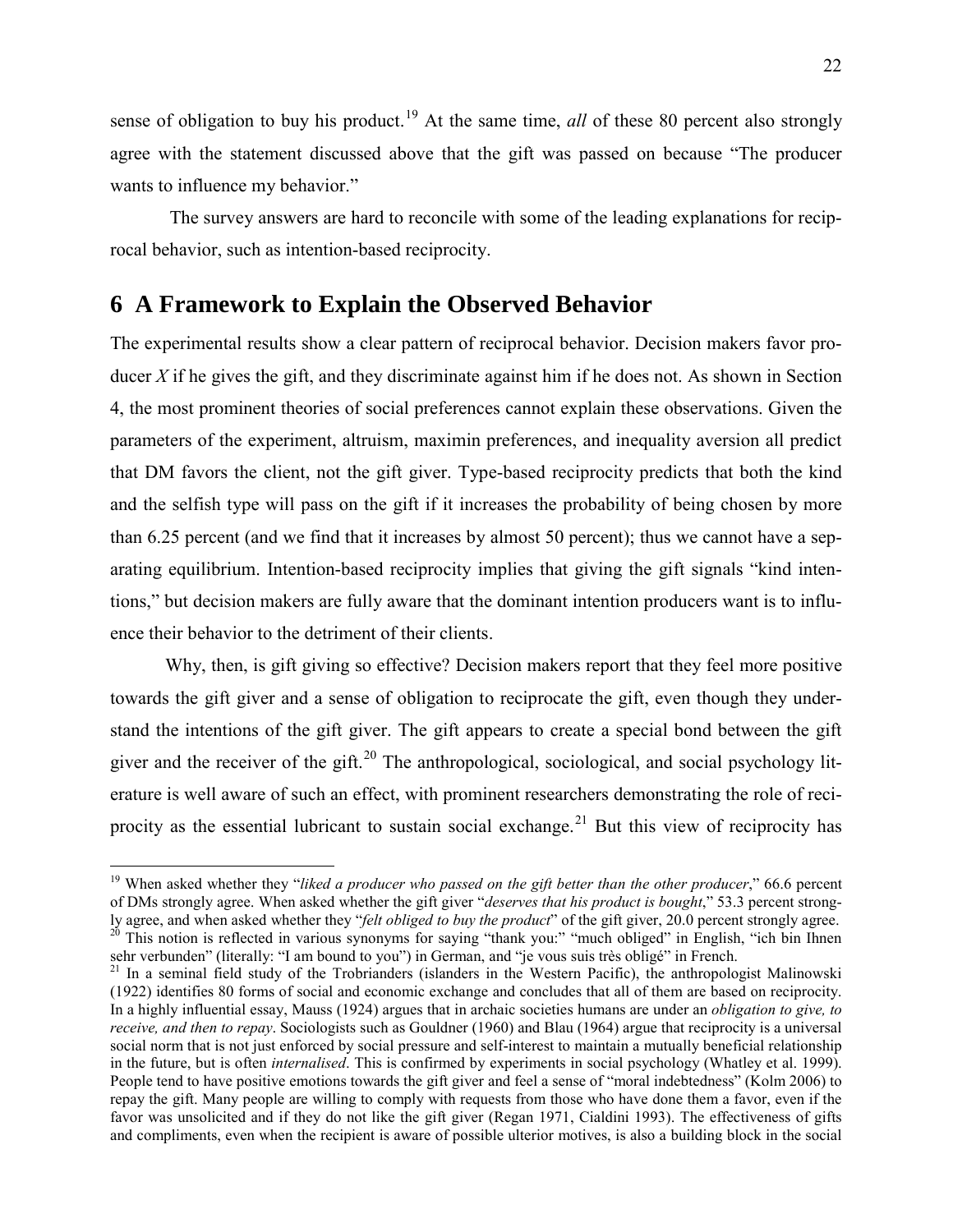been widely neglected in the economic literature so far.

We suggest a simple model that accounts for the reciprocal behavior in our experiment. The model extends standard outcome-based social preferences by endogenizing the "reference group," or strength of the bond between the parties that are involved. The basic idea is that a gift creates a bond between the giver and the recipient of the gift. Suppose that, initially, DM is equally concerned about the welfare of all other players. Once the gift is given, the welfare of the gift giver gets a higher weight in DM's utility function. Similarly, if a player reduces the decision maker's payoff, that player gets a lower weight. $^{22}$  $^{22}$  $^{22}$ 

More formally, consider an *N*-player game of perfect information in which each player  $i \in \{1, ..., N\}$  chooses strategy  $s_i$  out of his strategy set  $S_i$ . Let  $s = (s_1, ..., s_N)$  denote a pure strategy profile of all players. As in Section 4, we assume that all parties are risk neutral. The utility of player *i* is given by

$$
U^i = m^i(s) + \sum_{j \neq i} \alpha_i^j(s|\sigma) \cdot m^j(s)
$$

where  $\alpha_i^j(s|\sigma)$  is the weight that player *i* puts on the payoff of player *j*. Thus, the utility of player *i* depends not only on his own material payoff  $m^i(s)$ , which is a function of the strategies chosen by all players, but also on the material payoffs of all other players. What is new here is that the weights of these payoffs in player *i*'s utility function depend on the strategies chosen by these players as compared to the "expected" strategy profile  $\sigma$ . The "expected" strategy profile is a (possibly mixed) strategy profile that players expect to be played in the game under consideration, e.g., because of past experience in similar circumstances, or because  $\sigma$  constitutes a social norm, or because  $\sigma$  is an equilibrium of the game that players expect to be played.

**Assumption 1:** If player *j* chooses a pure strategy *sj* that increases player *i*'s payoff compared to the (expected) payoff that player *i* would have received if player *j* had chosen the expected strategy  $\sigma_i$ , then the weight of player *j*'s payoff in player *i*'s utility function increases as compared to the weight if *j* had chosen  $\sigma$ , i.e.,

psychology literature on "ingratiation," which discusses techniques individuals use to bring themselves into the favor

<span id="page-24-0"></span><sup>&</sup>lt;sup>22</sup> The idea of endogenous reference groups is related to the idea of "social ties" developed by van Dijk and van Winden (1997). They are interested in the dynamics of a repeated public good game and model a social tie as a capital good in the utility function that parties can invest in and that depreciates over time. The idea is also related to Cox et al (2008) who propose a model that may be called "action-based reciprocity." They assume that if a first mover takes an action that increases the maximum attainable payoff of a second mover, then the second mover's preferences will become more altruistic towards the first mover. Their model is restricted to two-stage games with two players and with perfect information and thus not applicable to our set-up, but has the same flavor as our model.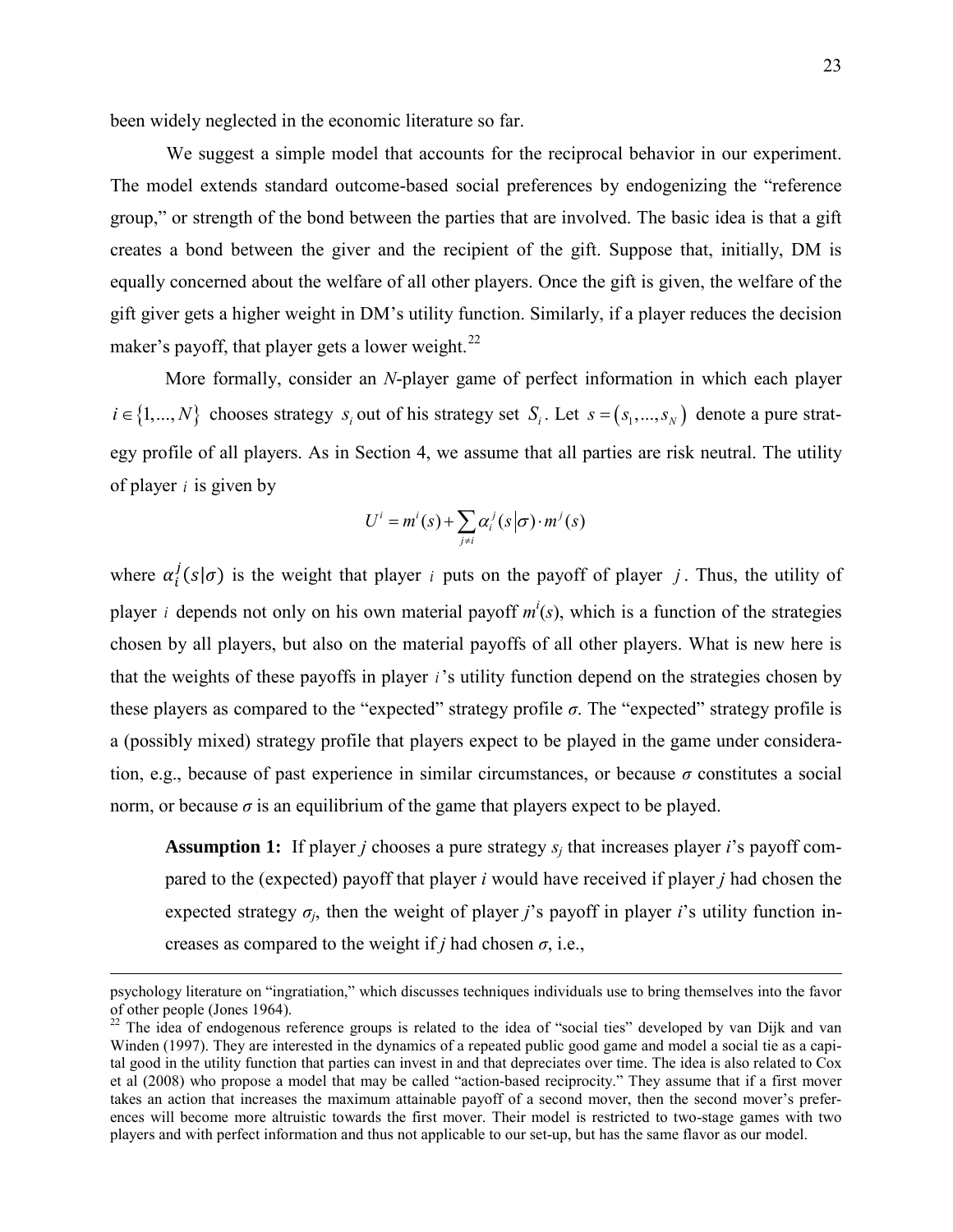$$
m^i(s_j | \sigma_{-j}) \geq m^i(\sigma_j | \sigma_{-j}) \Rightarrow \alpha_i^j(s_j, \sigma_{-j} | \sigma) \geq \alpha_i^j(\sigma | \sigma).
$$

Let us apply this simple model to our gift giving game. Suppose that in the Baseline Treatment where no gift can be made the decision maker puts equal weight on the client and on producers *X* and *Y*, i.e.,  $\alpha_{DM}^C = \alpha_{DM}^X = \alpha_{DM}^Y = \alpha > 0$ *X DM*  $C_{DM} = \alpha_{DM}^X = \alpha_{DM}^Y = \alpha > 0$ . Therefore, in the Baseline Treatment, DM favors the client. Consider now the Gift Treatment and the No Externality Treatment, and suppose DM expects that the gift is given with probability  $\sigma_X \in (0,1)$ . Thus, if producer *X* passes on the gift, DM's payoff increases (to 20+2) as compared to what she expected  $(20+2\sigma_X)$ , so the weight that she attaches to the welfare of producer *X* also increases,  $\alpha_{DM}^X(gg | \sigma_X) > \alpha$ , where *gg* indicates that producer  $X$  sent the gift ("gift given."). On the other hand, if producer  $X$  keeps the gift to himself, DM's payoff decreases (to 20) as compared to what she expected, so the weight that she attaches to producer *X* decreases,  $\alpha_{DM}^X(gng | \sigma_X) < \alpha$ , where *gng* indicates that producer *X* did not send the gift ("gift not given.")

In the following proposition, we assume for simplicity that  $\alpha_{DM}^X(gg | \sigma_X) = \bar{k} \cdot \alpha$ , with 0 < *α* < 1, and where  $\bar{k}$  > 1 is distributed across subjects according to some cdf  $F(\bar{k})$ . Similarly, we assume that  $\alpha_{DM}^X(gng \mid \sigma_X) = k \cdot \alpha$ , where  $0 \le k \le 1$  is distributed across subjects according to some cdf  $G(k)$ . Let  $\Delta = m^C(Y) - m^C(X)$  denote the disadvantage of product *X* relative to product *Y* (in terms of expected payoff). As before, we assume that, if indifferent, DM buys the product that favors the client. Then we have:

**Proposition 4.** Consider a decision maker who has outcome-based social preferences over an endogenously formed reference group.

- **(i)** Suppose that producer *X* did pass on the gift. If product *X* is (weakly) better than product *Y*, DM always chooses *X* in the GT and the NET. If product *X* is strictly worse, DM may still choose *X*, and she is more likely to do so if the payoff goes to a third person (GT) than when it goes to herself (NET).
- **(ii)** Suppose that producer *X* did not pass on the gift. If *X* is (weakly) better, DM may choose  $X$ , but she is less likely to do so when the payoff goes to a third person (GT) than when it goes to herself (NET). If *X* is strictly worse than product *Y*, then DM never chooses *X* in the GT and the NET.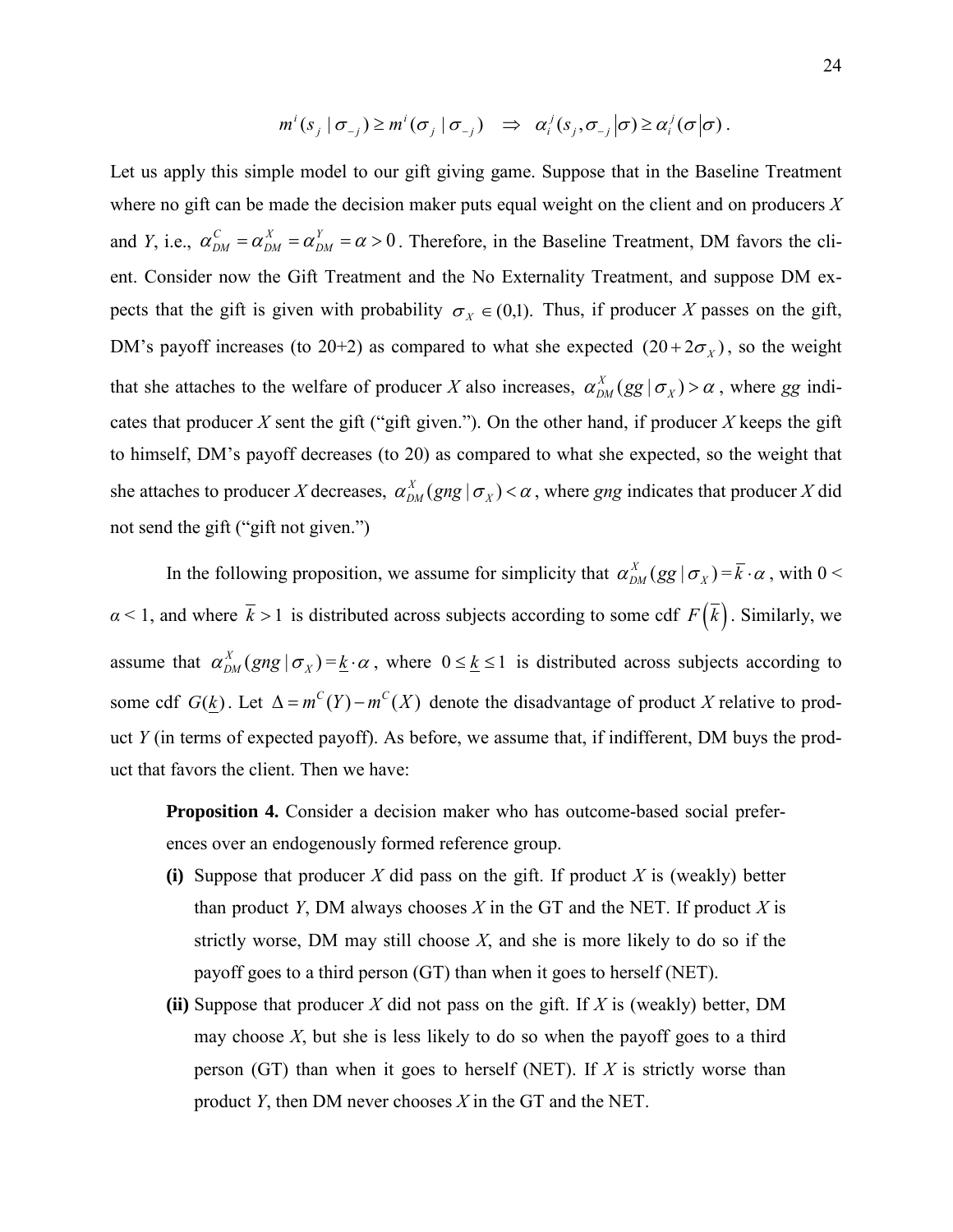Proof: See Appendix A.

The intuition for these results is straightforward. If producer *X* passes on the gift and *X* is actually the better product, it immediately follows that DM chooses *X* in GT and in NET, as this choice allows DM both to reciprocate towards the gift giver and to benefit her client. If producer *X* passes on the gift but *X* is the worse product, DM might still choose *X* under GT, but only if the increased weight on the gift giver's payoff, from  $\alpha$  to  $\overline{k} \cdot \alpha$ , is large enough to offset the lower product quality for the client. In NET there is no client, and DM has a stronger financial incentive to choose the better lottery. However, if  $\Delta$  is small, i.e., product X is not much worse than product *Y*, and if  $\overline{k}$  is sufficiently large, the decision maker may still favor producer *X* since the gift giver gains 16 while the financial cost of reciprocity is small. The argument for case (ii) is analogous.

 Thus, a simple extension of outcome-based social preferences that endogenizes the reference group is consistent with our experimental observations.

## **7 Policy Treatments**

Several remedies to deal with the problem of gift giving in industry and politics have been proposed and sometimes implemented. Most of these remedies fall in two broad categories, disclosure and size limits. The idea of disclosure is to raise awareness about the potential influence of the gift. For example, in the US and many European countries political parties and individual politicians have to disclose campaign contributions so that voters can see which interest groups supported which parties or politicians. Another prominent example is the Physician Payment Sunshine Act in the US under which the government requires annual reporting of all physician payments over a cumulative value of USD 100 and which, after September 30, 2013, will be made available to the public.<sup>[23](#page-26-0)</sup> The idea of size limits is to reduce the maximum influence of gift givers on politicians, physicians and procurement managers. For example, in California local elected officials may not accept gifts from any single source totaling more than US\$ 420 in a calendar year.<sup>[24](#page-26-1)</sup> The Internal Revenue Service does not allow businesses to tax-deduct a business gift costing more than US\$  $25.^{25}$  $25.^{25}$  In Minnesota physicians are not allowed to accept gifts from the

<span id="page-26-0"></span><sup>23</sup> <sup>23</sup> See [http://www.policymed.com/2009/01/physician-payment-sunshine-act-2009-introduced.html,](http://www.policymed.com/2009/01/physician-payment-sunshine-act-2009-introduced.html) last accessed October 27, 2012.

<span id="page-26-1"></span><sup>&</sup>lt;sup>24</sup> See <u>http://www.fppc.ca.gov/factsheets/1-09/local\_elected.pdf</u>, last accessed October 27, 2012

<span id="page-26-2"></span><sup>&</sup>lt;sup>25</sup> See<http://www.irs.gov/publications/p463/ch03.html>, last accessed October 27, 2012.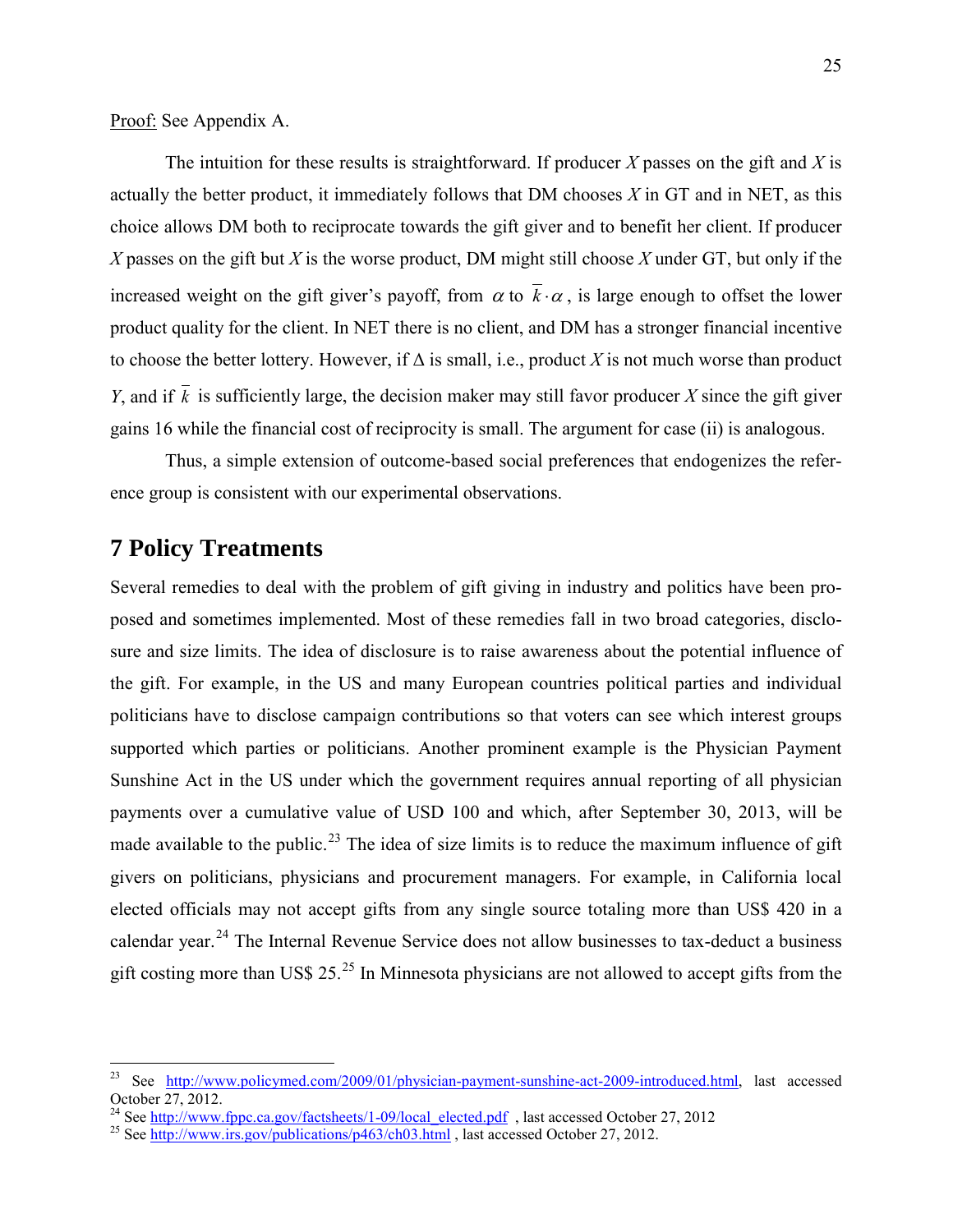pharmaceutical industry that exceed a value of US\$ 50 per year.<sup>[26](#page-27-0)</sup> These rules are based on the assumption that large gifts have a large impact on behavior, while the effect of small gifts is small and can be ignored.

We test the effects of these policies in our experimental set-up with two additional treatments, the Disclosure Treatment (DT) and the Large Gift Treatment (LT). We also conducted an Incentive Treatment (IT) in which the client can offer monetary incentives to the decision maker to choose the best product. The additional treatments also provide further tests of our proposed theoretical framework. We conducted two sessions each for the Disclosure Treatment and the Large Gift Treatment and four sessions for the Incentive Treatment.

## **7.1 Disclosure**

 $\overline{a}$ 

In the Disclosure Treatment, clients observe which producer can send a gift, whether this producer does send the gift, and which product is chosen by the decision maker. The decision maker knows that the gift and the choice of product is disclosed to the client. There are no other changes relative to the Gift Treatment: the client cannot intervene, reward, or punish the decision maker for her behavior. This design tests whether mere disclosure affects the behavior of the decision makers, e.g., via raising awareness about the potential influence of the gift or "shaming."

Figure 4 shows the resulting choices of the decision maker, separately for cases where the gift was sent (Panel A) and was not sent (Panel B). As before, we display the overall frequencies and frequencies by subsample, split by differences in expected value. Within each set of bars, the leftmost bar shows, for comparison, the results of the Gift Treatment; the next bar shows the results of the Disclosure Treatment; and the rightmost bar shows, for comparison, the results of the Baseline Treatment. The remaining bars (in the middle) show the results of the other policy treatments and will be discussed below.

The first set of bars in the two panels show that, if the gift is passed on, decision makers choose the gift giver in 65 percent of all cases and, if the gift is not passed on, in 21 percent of all cases in the DT. Hence, the average frequencies are very close to the behavior observed in the Gift Treatment (68 percent and 22 percent, respectively). Also, in the four subgroups of expectedvalue differences, we mostly observe behavior that is very similar to the Gift Treatment. There is only one large difference: when product *X* has a 6 point disadvantage, decision makers choose the gift giver only in 25 percent of all cases, compared to 50 percent in the Gift Treatment.

<span id="page-27-0"></span><sup>&</sup>lt;sup>26</sup> See New York Times, October 12, 2007,<http://www.nytimes.com/2007/10/12/us/12gift.html>, last accessed October 27, 2012.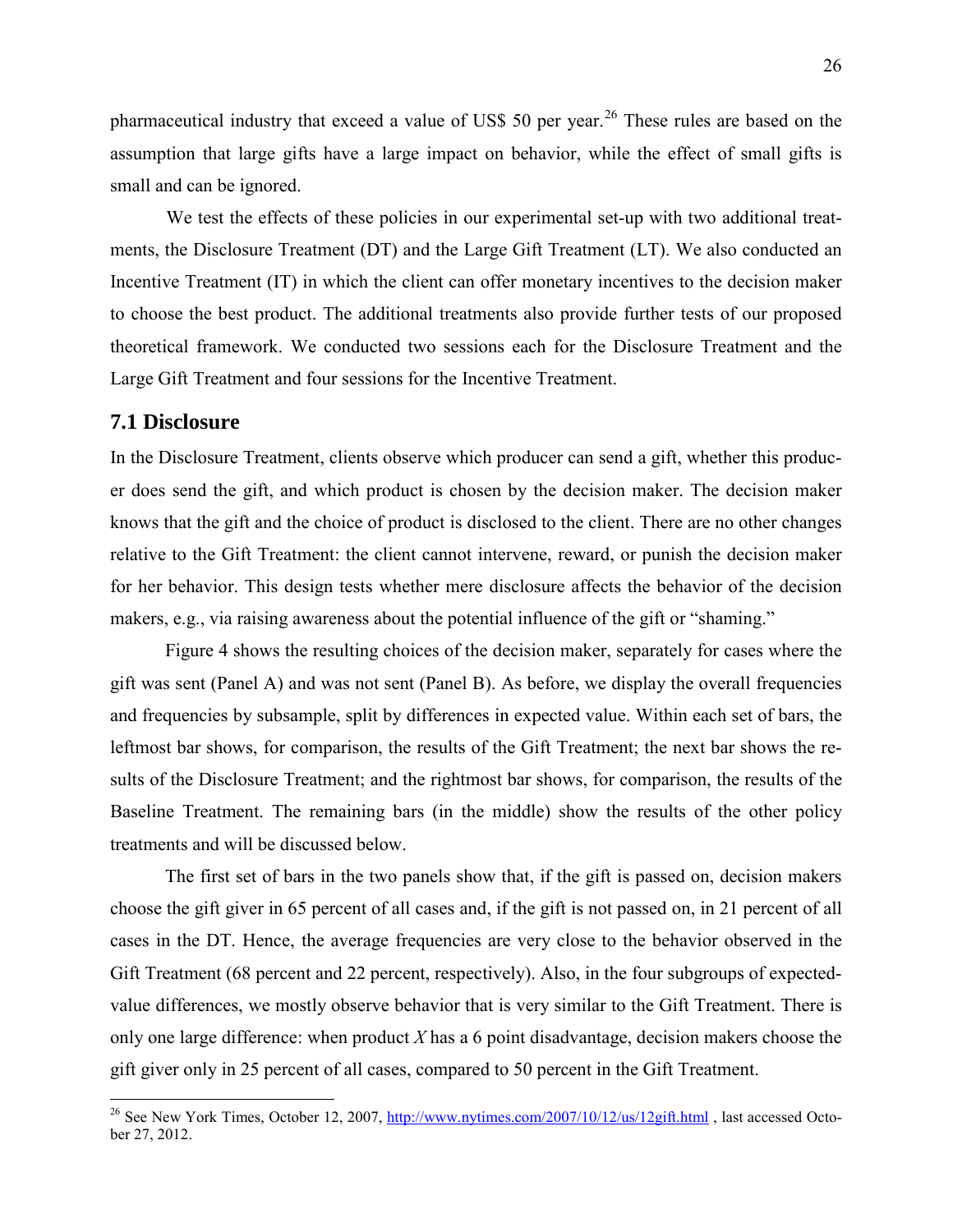

**FIGURE 4.A: Frequencies of choosing** *X* **in the Policy Treatments** *when the gift is given* **(with comparison to the Baseline and Gift Treatments)**



**FIGURE 4.B: Frequencies of choosing** *X* **in the Policy Treatments** *when the gift is not given* **(with comparison to the Baseline and Gift Treatments)**

In Table 4, we evaluate the statistical significance of these effects. Columns 1 and 2 replicate the empirical model of Table 3 for the Disclosure Treatment, pooling the observations from the Baseline, Gift, and Disclosure Treatments. The top part of column 1 mirrors column 1 in Table 3 and compares the overall effect of the DT to the Baseline Treatment. The bottom part of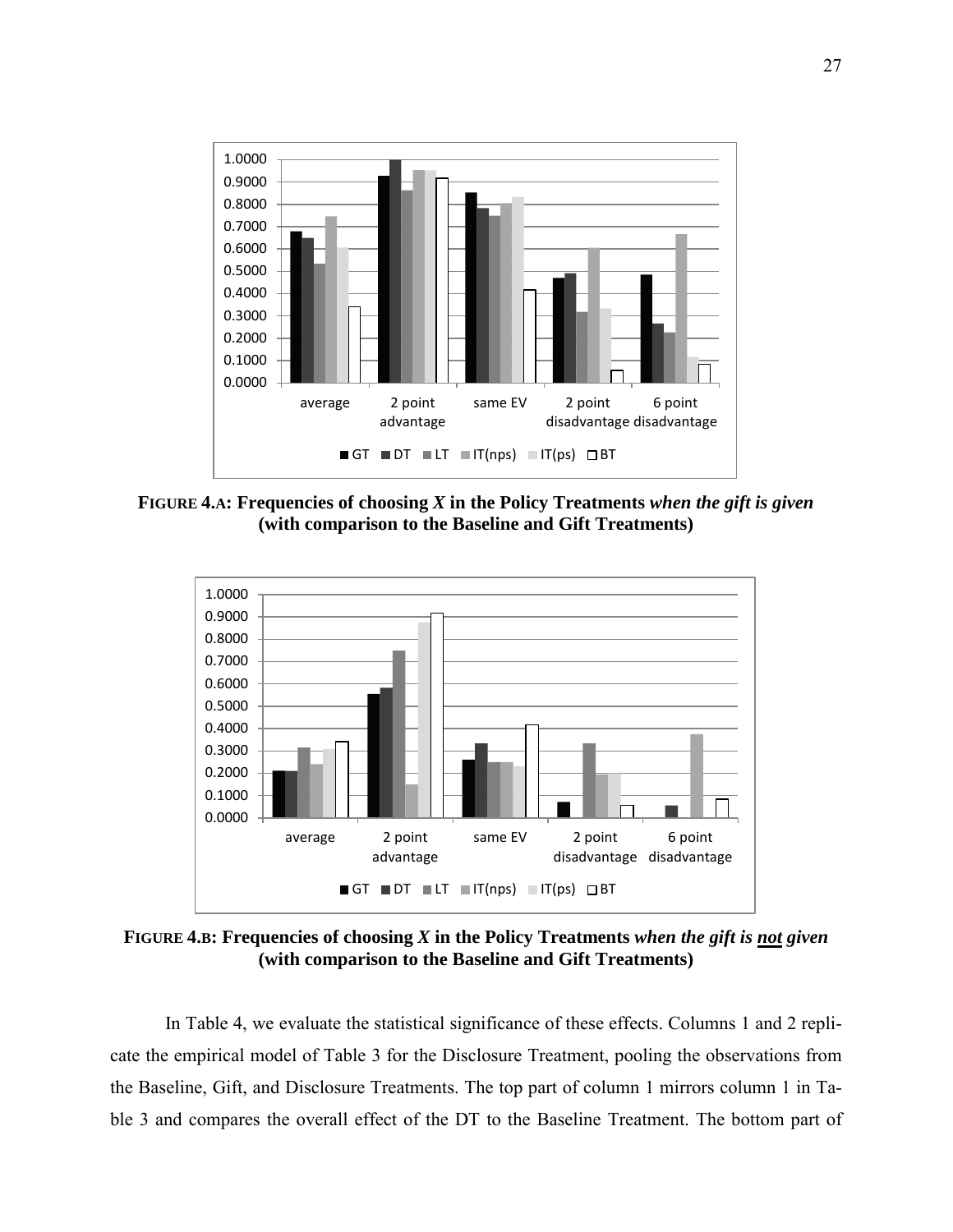column 1 corresponds to column 3 in Table 3 and compares the effects of DT and BT by subsample. The coefficient estimates are very similar to those in the Gift Treatment, both in terms of economic and in terms of statistical significance. Column 2 shows the differences of the DT relative to the GT (similar to columns 3 and 6 in Table 3 for the NET). None of the differences is significant, including the economically large difference in response to receiving a gift when *X* has a 6 point lower expected value. Hence, both regressions confirm that behavior in the DT is almost identical to the behavior in the original GT without disclosure. In other words, mere "shaming" without actual punishment (such as allowing the client to fire the decision maker) is ineffective in reducing the detrimental effect of the gift for the client.

The answers in the questionnaire are also very similar across DT and GT. In the DT, we asked decision makers in addition whether they agree with the statement: "*If the client had not learned whether and by whom I received the gift I would have bought the product of the producer who passed on the gift more often*." We find that they tend to disagree with this statement (4.17), consistent with their observed behavior. Thus, disclosing the behavior of the decision maker to the client on its own does not seem to be an effective way to discipline decision makers. This finding is consistent with the proposed model. If recipients of a gift reciprocate because the gift has created (or strengthened) a bond between the gift giver and the decision maker, then disclosure should have little effect. That is, re-interpreting reciprocity less in the spirit of the existing economics literature (based on inferring a good "type" or good "intentions) and more in the spirit of the existing sociology, anthropology, and psychology literature, decision makers have little reason to reduce their response when their choices are revealed to others.

### **7.2 The Size of the Gift**

In the Large Gift Treatment (LT) we triple the size of the gift. If the producer passes on the gift the decision maker receives six points rather than two points, which is almost one third of the fixed wage of 20. This treatment allows us to test the hypothesis that large gifts have a stronger effect on behavior than small gifts.

In fact, producers seem to believe that it is important to send the gift in this case. In 92.1 percent of all cases potential gift givers pass on the gift in the Large Gift Treatment compared to 71.4 percent in the Gift Treatment. Furthermore, almost all producers strongly confirm in the questionnaire that they passed on the gift to influence the decision maker (average answer of 1.25 as compared to 1.82 in GT), and they strongly negate that the gift has no impact (average answer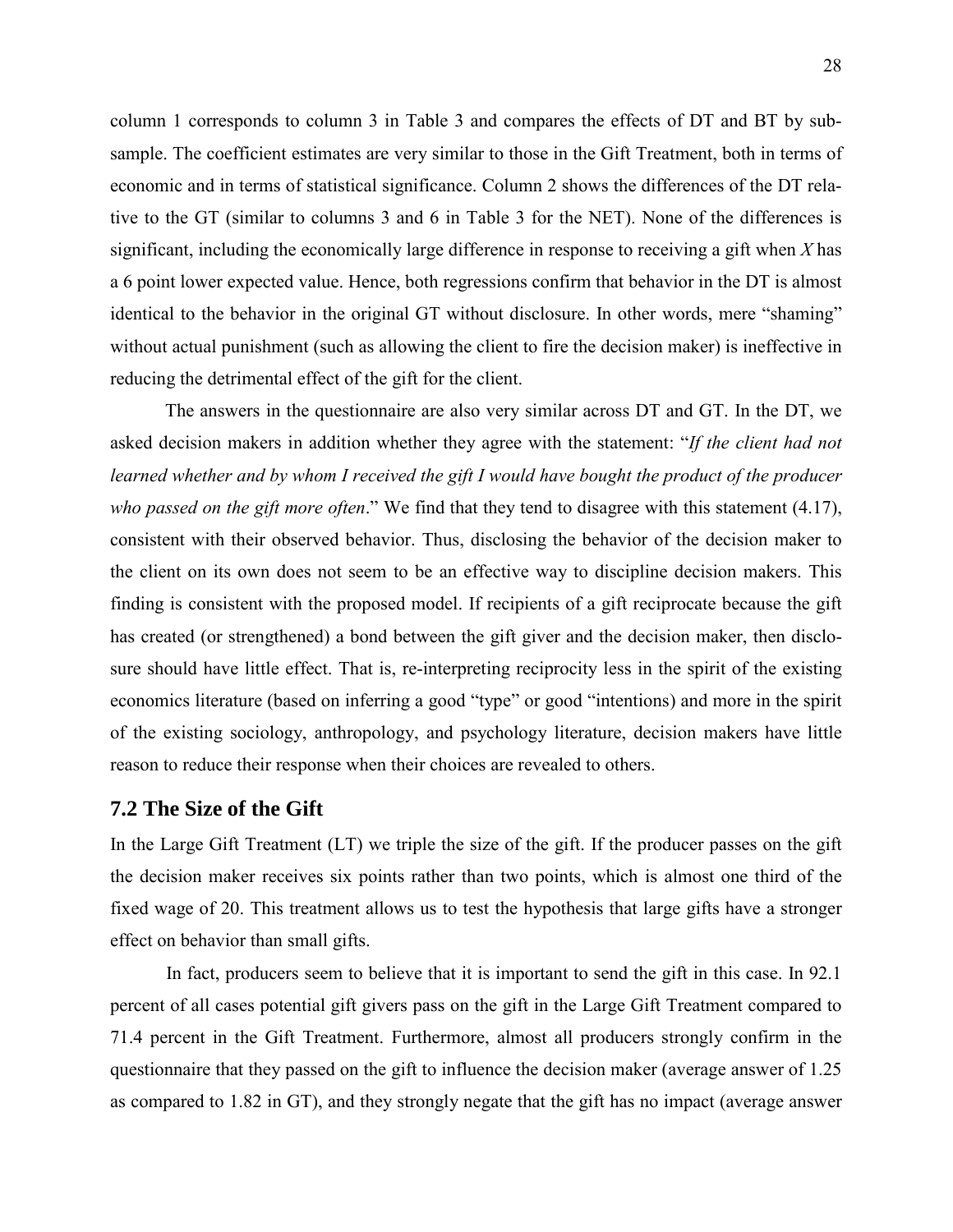of 5.13 as compared to 4.54 in GT). Similarly, more clients are strongly convinced that the gift influences the decision maker in the Large Gift Treatment (75 percent) than in the Gift Treatment (54 percent).

Surprisingly, however, decision makers respond significantly less to the larger gift, as shown in Figures 4.A and 4.B as well as in columns 3 and 4 of Table 4. Consider first the case where the gift is passed on. In this case decision makers choose the gift giver in 50 percent of all cases, compared to 68 percent in the GT. The difference coefficient is significant at the 10 percent level (column 4, top part). If product *X* is worse than *Y*, the effect of the gift is about half as strong in the LT than in the GT, and in the case of a six-point disadvantage the difference is marginally significant. The effect of not passing on the gift is also smaller in the LT than in the GT, though the differences are not significant. (Since the gift was passed on in more than 90 percent of all cases, we have few observations.)

While it may be surprising at first glance that the effect of a large gift is weaker than the effect of a small gift, this result is consistent with our theory in Section 6. Recall that the gift is passed on in 92.1 percent of all cases in the LT but only in 71.5 percent in the GT. Thus, the pure strategy  $s_i$  of giving the gift is much closer to the expected strategy  $\sigma_i$  in the LT than in the GT, and the model predicts that decision makers will react less to it in LT than in GT.

It is interesting to note that in the LT, only 41.7 percent of the decision makers admit that they have been influenced by the gift (as compared to 62.5 percent in the GT treatment), and those who did report that they have a bad conscience because of this (average 3.3 as compared to 4.3 in GT). An alternative explanation for the size effect, then, is that the salience of the intention has an important impact. Because a large gift is a more salient indicator that the gift giver wants to influence the behavior of the decision maker, some DMs resist this influence more strongly.

This finding has important policy implications. Imposing size limits on gifts is not sufficient to mitigate the effects of gift giving. In fact, small gifts may have a stronger reciprocal effect than large gifts. Thus, not only might size limits be ineffective in reducing the influence of gift giving with externalities, they may even be counterproductive.

### **7.3 Profit Sharing**

The gift induces many decision makers to favor the gift giver. A classical economic approach to counteract this effect is to align the incentives of the decision maker with the payoff of the client. In the Incentive Treatment (IT), we allow the client to give DM 10 percent of his profits (without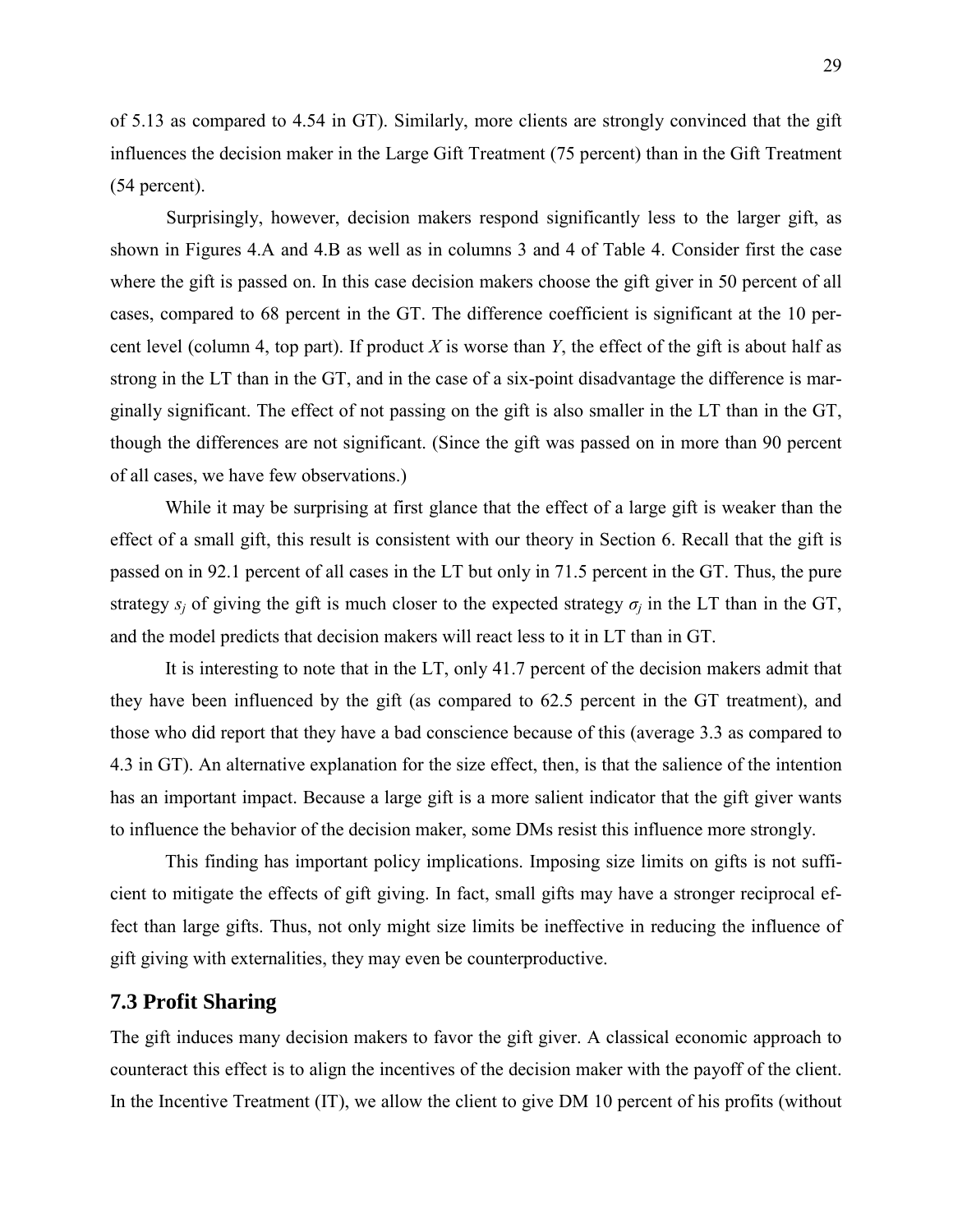knowing whether the producer offers a gift or not). If the client offers profit sharing he bears half of the cost, i.e., loses 5 percent of his profits.<sup>[27](#page-31-0)</sup> In this treatment, 25.4 percent of the clients decided to offer profit sharing. If profit sharing was offered to DMs 67.9 percent of potential gift givers passed on the gift, without profit sharing 67.1 percent did so.

The effect of the option to offer profit sharing is remarkable, as illustrated in Figures 4.A and 4.B, with the fourth and fifth bar ("IT(nps)" for cases where the client decided not to offer a profit share, and "IT(ps)" for observations where the client did offer a share of the profit) in each set of bars. As shown in the first set of bars in Panel A, DMs continue to react positively to the gift of the producer when the client offers profit sharing, choosing *X* 61 percent of the times, but less so than in the Gift Treatment (68 percent). The difference estimate of –0.071 is insignificant as shown in Table 4, column 6. But the insignificant overall effect hides a large negative reaction when *X* has 2 points lower expected value  $(-14$  percent) or 6 points lower expected value  $(-36$ percent), with the latter difference being significant at  $p \le 0.01$ , as shown at the bottom of Table 4, column 6. As a result, decision makers who have been offered profit sharing reciprocate only in about 30 percent of all cases to the gift when there is a 2 point disadvantage, and the effect of the gift completely disappears when there is a 6 point disadvantage.

The opposite is the case if the decision maker has not been offered profit sharing. In that case, DMs strongly favor the gift giver, even more so than in the Gift Treatment. If no profit sharing has been offered and there is a 6 point disadvantage of product *X* decision makers choose the gift giver in 66.7 percent of all cases! The regressions in columns 7 and 8 of Table 4 (lower part) confirm that the increase over the Baseline Treatment, estimated to be 59.2 percentage points, is strongly significant, and the increase relative to the Gift Treatment, estimated to be 19.1 percentage points, is not significant.

In summary, if the client offers profit sharing DMs react positively to the gift but much less so than in the Gift Treatment, and the effect of the gift vanishes when product *X* is much worse than product *Y*. This is similar to the No Externality Treatment. However, if the client does not offer profit sharing, the effect of the gift is even stronger than in the Gift Treatment, in particular when product *X* is much worse than product *Y*. Thus, the possibility of profit sharing can backfire – DMs punish clients for not offering profit shares.

These effects are again consistent with our theory in Section 6. In Appendix A (Proposi-

 $\overline{a}$ 

<span id="page-31-0"></span><sup>&</sup>lt;sup>27</sup> The client has to pay only 50 percent of the cost in order to make his reward symmetric to the gift of producer X who also pays only 50 percent of the value of the gift. Gift and reward are also comparable in size.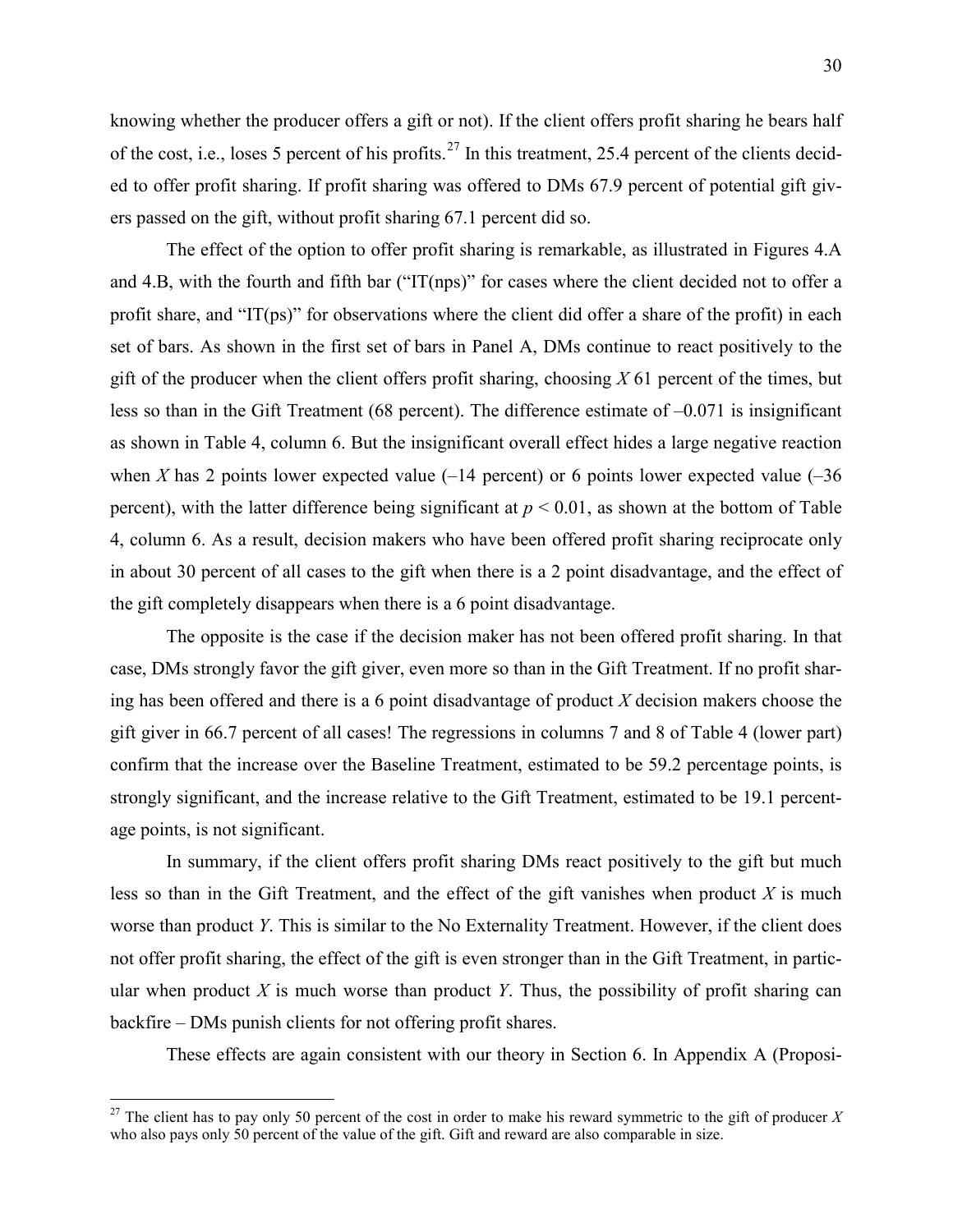tion 5), we show that our model predicts that the effect of gift giving is moderated if the client shares profits, similarly to the effect of the gift in the No Externalities treatment. But it is exacerbated if the client does not offer profit sharing. Intuitively, the client strengthens the bond between him and the decision maker by offering profit sharing, so his weight in DM's utility function increases; and the opposite happens when profit sharing is not offered – the bond is weakened and the weight decreases.<sup>28</sup>

This interpretation is also consistent with the questionnaire evidence. The large majority of subjects confirm that their behavior has been influenced by the additional profit sharing offered by the client. Almost all of them (95.7 percent) believe that the client offered the additional reward in order to give the decision maker better incentives to choose the best product for him, and most clients strongly confirm that this is their dominant motive.

The main conclusion from the Incentive Treatment is that rewards that align the interests of the client with the interest of the decision maker can be highly effective. However, once decision makers are aware that clients could offer profit sharing they punish clients if they do not get the additional reward.

## **8 Conclusions**

 $\overline{a}$ 

This paper fills a critical gap in the literature on social preferences: the analysis of situations where reciprocal behavior gives rise to negative external effects. In these situations a person may be "kind" to a decision maker because he wants to influence her decision in his favor at the detriment of a third party. Such situations are common in many industries (business-to-business gifts) and other settings (such as lobbyism), but the motivating behavioral forces are underexplored.

We have shown that the possibility of gift giving causes a change in behavior. If a gift is given the decision maker tends to favor the gift giver; if no gift is given the decision maker tends to discriminate against him, both at the expense of the third party. Gift giving is also effective when the decision maker buys the product for herself, but the effect is much weaker, in particular when product *X* is much worse than product *Y*. This suggests that offering financial incentives

<span id="page-32-0"></span> $28$  Note that DM appears to punish clients who do not share profits rather harshly when the gift is not given (Figure 4.B, especially if *X* is the worse product). In the context of our model, the decrease in *α* associated with a nonsharing client is larger in magnitude than the decrease in  $\alpha$  associated with a producer who does not send the gift. This could be a result of how profit sharing and gift giving are framed. Profit sharing could be perceived as a good (business) practice that clients should undertake, while gift giving may be seen as bribery and therefore an unfavorable business practice. Our model cannot explain why, in the case of profit-sharing (but still no gift giving), an *X* with 2 points disadvantage is chosen 20 percent of the time.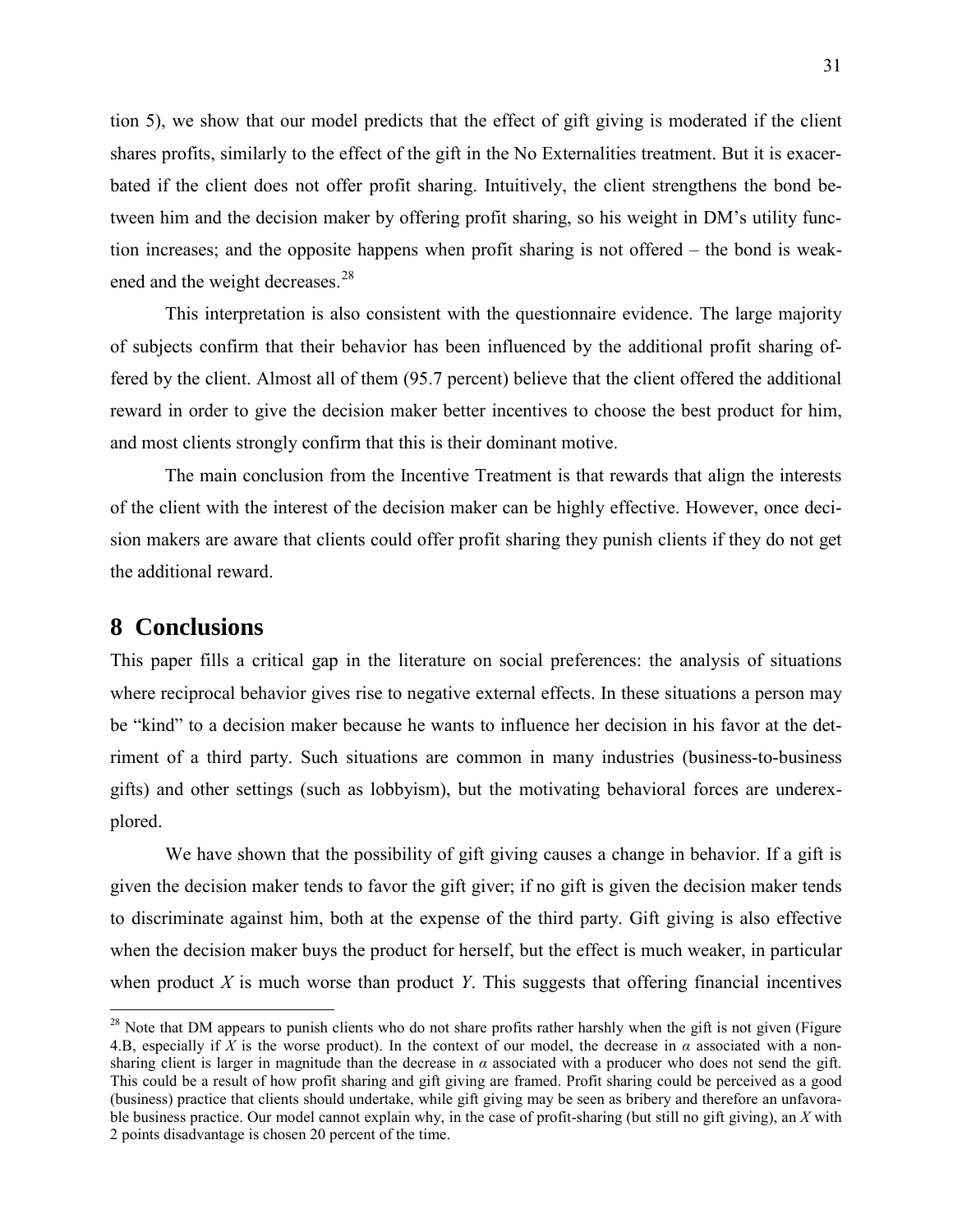that align the interests of the decision maker and her client may mitigate the negative external effects of gift giving. We show that this is indeed the case. However, introducing the possibility of financial incentives is a two-sided sword. Once decision makers are aware that additional rewards can be offered they expect them to be given and punish the client for not doing so.

The most prominent existing theories of social preferences fail to explain the observed behavior. They do not capture the fact that a gift creates an obligation that is largely independent of the intentions of the gift giver and the distributional consequences. One possibility to model this behavior is to allow for reference groups to which social preferences are applied and which form endogenously. By giving or withholding a gift the potential gift giver receives a larger or smaller weight in the utility function of the decision maker.

How to mitigate the effect of business gifts is an important economic policy issue. Our results show that small gifts can have a large impact, even if they are given unconditionally in a one-shot relationship and if the gift cannot convey any information. In our experimental setup disclosure and size limits do not reduce the effects of gift-giving while financial incentives can be highly effective. A more systematic analysis of possible remedies in the lab and in the field is an important topic for future research.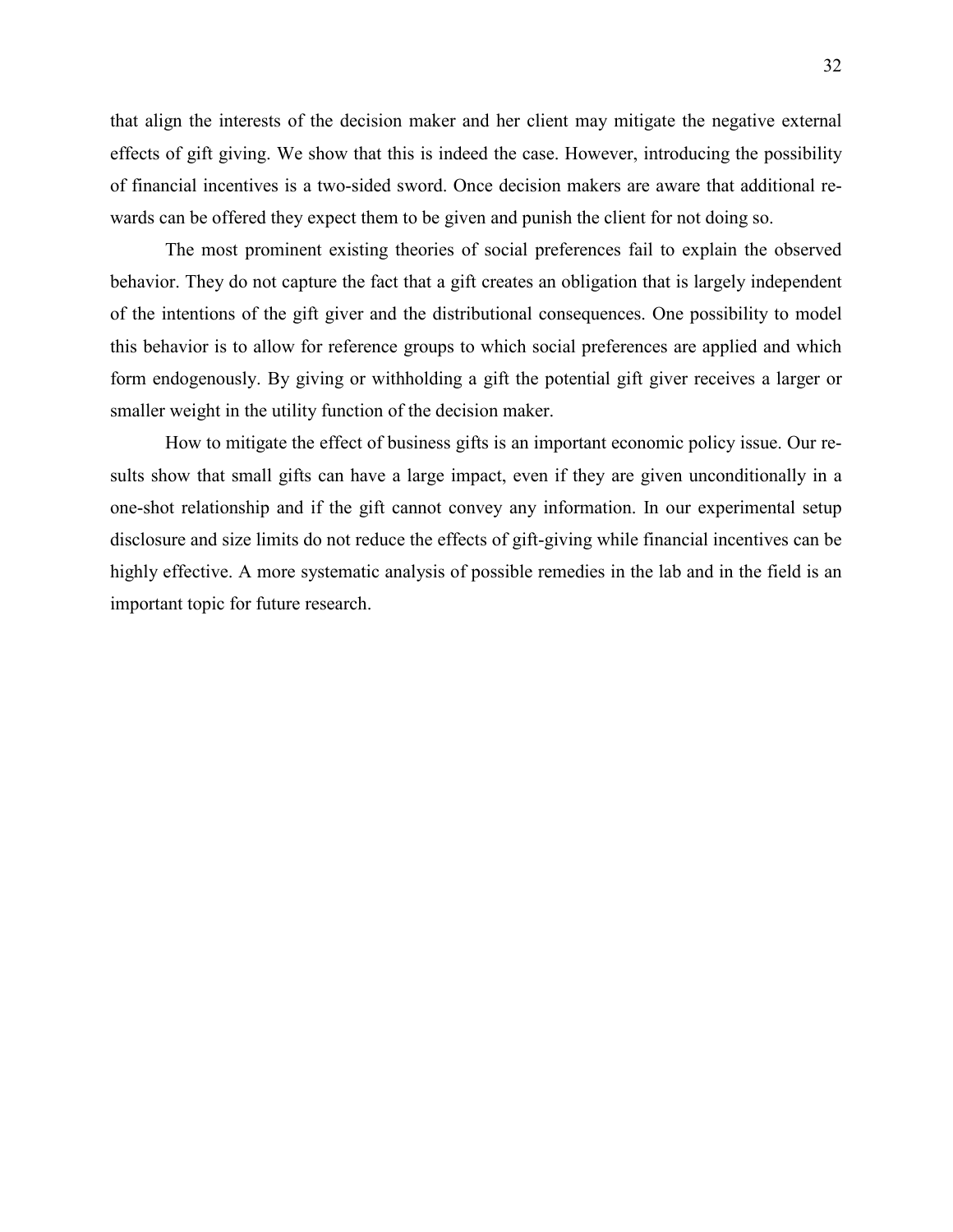### **References**

- Abbink, Klaus; Irlenbusch, Bernd and Elke Renner. 2002. "An Experimental Bribery Game." *Journal of Law, Economics, and Organization,* Vol. 18, 428–454.
- Abbink, Klaus. 2004. "Staff Rotation as an Anti-corruption Policy: An Experimental Study." *European Journal of Political Economy,* Vol. 20, 887–906.
- Akerlof, George A. 1982. "Labor Contracts as Partial Gift Exchange." *The Quarterly Journal of Economics*, 97(4): 543–69.
- Andreoni, James and John H Miller. 2002. "Giving According to GARP: An Experimental Test of the Consistency of Preferences for Altruism." *Econometrica,* Vol. 70, 737–753.
- Blau, Peter. 1964. *Exchange and Power in Social Life*. New York: Wiley.
- Blumenthal, David. 2004. "Doctors and Drug Companies." *New England Journal of Medicine,*  Vol. 351, 1885–1890.
- Bolton, Gary E and Axel Ockenfels. 2000. "ERC: A Theory of Equity, Reciprocity, and Competition." *The American Economic Review,* Vol. 90, 166–193.
- Camerer, Colin. 2003. *Behavioral Game Theory. Experiments in Strategic Interaction*. Princeton, N.J.: Princeton University Press.
- Campbell, Eric G; Gruen, Russell L; Mountford, James; Miller, Lawrence G; Cleary, Paul D and David Blumenthal. 2007. "A National Survey of Physician-Industry Relationships." *New England Journal of Medicine,* Vol. 356, 1742–1750.
- Charness, Gary and Martin Dufwenberg. 2006. "Promises and Partnership." *Econometrica,* Vol. 74, 1579–1601.
- Charness, Gary and Matthew Rabin. 2002. "Understanding Social Preferences with Simple Tests." *The Quarterly Journal of Economics,* Vol. 117, 817–869.
- Cialdini, Robert B. 1993. "Influence: The Psychology of Persuasion." New York: Quill William Morrow.
- Cox, James C; Friedman, Daniel and Vjollca Sadiraj. 2008. "Revealed Altruism." *Econometrica,*  Vol. 76, 31–69.
- Dana, Jason and George Loewenstein. 2003. "A Social Science Perspective on Gifts to Physicians From Industry." *Journal of the American Medical Association,* Vol. 290, 252–255.
- Dufwenberg, Martin and Georg Kirchsteiger. 2004. "A Theory of Sequential Reciprocity." *Games and Economic Behavior,* Vol. 47, 268–298.
- Falk, Armin. 2007. "Gift Exchange in the Field." *Econometrica,* Vol. 75, 1501–1511.
- Fehr, Enst and Simon Gächter. 2000. "Fairness and Retaliation: The Economics of Reciprocity." *Journal of Economic Perspectives*, 14(3): 159–81.
- Fehr, Ernst; Kirchsteiger, Georg and Arno Riedl. 1993. "Does Fairness Prevent Market Clearing? An Experimental Investigation." *The Quarterly Journal of Economics,* Vol. 108, 437–459.
- Fehr, Ernst and Klaus M Schmidt. 1999. "A Theory of Fairness, Competition and Cooperation." *Quarterly Journal of Economics,* Vol. 114, 817–868.
- Fehr, Ernst and Klaus M Schmidt. 2006. "The Economics of Fairness, Reciprocity and Altruism -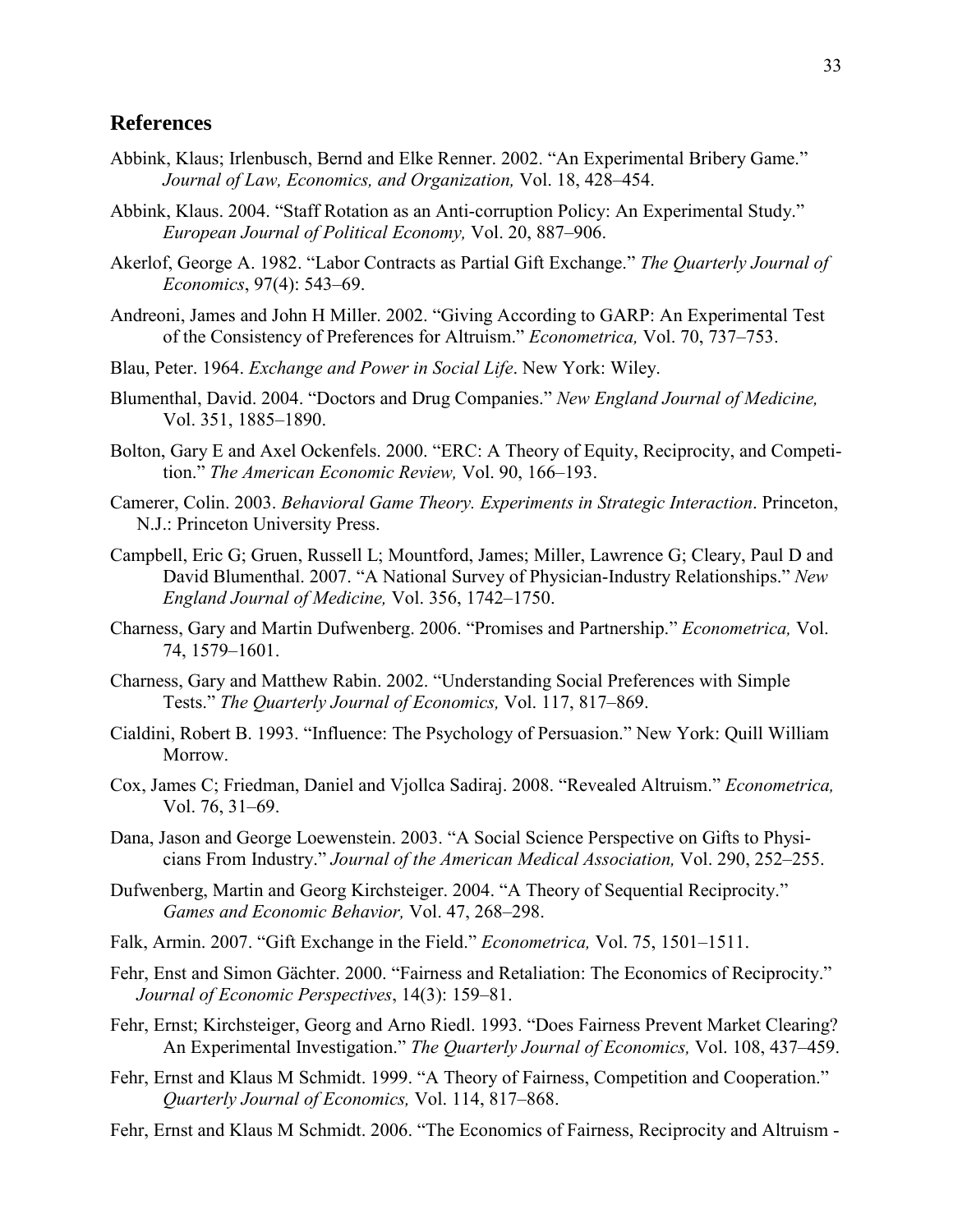Experimental Evidence and New Theories." In: Kolm, Serge-Christophe; Ythier, Jean Mercier (eds..): *Handbook on the Economics of Giving, Reciprocity and Altruism, Vol. 1.*  Amsterdam: Elsevier, 615–691.

- Fischbacher, Urs. 2007. "z-Tree: Zurich Toolbox for Ready-made Economic Experiments." *Experimental Economics,* Vol. 10, 171–178.
- Geanakoplos, John; Pearce, David and Ennio Stacchetti. 1989. "Psychological Games and Sequential Rationality." *Games and Economic Behavior,* Vol. 1, 60–79.
- Gneezy, Uri and John List. 2006. "Putting Behavioral Economics to Work: Testing for Gift Exchange in Labor Markets Using Field Experiments." *Econometrica*, 74(5): 1365–84.
- Gouldner, Alvin W. 1960. "The Norm of Reciprocity: A Preliminary Statement." *American Sociological Review,* Vol. 25, 161–178.
- Grande, David. 2009. "Limiting the Influence of Pharmaceutical Industry Gifts on Physicians: Self Regulation of Government Intervention." *Journal of General Internal Medicine,* Vol. 25, 79–83.
- Greiner, Ben. 2004. "An Online Recruitment System for Economic Experiments." In: Kremer, Kurt; Macho, Volker (eds.): *Forschung und wissenschaftliches Rechnen.* Göttingen (GWDG Bericht 63), 79–93.
- Gul, Faruk and Wolfgang Pesendorfer. 2010. "The canonical type space for interdependent preferences." Princeton Univerisity,
- Jones, Edward E. 1964. *Ingratiation: A social psychological analysis*. New York, New York: Appleton-Century-Croft,
- Katz, Dana; Caplan, Arthur L and Jon F Merz. 2003. "All Gifts Large and Small." *The American Journal of Bioethics,* Vol. 3, 39–46.
- Levine, David K. 1998. "Modeling Altruism and Spitefulness in Experiments." *Review of Economic Dynamics,* Vol. 1, 593–622.
- Malinowski, Bronislaw. 1922. *Argonauts of the Western Pacific.* London: Routledge & Kegan Paul.
- Manacorda, Marco; Miguel, Edward and Andrea Vigorito. 2009. "Government Transfer and Political Support," *American Economic Journal: Applied Economics*, Vol. 3, 1-28.
- Mauss, Marcel. 1990 [1924]. *The Gift. The Form and Reason for Exchange in Archaic Societies.* London: Routledge & Kegan Paul; Routledge.
- Morgan, M. A; Dana, Jason and George Loewenstein. 2006. "Interactions of Doctors with the Pharmaceutical Industry." *Journal of Medical Ethics,* Vol. 32, 559–563.
- Murphy, Patrick E. 1995. "Corporate ethics statements: Current status and future prospects." *Journal of Business Ethics,* Vol. 14, 727–740.
- Rabin, Matthew. 1993. "Incorporating Fairness into Game Theory and Economics." *The American Economic Review,* Vol. 83, 1281–1302.
- Rabin, Matthew. 2000. "Risk Aversion and Expected-utility Theory: A Calibration Theorem." *Econometrica,* Vol. 68, 1281–1292.
- Regan, Dennis T. 1971. "Effects of a Favor and Liking on Compliance." *Journal of Experimental*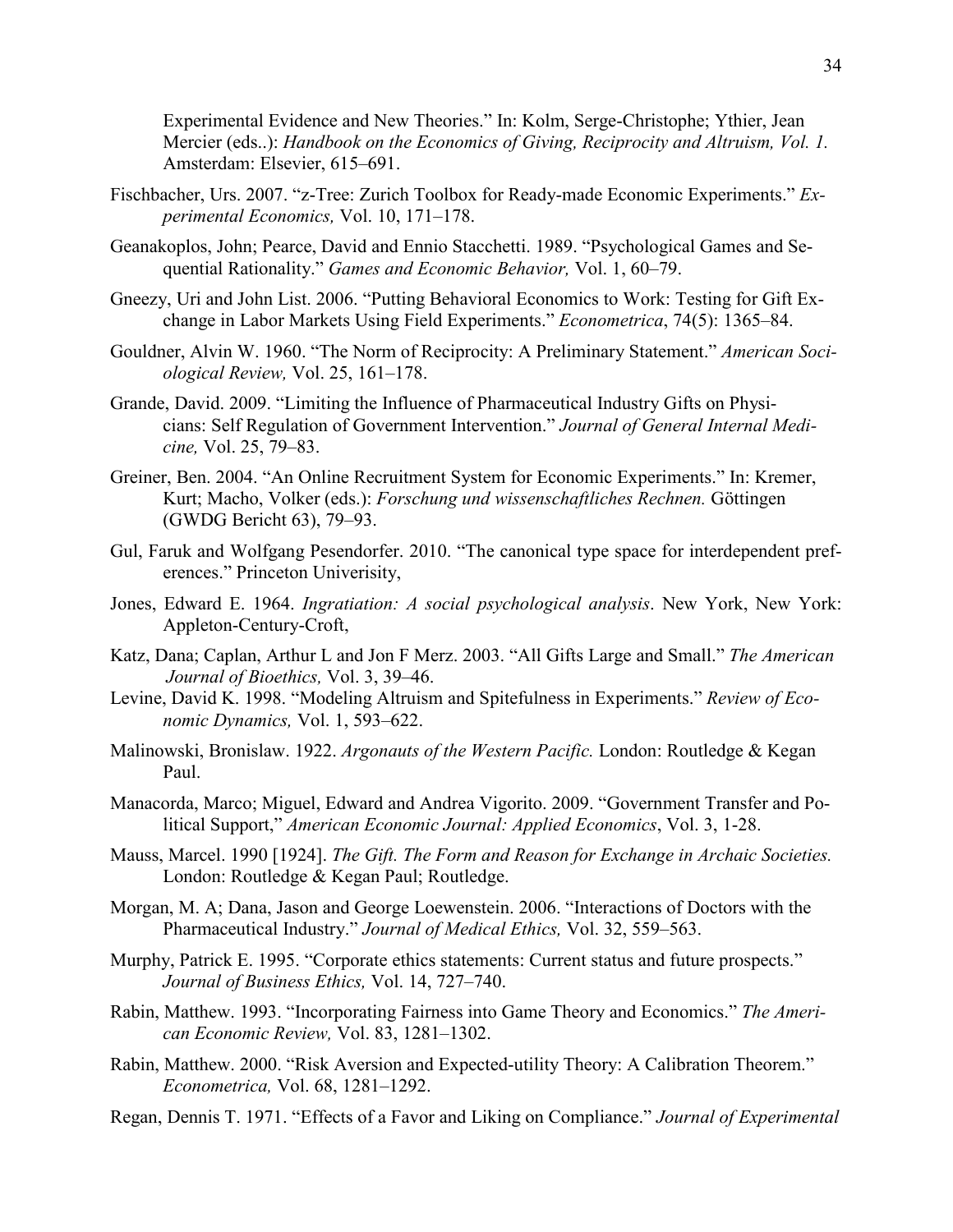*Social Psychology,* Vol. 7, 627–639.

- Sobel, Joel. 2005. "Interdependent Preferences and Reciprocity." *Journal of Economic Literature,* Vol. 43, 392–436.
- Steinman, Michael A; Shlipak, Michael G and Stephen J McPhee. 2001. "Of principles and pens: attitudes and practices of medicine housestaff toward pharmaceutical industry promotions." *The American Journal of Medicine,* Vol. 110, 551–557.
- Strassmair, Christina. 2009. "Can Intentions Spoil the Kindness of a Gift? An Experimental Study," mimeo, University of Munich.
- Susman, Thomas M. 2008. "Private Ethics, Public Conduct. An Essay on Ethical Lobbying, Campaign Contributions, Reciprocity, and the Public Good". *Stanford Law and Policy Review,* Vol. 19, 10–22.
- Van Dijk, Frans and Frans van Winden. 1997. "Dynamics of Social Ties and Local Public Good Provision." *Journal of Public Economics*, 64(3): 323–41.
- Wazana, Ashley. 2000. "Physicians and the Pharmaceutical Industry: Is a Gift Ever Just a Gift?" *Journal of the American Medical Association,* Vol. 283, 373–380.
- Whatley, Mark A; Webster, J. M; Smith, Richard H and Adele Rhodes. 1999. "The Effect of a Favor on Public and Private Compliance: How Internalized is the Norm of Reciprocity." *Basic and Applied Social Psychology,* Vol. 21, 251–259.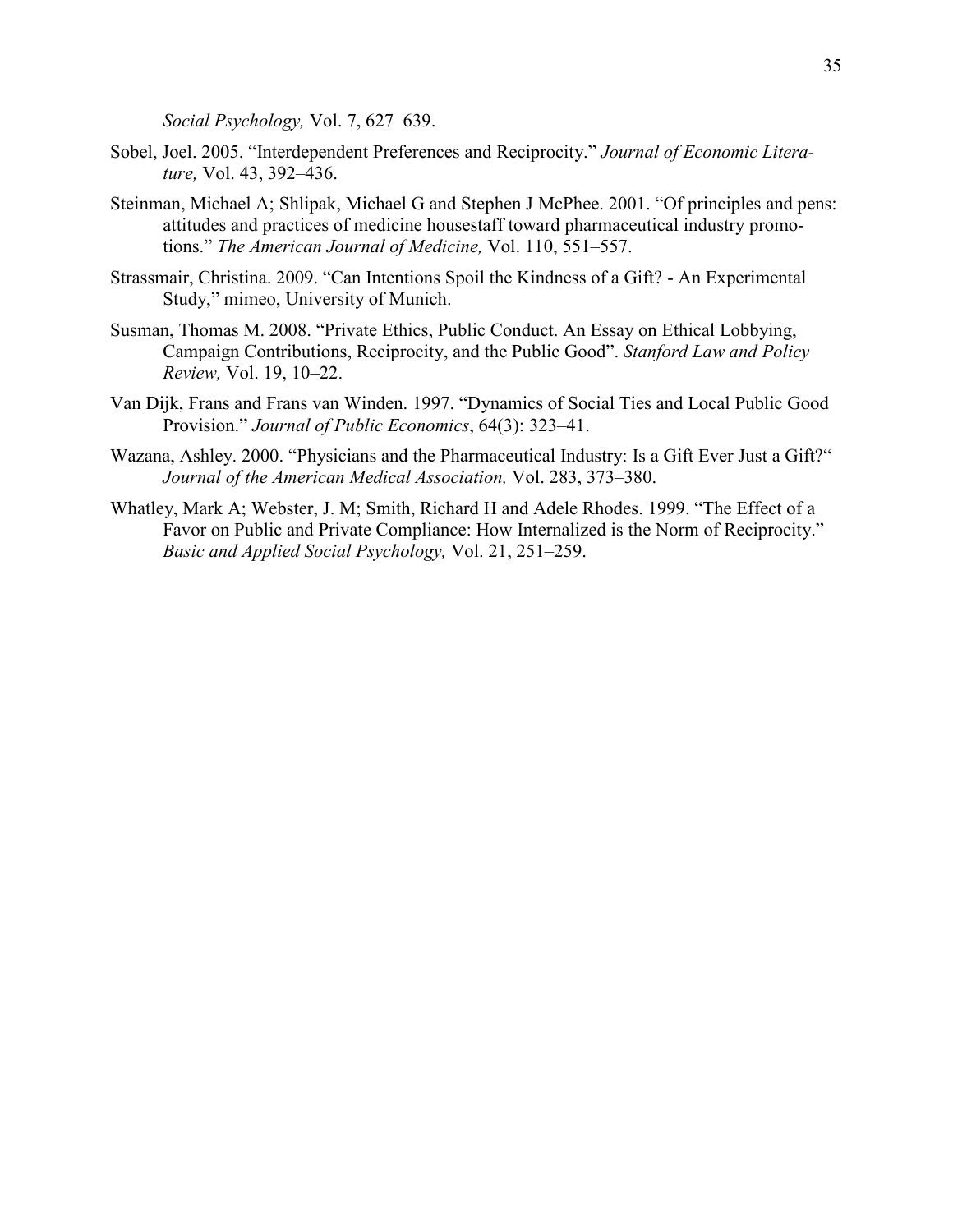### **Appendix A**

 $\overline{a}$ 

Before proving Proposition 1 we have to properly define the three types of social preferences that we consider.

(i) *Altruism* (*utilitarianism*): A decision maker is utilitarian if her utility function is strictly in-

creasing in 
$$
\left(m^X + m^Y + m^C\right)
$$
, i.e.,  $\frac{\partial U^{DM} \left(m^{DM}, m^X, m^Y, m^C\right)}{\partial (m^X + m^Y + m^C)} > 0$ .

(ii) *Maximin preferences*: The decision maker has maximin preferences if

$$
U^{DM} = (1 - \lambda) \cdot m^{DM} + \lambda \cdot \min \left\{ m^{DM}, m^{X} + m^{Y} + m^{C} \right\} > 0,
$$

where  $0 < \lambda < 1$ . Thus, if  $m^{DM}$  is unaffected by DM's decision, she maximizes the payoff of the player who is worst off in the group.<sup>[29](#page-37-0)</sup>

(iii) *Inequality aversion*: The decision maker is inequality averse if she wants to minimize the payoff differences between her own payoff and the payoffs of each of the other players (Fehr and Schmidt, 1999), i.e.,

$$
U^{DM} = m^{DM} - \frac{\alpha}{3} \sum_{j} \min \{ m^{j} - m^{DM}, 0 \} - \frac{\beta}{3} \sum_{j} \min \{ m^{DM} - m^{j}, 0 \} \text{ with } j \in \{X, Y, C\} \, ,
$$

where  $0 < \beta \leq \alpha$ . An alternative formulation is that she wants her own payoff to be as close as possible to the average payoff of the other players (Bolton and Ockenfels, 2000), i.e.,

$$
U^{DM} = U^{DM} \left( m^{DM}, m^{DM} / \sum_j m^j \right) \text{ with } j \in \{DM, X, Y, C\},\
$$

where  $\frac{OC}{2} > 0$ ∂ ∂ *j DM m*  $\frac{U^{DM}}{2} > 0$ ,  $j \in \{X, Y, C\}$  iff  $\sum_{j} m^{j} > \frac{1}{4}$  $m^{DM}/\sum m^{j} > \frac{1}{4}$ . Note that the material payoff of the

decision maker is 20 plus the gift, which is (weakly) greater than the material payoff that any other player can get in any state of the world, and strictly greater than the average payoff of all other players in any state of the world. Thus, like an altruist, an inequality averse decision maker always wants to increase the material payoffs of the other players.

Proof of Proposition 1: We consider the three cases of the proposition in turn. Note that in all cases the decision maker cannot affect her own material payoff.

(a) *Baseline Treatment*. DM cannot affect the distribution of payoffs among the two producers:

<span id="page-37-0"></span><sup>&</sup>lt;sup>29</sup> Charness and Rabin (2002) consider the case where the decision maker maximizes a weighted sum of her own payoff, the sum of all payoffs, and the payoff of the worst off in the group. This is a convex combination of utilitarianism and maximin preferences. The extension of our results to this case is straightforward.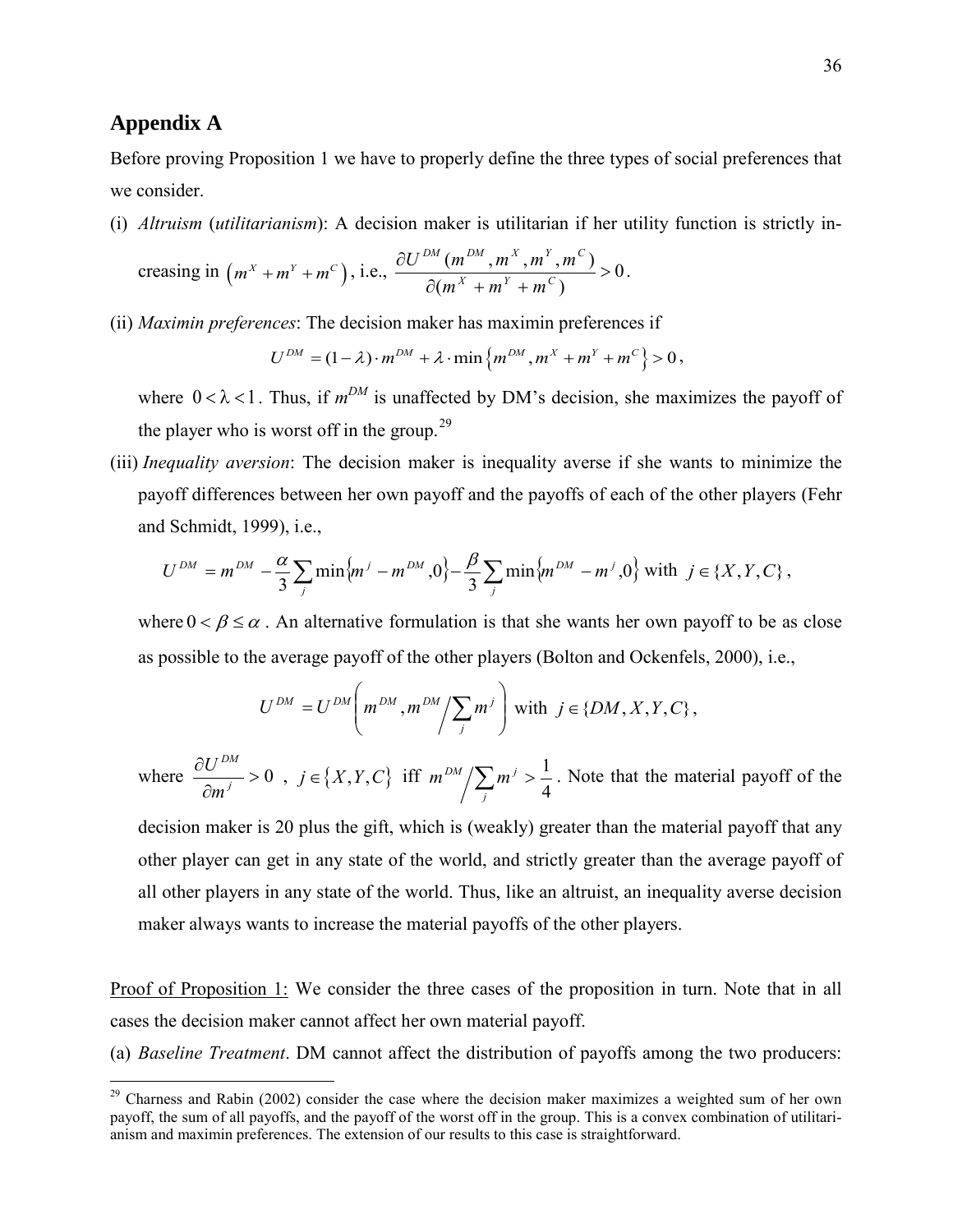One of them must get 0, and the other one must get 16. However, the decision does affect the payoff of the client. Since DM's payoff is always weakly greater than the realized payoff of any other player (and strictly greater than the average of the other players' payoffs), all three outcome-based preference models predict that DM maximizes the payoff of the client.

- (b) *Gift Treatment, gift given*: As in the Baseline Treatment the distribution of material payoffs of the two producers is unaffected by DM's choice. Thus, she favors the client.
- (c) *Gift Treatment, gift not given*: If producer *X* did not pass on the gift, DM can affect the payoff distribution of the producers. If she chooses product *X* the material payoffs of the producers are (17,0), if she chooses *Y* they are (1,16). If she is utilitarian or inequality averse, she is indifferent between these two distributions – in the case of utilitarian preferences because the sum of payoffs is unaffected, in the case of inequality aversion because DM's utility depends on the average difference between her payoff and the payoff of other players' who are behind, regardless of the distribution among those players. Thus, she maximizes the payoff of the client. However, if she has maximin preferences she favors producer *Y* because

$$
20 + \min\{20, 1, 16, m^{C}(Y)\} > 20 + \min\{20, 17, 0, m^{C}(X)\}\
$$
  
\n
$$
1 > 0
$$

where  $m^{c}(i) > 0$  is the client's expected payoff if product  $i \in \{X, Y\}$  is chosen. *Q.E.D.* 

**Proposition 2b.** Suppose that the decision maker has type-dependent preferences as described in Section 4.

- (a) There always exists a pooling equilibrium in which no gift is given and DM favors the client.
- (b) For  $1/(8+\alpha+\sqrt{64+\alpha^2}) \le \mu \le 1/16$ , there also exists a pure strategy separating equilibrium in which the "kind" type of producer *X* passes on the gift and the "selfish" type keeps it. In this equilibrium the kind type of DM favors  $X$  if the gift is passed on and favors *Y* is the gift is kept.

Proof of Proposition 2b: (a) We construct a pooling equilibrium in which no gift is given and DM favors the client. If DM is selfish, she is indifferent and will favor the client, as assumed above, no matter whether the gift was passed on or not. If DM is kind and the gift was not passed on, she maximizes the sum of payoffs since, in a pooling equilibrium, she does not learn anything about the types of the other players on the equilibrium path. Hence, a kind DM also favors the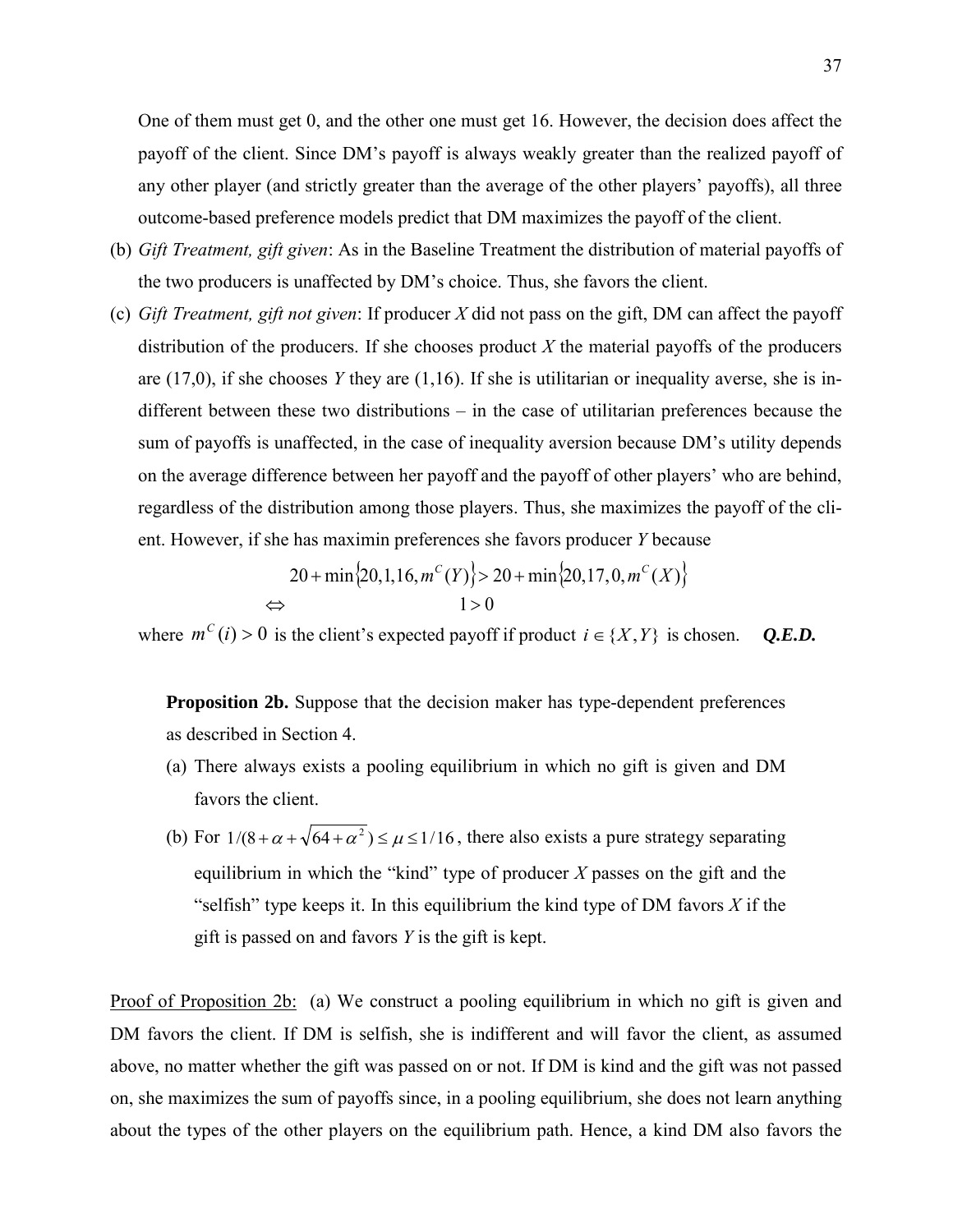client. Whether it is optimal for producer  $X$  to keep the gift depends on DM's beliefs about producer  $X$ 's type if the gift is passed on. Note that this is an out off equilibrium event that happens with probability 0 in equilibrium. Thus, we are free to specify DM's beliefs in this case. If DM believes that if producer *X* passes on the gift he must be a selfish type with probability 1, then, a kind DM favors *Y* because

$$
22 + \alpha \cdot \mu \cdot [16 + m^{C}(Y)] > 22 + \alpha \cdot \mu \cdot [0 + m^{C}(X)],
$$

which is equivalent to

$$
16 + m^{C}(Y) - m^{C}(X) > 0,
$$

always holds since  $m^C(Y) - m^C(X) \ge -2$  in all periods. Thus, producer *X* has no incentive to pass on the gift. This proves the existence of the pooling equilibrium.

(b) Now we construct a separating equilibrium in which the gift is passed on if and only if producer *X* is the kind type, and in which the kind type of DM buys product *X* if and only if the gift is given.

**Stage 2**: The selfish type of DM will always favor the client, whether the gift was given or not. The decision of the kind DM depends on her beliefs about the type of producer *X*. In the separating equilibrium we are considering the kind type of producer *X* passes on the gift while the selfish type keeps it. Thus, if DM observes that the gift was given she believes that producer *X* is kind with probability 1. In this case, it is optimal for the kind DM to choose product *X* if and only if

$$
22 + \alpha \cdot 16 + \mu \cdot \alpha \cdot m^{C}(X) \ge 22 + \mu \cdot \alpha \cdot [16 + m^{C}(Y)],
$$

which is equivalent to

$$
\mu \leq \frac{16}{16 + m^C(Y) - m^C(X)}.
$$

Note that the difference between the expected value of product *Y* and product *X* is at most 6. Thus, if  $\mu \le \frac{8}{11}$ , this condition is always satisfied.

If DM observes instead that producer *X* kept the gift she believes that she faces the selfish type with probability 1. In this case, it is optimal for the kind type of DM to choose product *Y* if and only if

$$
20 + \mu \cdot \alpha \cdot (16 + m^{C}(Y)) \ge 20 + \mu \cdot \alpha \cdot m^{C}(X)
$$

which is always true because  $m^C(X) - m^C(Y) \le 2$  in all periods.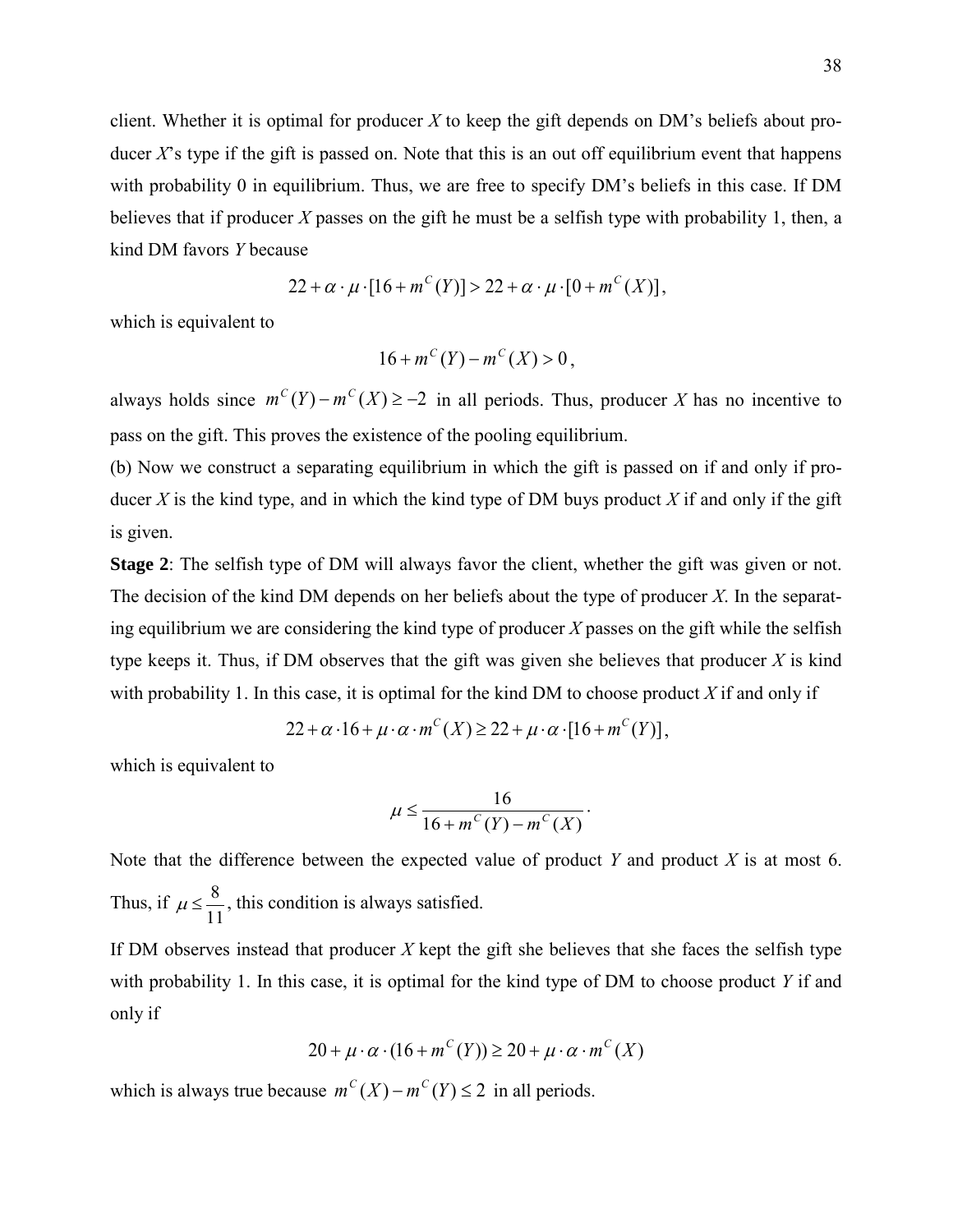**Stage 1**: Consider now the decision of producer *X* whether to pass on the gift. Let  $p^{gg}$  denote the probability that DM chooses *X* if the gift is given, and  $p^{grg}$  the probability that DM chooses *X* when the gift is not given. For a selfish type of producer  $X$  it is optimal not to pass on the gift if and only if

$$
1+16 \cdot p^{gng} \ge 16 \cdot p^{gg} \iff p^{gg} - p^{gng} \le \frac{1}{16}
$$

Note that if the gift is given the DM believes that she faces the kind type of producer with probability one, so  $p^{gg} = \mu \cdot 1 + (1 - \mu) \cdot p$  where p is the probability with which a selfish type of DM chooses product *X*. If the gift is not given DM believes that she faces the kind type with probability zero, so  $p^{gng} = \mu \cdot 0 + (1 - \mu) \cdot p$ . Thus,  $p^{gg} - p^{gng} = \mu$ . Hence, for a selfish type of producer *X* it is optimal not to pass on the gift if and only if

$$
\mu\leq 1/16\,.
$$

For a kind type of producer *X* it is optimal to pass on the gift if and only if

$$
p^{gg} \cdot 16 + \mu \cdot \alpha \cdot 22 + \mu \cdot \alpha \cdot (1 - p^{gg}) \cdot 16 + \mu \cdot \alpha \cdot (p^{gg} \cdot E[m^C(X)] + (1 - p^{gg}) \cdot E[m^C(Y)])
$$
  
\n
$$
\geq 1 + p^{gng} \cdot 16 + \mu \cdot \alpha \cdot 20 + \mu \cdot \alpha \cdot (1 - p^{gng}) \cdot 16 + \mu \cdot \alpha \cdot (p^{gng} \cdot E[m^C(X)] + (1 - p^{gng}) \cdot E[m^C(Y)])
$$
  
\n
$$
\Leftrightarrow
$$
  
\n
$$
p^{gg} \cdot 16 + \mu \cdot \alpha \cdot 22 + \mu \cdot \alpha \cdot (1 - p^{gg}) \cdot 16 + \mu \cdot \alpha \cdot (p^{gg} \cdot E[m^C(X)] - p^{gg} \cdot E[m^C(Y)])
$$
  
\n
$$
\geq 1 + p^{gng} \cdot 16 + \mu \cdot \alpha \cdot 20 + \mu \cdot \alpha \cdot (1 - p^{gng}) \cdot 16 + \mu \cdot \alpha \cdot (p^{gng} \cdot E[m^C(X)] - p^{gng} \cdot E[m^C(Y)])
$$
  
\n
$$
\Leftrightarrow
$$
  
\n
$$
16 \cdot (p^{gg} - p^{gng}) + 2\mu \alpha - 16\mu \alpha \cdot (p^{gg} - p^{gng}) + \mu \alpha (p^{gg} - p^{gng}) (E[m^C(X)] - E[m^C(Y)]) \geq 1.
$$

Using  $p^{gg} - p^{gng} = \mu$ , we simplify the inequality to

$$
16\mu + 2\mu\alpha - 16\mu^2\alpha + \mu^2\alpha(E[m^{c}(X)] - E[m^{c}(Y)]) \ge 1.
$$

Since producer *X* does not know products *X* and *Y* when deciding on the gift (and assuming that he does not interpret the fact that he was chosen randomly as the potential gift giver as a signal about the quality of his product) we have

$$
E[m^{C}(X)] = E[m^{C}(Y)].
$$

Thus, it is optimal for the kind type of producer *X* to pass on the gift if and only if

$$
16\mu + 2\mu\alpha - 16\mu^2\alpha \ge 1 \Leftrightarrow \mu^2 - \frac{8+\alpha}{8\alpha}\mu + \frac{1}{16\alpha} \le 0.
$$

Solving for the points where the above weak inequality is equal to 0 we get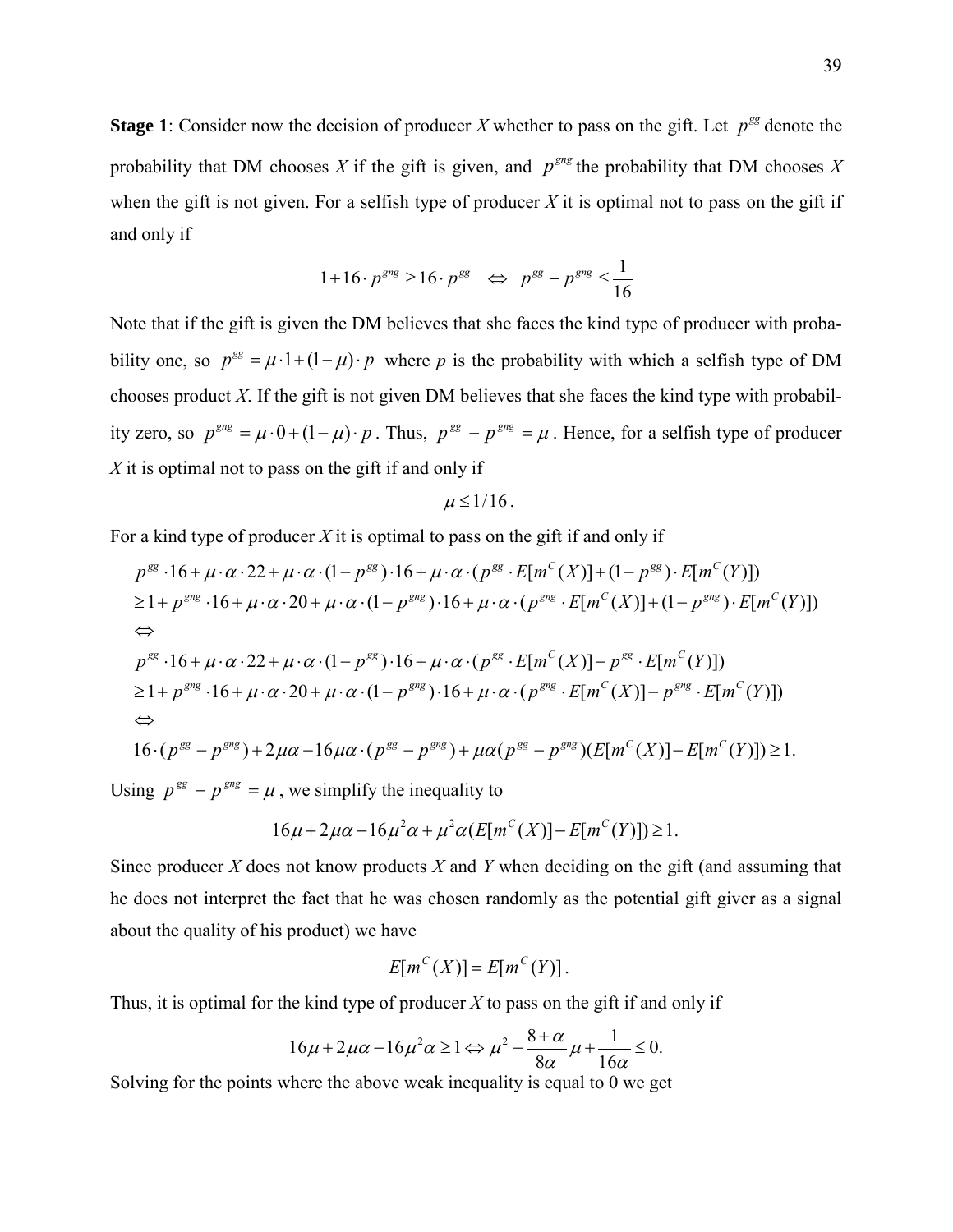$$
\mu_{1,2} = \frac{8+\alpha}{16\alpha} \pm \sqrt{\left(\frac{8+\alpha}{16\alpha}\right)^2 - \frac{1}{16\alpha}} = \frac{8+\alpha}{16\alpha} \pm \sqrt{\frac{64+16\alpha+\alpha^2-16\alpha}{(16\alpha)^2}} = \frac{8+\alpha}{16\alpha} \pm \sqrt{\frac{64+\alpha^2}{(16\alpha)^2}}.
$$

We can further simplify

$$
\mu_1 = \frac{1}{16\alpha} \Big( (8+\alpha) - \sqrt{64+\alpha^2} \Big) = \frac{1}{16\alpha \Big( (8+\alpha) + \sqrt{64+\alpha^2} \Big)} \Big( (8+\alpha) - \sqrt{64+\alpha^2} \Big) \Big( (8+\alpha) + \sqrt{64+\alpha^2} \Big)
$$
  
= 
$$
\frac{1}{16\alpha \Big( (8+\alpha) + \sqrt{64+\alpha^2} \Big)} \Big( (8+\alpha)^2 - (64+\alpha^2) \Big) = \frac{16\alpha}{16\alpha \Big( (8+\alpha) + \sqrt{64+\alpha^2} \Big)} = \frac{1}{8+\alpha + \sqrt{64+\alpha^2}}
$$
  
and, similarly,  $\mu_2 = \frac{1}{8+\alpha - \sqrt{64+\alpha^2}}$ .

To summarize, a separating equilibrium requires for the kind DM to favor producer *X* after receiving the gift that  $\mu \le \frac{8}{11}$ , for the selfish producer *X* not to pass on the gift that  $\mu \le \frac{1}{16}$  (which implies  $\mu \le \frac{8}{11}$ , and for the kind producer *X* to pass on the gift that

$$
\frac{1}{8+\alpha+\sqrt{64+\alpha^2}} \le \mu \le \frac{1}{8+\alpha-\sqrt{64+\alpha^2}}
$$

Furthermore,  $8+\alpha+\sqrt{64+\alpha^2}$ 1  $+\alpha+\sqrt{64}+\alpha$ is always strictly smaller than 1/16. Thus, a pure strategy separat-

ing equilibrium exists if and only if  $\frac{1}{8 + \alpha + \sqrt{64 + \alpha^2}} \leq \mu \leq \frac{1}{16}$  $8+\alpha+\sqrt{64}$ 1  $\frac{1}{2} \leq \mu \leq$  $+\alpha+\sqrt{64+\alpha^2} \leq \mu$  $\alpha$  +  $\gamma$  04 +  $\alpha$ , as claimed in the proposition.

*Q.E.D.*

**Proposition 3b.** Suppose that DM and *X* are motivated by intention-based reciprocity as described in Section 3. If both producer *X* and DM care strongly enough about the kindness of the intentions of the other player, then there are multiple sequential reciprocity equilibria (SRE). In particular, there exists a SRE in which producer *X* passes on the gift and DM chooses *X*. But there also exists a SRE in which player *X* does not pass on the gift and DM chooses C.

Proof of Propositions 3a and 3b: At stage 1 producer *X* can choose whether to pass on the gift (G) or not to pass on the gift (N). Then DM decides whether to choose *X*'s product (X) or the product that yields the highest expected payoff for the client (C). Since the role of the gift giver was randomly allocated, we maintain that the parties assign an probability of 50 percent of having the better product. The expected payoffs are given in the normal form of this sequential game: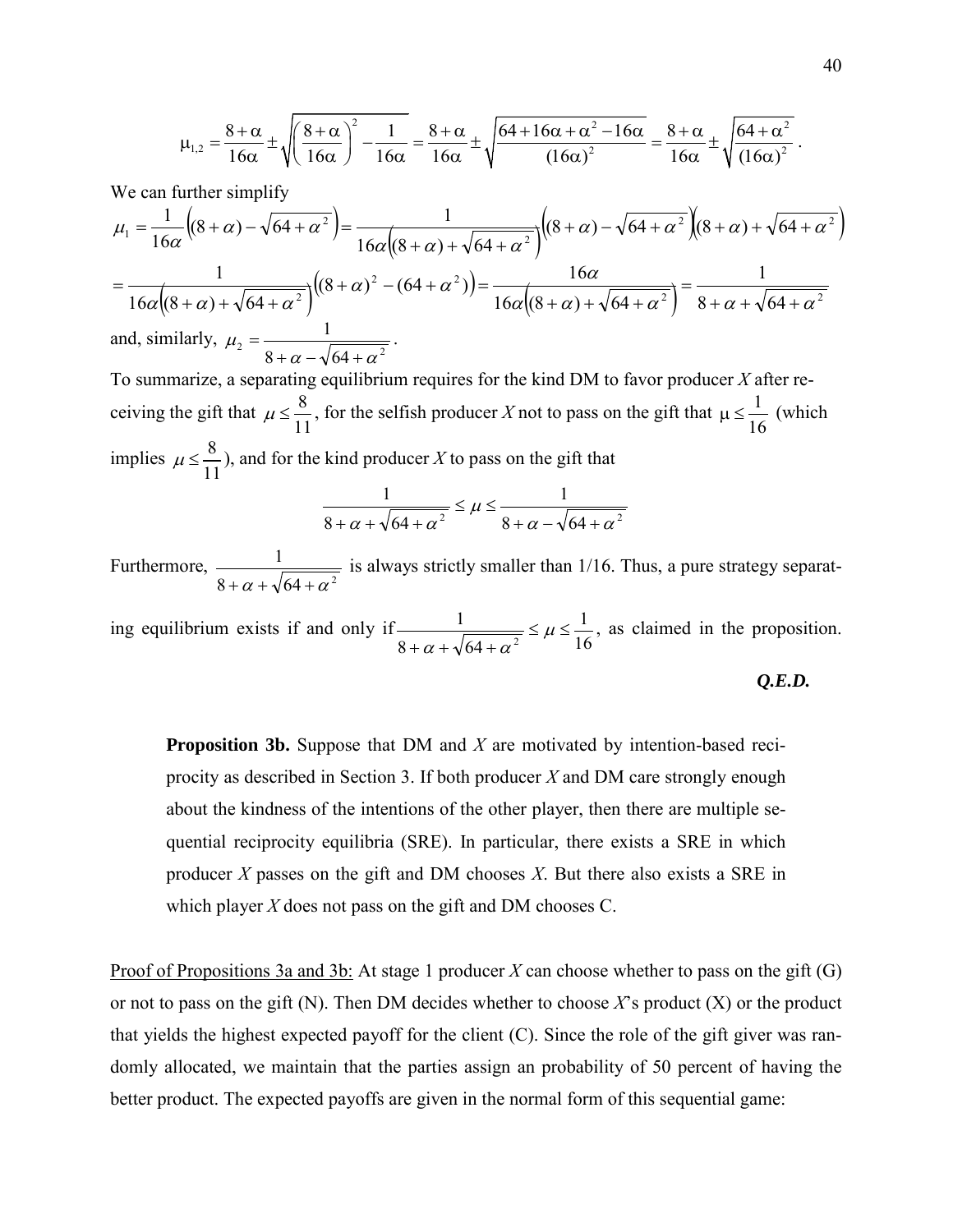| DM | XX     | XC                              | CX.   | CC    |
|----|--------|---------------------------------|-------|-------|
|    |        |                                 |       |       |
|    |        |                                 |       |       |
| G  |        | $16, 22 \mid 16, 22 \mid 8, 22$ |       | 8, 22 |
| N  | 17, 20 | 9, 20                           | 17,20 | 9, 20 |

For players  $i \in \{X, DM\}$ , let  $a_i$  denote player *i*'s strategy,  $b_{ij}$  player *i*'s belief about the strategy chosen by player *j* (first-order belief), and *ciji* player *i*'s belief what player *j* believes about *i*'s own strategy (second-order belief), with  $j \neq i$ . Player *i*'s expected utility is given by

$$
U^{i}(a_{i},b_{ij},c_{ij}) = m^{i}(a_{i},b_{ij}) + n_{i} \cdot \kappa_{ij}(a_{i},b_{ij}) \cdot \lambda_{iji}(b_{ij},c_{iji})
$$

The first term is *i*'s expected monetary payoff. The second term is *i*'s reciprocity payoff. Here, the parameter  $n_i \geq 0$  reflects how much *i* cares about the perceived kindness of player *j*,  $\lambda_{iji}$  ( $b_{ij}, c_{iji}$ ). The kindness of player *i* is given by the function

$$
\kappa_{ij}(a_i, b_{ij}) = m^j(a_i, b_{ij}) - m^j_{e_i}(b_{ij}).
$$

This is the payoff that player *i* "gives" to *j* by choosing  $a_i$  assuming that *j* chooses  $b_{ij}$ , minus the "equitable" payoff of *j* which is defined as the average of the maximum and the minimum payoff that player *i* can "give" to player *j* (assuming that *j* chooses  $b_{ij}$ ):

$$
m_{e_i}^j(b_{ij})=\frac{\max_{a_i}\{m^j(a_i,b_{ij})\}+\min_{a_i}\{m^j(a_i,b_{ij})\}}{2}.
$$

The perceived kindness of player *j* is given by the function

 $\overline{a}$ 

$$
\lambda_{iji}(b_{ij}, c_{iji}) = m^{i}(b_{ij}, c_{iji}) - m^{i}(c_{iji}).
$$

This is the payoff that player *i* believes that player *j* is giving to him minus the "equitable" payoff (average of maximum and minimum payoff) that player *j* can give to player *i*. Note that if player *i* expects *j* to give him less than the equitable payoff, *j*'s perceived kindness is negative, so *i* wants to give player *j* also less than the equitable payoff, and vice versa. A strategy profile  $a^*$  $(a_i^*)_{i \in \{X, DM\}}$  is a sequential reciprocity equilibrium (SRE) if  $a_i^*$  maximizes  $U^i(a_i, b_{ij}, c_{iji})$  and if  $b_{ij} = a_j * \text{ and } c_{iji} = a_i *$ .<sup>[30](#page-42-0)</sup>

Proposition 3a: If *X* chooses G then DM always gets 22. If *X* chooses N then she always gets 20.

<span id="page-42-0"></span> $30$  See Dufwenberg and Kirchsteiger (2004) for more details and a discussion of the notion of SRE.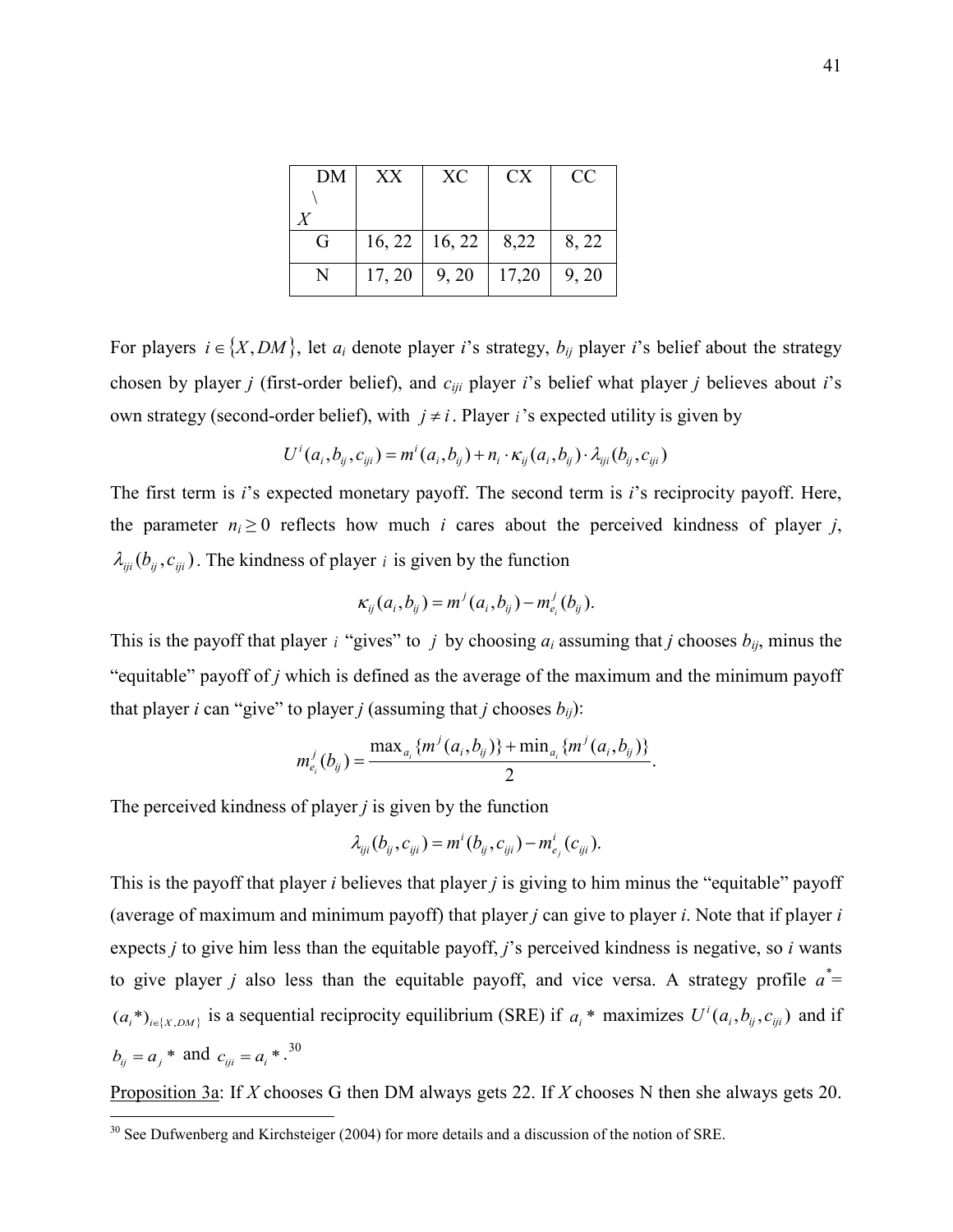The equitable payoff for DM,  $m_{e_X}^{DM}(b_{X,DM})$ , is 21. Thus, no matter what DM believes, if *X* chooses G we have  $\lambda_{DM,X,DM} = 22 - 21 = 1$ , i.e., DM perceives *X*'s intentions as "kind". Similarly, if *X* chooses N we have  $\lambda_{DM,X,DM} = 20 - 21 = -1$ , and DM perceives X's intention as "unkind." Proposition 3b: We now show that it is an SRE if *X* chooses G and DM chooses XC.

We know already that, if producer *X* chooses G, then DM must perceive this as kind, so DM wants to reciprocate and to choose a kind action as well. By choosing action X, DM gives producer *X* a payoff of 16; by choosing C, she gives producer *X* an expected payoff of 8. The equitable payoff is  $(16+8)/2=12$ . Thus, by choosing *X*, DM gets  $U^{DM}(X, G, XC) = 22 + n_{DM} \cdot (16-$ 12)  $\cdot$  (22-21) = 22 + 4 $n_{DM}$ ; by choosing C, she obtains  $U^{DM}(C, G, XC) = 22 + n_{DM} \cdot (8-12) \cdot (22 21$ ) = 22-4 $n<sub>DM</sub>$ . Hence, for any  $n<sub>DM</sub>$  > 0 choosing action X is optimal.

Consider now producer *X*. He believes that DM chooses the strategy XC. Furthermore, he believes that DM believes that *X* chooses G. Thus, *X* believes that DM is kind, because she reacts with *X* to G and gives him a payoff of 16 rather than 8 ( $\lambda_{X,DM,X} = 16 - 12 = +4$ ). Therefore player *X* wants to be kind as well. If she passes on the gift  $U^X$ (G, XC, G) = 16 +  $n_X \cdot (22-21) \cdot (16-12)$  = 16 + 4 $n_X$ . If she does not pass on the gift she gets  $U^X(N, XC, G) = 9 + n_X \cdot (20-21) \cdot (16-12) = 9$ .  $4n<sub>X</sub>$ . Thus, for any  $n<sub>X</sub> > 0$  choosing G is indeed optimal.

Finally, we show that it is a sequential reciprocity equilibrium that *X* chooses N and DM chooses XC. We know already that if *X* chooses N then DM must perceive this as unkind, so DM wants to reciprocate and choose an unkind action as well. By choosing action C, DM gives *X* a payoff of  $1+8=9$ ; by choosing X, she gives X a payoff of  $1+16=17$ . The equitable payoff is  $(17+9)/2=13$ . Thus, by choosing C, DM gets  $U^{DM}(C, N, XC) = 20 + n_{DM} \cdot (9-13) \cdot (20-21) = 20 +$  $4n_{DM}$ ; by choosing X, she obtains  $U^{DM}(X, N, XC) = 20 + n_{DM} \cdot (17-13) \cdot (20-21) = 22-4n_{DM}$ . Hence, for any  $n<sub>DM</sub> > 0$  choosing C is optimal.

Consider now producer *X*. He believes that DM chooses the strategy XC. Furthermore, he believes that DM believes that *X* chooses N. Thus, *X* believes that DM is unkind, because she reacts with C to N and gives him a payoff of 9 rather than 17 ( $\lambda_{X,DM,X} = 9 - 13 = -4$ ). Therefore player *X* wants to be unkind as well. If she does not pass on the gift, she gets  $U^X(N, XC, N) = 9 +$  $n_X \cdot (20-21) \cdot (9-13) = 9 + 4n_X$ . If she passes on the gift she gets  $U^X$ (G, XC, N) = 17 +  $n_X \cdot (22-21)$  $\cdot$  (9-13) = 17-4 $n_X$ . Thus, if  $n_X > 1$  choosing N is indeed optimal.  $Q.E.D.$ 

Proof of Proposition 4: W.o.l.g. assume that, if DM is indifferent between *X* and *Y* and also  $m^C(X)$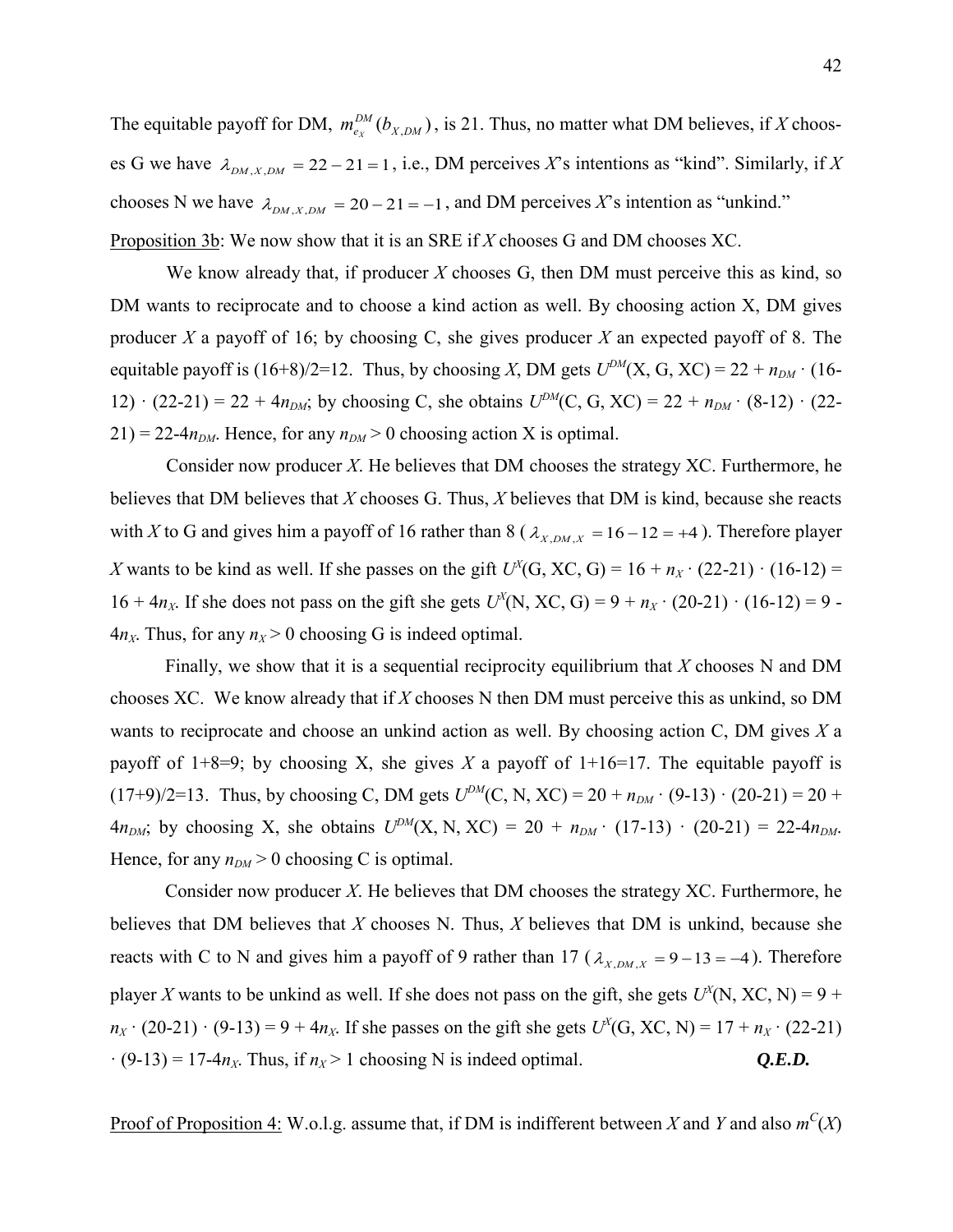$= m^C(Y)$ , then DM chooses *X*.

(i) Suppose that producer *X* passed on the gift. If *X* is the weakly better product ( $\Delta \le 0$ ) DM clearly chooses *X*, both in the Gift Treatment (GT) and in the No Externality Treatment. If *X* is the worse product  $(Δ > 0)$  DM chooses X in GT if and only if

$$
22 + \alpha \cdot 0 + \overline{k} \cdot \alpha \cdot 16 + \alpha \cdot m^{c}(X) > 22 + \alpha \cdot 16 + \overline{k} \cdot \alpha \cdot 0 + \alpha \cdot [m^{c}(X) + \Delta]
$$
  

$$
\Leftrightarrow \overline{k} \cdot \alpha \cdot 16 > \alpha \cdot 16 + \alpha \cdot \Delta \Leftrightarrow \overline{k} > 1 + \frac{\Delta}{16}
$$

And in the No Externality Treatment (NET), DM chooses *X* if and only if

$$
m^{DM}(X) + 2 + \alpha \cdot 0 + \overline{k} \cdot \alpha \cdot 16 > m^{DM}(X) + \Delta + 2 + \alpha \cdot 16 + \overline{k} \cdot \alpha \cdot 0
$$
  

$$
\Leftrightarrow \overline{k} \cdot \alpha \cdot 16 > \alpha \cdot 16 + \Delta \Leftrightarrow \overline{k} > 1 + \frac{\Delta}{16\alpha}.
$$

Hence, if product *X* is strictly worse ( $\Delta > 0$ ), DM still chooses *X* for large enough  $\overline{k}$ , and she is more likely to do so in GT than in NET since the  $\overline{k}$  -threshold is lower:  $16\alpha$ 1 16  $1 + \frac{\Delta}{16} < 1 + \frac{\Delta}{16}$  for all  $0 < \alpha < 1$ .

(ii) Suppose now that producer *X* did not pass on the gift. Then, in the Gift Treatment (GT), DM chooses *X* if and only if

$$
20 + \underline{k} \cdot \alpha \cdot 16 + \alpha \cdot 0 + \alpha \cdot m^{C}(X) \ge 20 + \underline{k} \cdot \alpha \cdot 0 + \alpha \cdot 16 + \alpha \cdot [m^{C}(X) + \Delta]
$$
  

$$
\Leftrightarrow \underline{k} \cdot 16\alpha \ge 16\alpha + \alpha \Delta \iff \underline{k} \ge 1 + \frac{\Delta}{16}
$$

if *X* is the (weakly) better product ( $\Delta \le 0$ ). The inequality cannot hold if *X* is the worse product  $(\Delta > 0)$  because  $0 \leq \underline{k} \leq 1$ 

In the No Externality Treatment (NET), DM chooses *X* if and only if

$$
m^{DM}(X) + \underline{k} \cdot \alpha \cdot 16 + \alpha \cdot 0 \ge m^{DM}(X) + \Delta + \underline{k} \cdot \alpha \cdot 0 + \alpha \cdot 16
$$
  

$$
\Leftrightarrow \underline{k} \cdot 16\alpha \ge \Delta + 16\alpha \iff \underline{k} \ge 1 + \frac{\Delta}{16\alpha}
$$

if *X* is the (weakly) better product ( $\Delta \le 0$ ). Again, the inequality cannot hold if *X* is the worse product  $(\Delta > 0)$ .

If product *X* is weakly better than *Y* ( $\Delta \le 0$ ), then, with  $0 \le k \le 1$ , the inequalities hold for large enough <u>k</u> and, with  $1 + \frac{1}{16} \ge 1 + \frac{1}{16\alpha}$ 16  $1 + \frac{\Delta}{\Delta} \ge 1 + \frac{\Delta}{\Delta}$  for  $\Delta \le 0$ , it is less likely to hold in the GT than in the NET.

*Q.E.D.*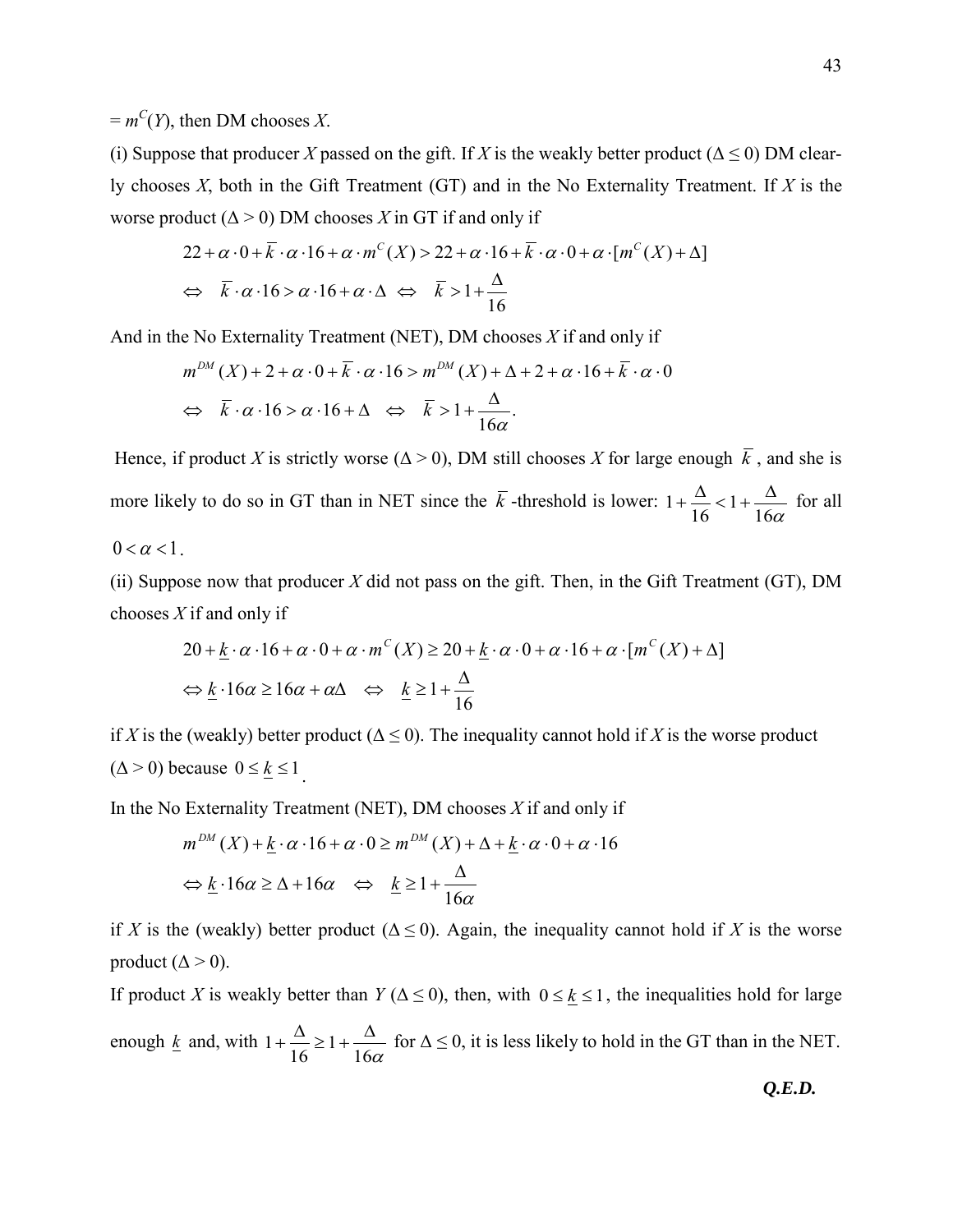**Proposition 5.** Consider a decision maker in the Incentive Treatment (IT) who has outcome-based social preferences over an endogenously formed reference group.

- **(i)** Suppose that producer *X* did pass on the gift. If product *X* is (weakly) better than product *Y* ( $\Delta \le 0$ ), DM always chooses *X* in the IT (as she does in the GT), whether or not the client shares profits. If product *X* is strictly worse (  $\Delta > 0$ ), DM may still choose X in the IT, but she is less likely to do so than in the GT if the client does share profits. She is more likely to do so than in the GT if the client does not share profits.
- **(ii)** Suppose that producer *X* did not pass on the gift. If *X* is (weakly) better than *Y*  $(\Delta \leq 0)$ , then DM might still choose X, and she is more likely to do so in the IT with profit sharing than in the GT, but she is less likely to do so than in the GT if the client did not share profits. If *X* is strictly worse than product  $Y(\Delta > 0)$ , instead, DM never chooses *X*, whether or not the client shares profits.

Proof of Proposition 5: W.o.l.g. assume that, if DM is indifferent between *X* and *Y* and also  $m^C(X)$  $= m^C(Y)$ , then DM chooses *X*.

(i) Suppose that the client offered profit sharing and the producer *X* passed on the gift. Clearly, if *X* is at least weakly better than *Y* (i.e.  $\Delta \le 0$ ) then DM chooses *X* which increases her own material payoff and is good for the gift giver and the client. If  $\Delta > 0$  DM chooses X if and only if

$$
22 + 0.1 \cdot m^{C}(X) + \overline{k} \cdot \alpha \cdot 16 + \alpha \cdot 0 + \overline{k} \cdot \alpha \cdot 0.95 \cdot m^{C}(X)
$$
  
\n
$$
> 22 + 0.1 \cdot (m^{C}(X) + \Delta) + \overline{k} \cdot \alpha \cdot 0 + \alpha \cdot 16 + \overline{k} \cdot \alpha \cdot 0.95 \cdot (m^{C}(X) + \Delta)
$$
  
\n
$$
\Leftrightarrow \overline{k} \cdot \alpha \cdot 16 > 0.1 \cdot \Delta + \alpha \cdot 16 + \overline{k} \cdot \alpha \cdot 0.95 \cdot \Delta
$$
  
\n
$$
\Leftrightarrow \overline{k} \cdot \alpha \cdot (16 - 0.95 \cdot \Delta) > 16\alpha + 0.1\Delta
$$
  
\n
$$
\Leftrightarrow \overline{k} > \frac{16\alpha + 0.1 \cdot \Delta}{16\alpha - 0.95\alpha\Delta} = 1 + \frac{0.95\alpha + 0.1}{16\alpha - 0.95\alpha\Delta} \Delta
$$

If the client has not offered profit sharing and the gift was given DM still chooses *X* if *X* is at least weakly better than *Y*. He also chooses *X* if *X* if  $\Delta > 0$  if and only if

$$
22 + \overline{k} \cdot \alpha \cdot 16 + \alpha \cdot 0 + \underline{k} \cdot \alpha \cdot m^{c}(X) > 22 + \overline{k} \cdot \alpha \cdot 0 + \alpha \cdot 16 + \underline{k} \cdot \alpha \cdot (m^{c}(X) + \Delta)
$$
  
\n
$$
\Leftrightarrow \overline{k} \cdot \alpha \cdot 16 > \alpha \cdot 16 + \underline{k} \cdot \alpha \cdot \Delta
$$
  
\n
$$
\Leftrightarrow \overline{k} > 1 + \underline{k} \cdot \frac{\Delta}{16}.
$$

Hence, if the gift was given and product *X* is weakly better ( $\Delta \le 0$ ), then DM will always choose *X*. If product *X* is strictly worse ( $\Delta > 0$ ), both inequalities still hold for large enough  $\overline{k}$ , small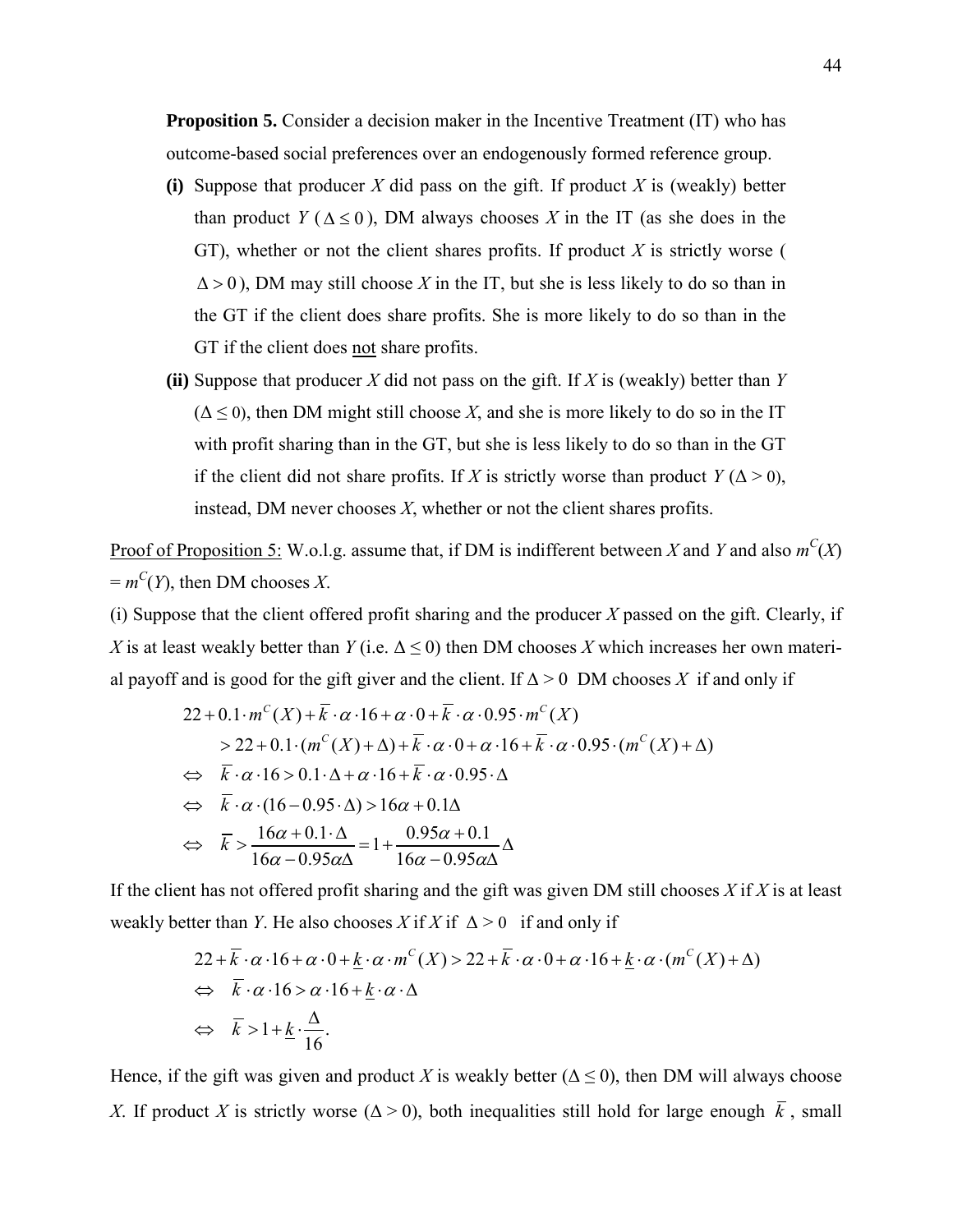enough  $\Delta$ , small enough  $\alpha$ , or small enough  $k$ . To see that DM is less likely to choose *X* in the IT with profit-sharing than in the GT, we compare the thresholds for  $\overline{k}$ :

$$
1 + \frac{0.95\alpha + 0.1}{16\alpha - 0.95\alpha\Delta} \Delta > 1 + \frac{\Delta}{16}
$$
  

$$
\Leftrightarrow \frac{0.95\alpha + 0.1}{16\alpha - 0.95\alpha\Delta} > \frac{1}{16}
$$
  

$$
\Leftrightarrow 0.95 \cdot 16\alpha + 1.6 > 16\alpha - 0.95\alpha\Delta
$$
  

$$
\Leftrightarrow 1.6 > 0.8\alpha - 0.95\alpha\Delta
$$

Since the threshold in the IT with profit-sharing is strictly larger, DM is less likely to choose *X*. Similarly, to see that she is more likely to choose *X* in the IT without profit-sharing than in the GT, we compare again thresholds and note that 16 1 16  $1 + k \cdot \frac{\Delta}{\Delta} \leq 1 + \frac{\Delta}{\Delta}$ , with the inequality holding strictly for  $k < 1$ .

**(ii)** Suppose now that producer *X* does not pass on the gift. Then DM clearly chooses *Y* in the IT if *Y* is at least weakly better than *X*, no matter whether profit sharing has been offered or not. If *X* is strictly better than  $Y(\Delta < 0)$  and the client offered profit sharing, DM chooses X if and only if

$$
20 + 0.1 \cdot m^{C}(X) + \underline{k} \cdot \alpha \cdot 16 + \alpha \cdot 0 + \overline{k} \cdot \alpha \cdot 0.95 \cdot m^{C}(X)
$$
  
\n
$$
> 20 + 0.1 \cdot (m^{C}(X) + \Delta) + \underline{k} \cdot \alpha \cdot 0 + \alpha \cdot 16 + \overline{k} \cdot \alpha \cdot 0.95 \cdot (m^{C}(X) + \Delta)
$$
  
\n
$$
\Leftrightarrow \underline{k} \cdot 16\alpha > 0.1\Delta + 16\alpha + \overline{k} \cdot \alpha \cdot 0.95\Delta
$$
  
\n
$$
\Leftrightarrow \underline{k} > 1 + \frac{0.95\alpha \overline{k} + 0.1}{16\alpha} \Delta.
$$

If Δ < 0 and the client has not offered profit sharing, DM chooses *X* if and only if

$$
20 + \underline{k} \cdot \alpha \cdot 16 + \alpha \cdot 0 + \underline{k} \cdot \alpha \cdot m^{C}(X) > 20 + \underline{k} \cdot \alpha \cdot 0 + \alpha \cdot 16 + \underline{k} \cdot \alpha \cdot (m^{C}(X) + \Delta)
$$
  
\n
$$
\Leftrightarrow \underline{k} \cdot 16\alpha > 16\alpha + \underline{k} \cdot \alpha \cdot \Delta
$$
  
\n
$$
\Leftrightarrow \underline{k} \cdot (16 - \Delta) > 16
$$
  
\n
$$
\Leftrightarrow \underline{k} > \frac{16}{16 - \Delta}.
$$

Hence, if the gift was not given and product *X* is strictly worse ( $\Delta > 0$ ), then DM will never choose *X*. If instead product *X* is strictly better ( $\Delta$  < 0), both inequalities hold for large enough *k*, large enough Δ, large enough  $\alpha$ , or small enough  $\overline{k}$ , and DM may choose X. To see that DM is more likely to choose *X* in the IT with profit-sharing than in the GT, we compare the thresholds for  $k$  :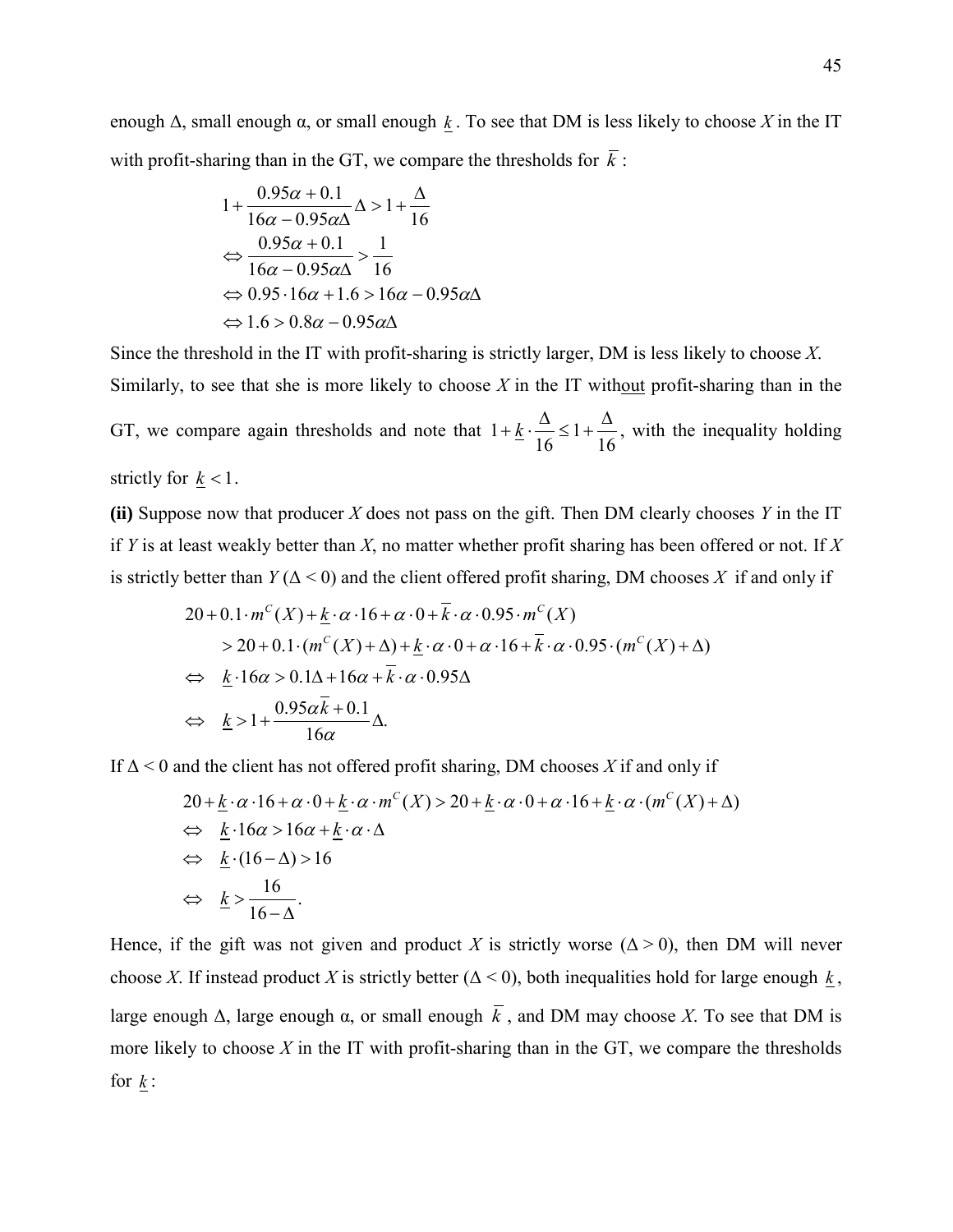$$
1 + \frac{0.95\alpha\overline{k} + 0.1}{16\alpha} \Delta < 1 + \frac{1}{16} \Delta
$$
  

$$
\Leftrightarrow \frac{0.95\alpha\overline{k} + 0.1}{\alpha} > 1
$$
  

$$
\Leftrightarrow 0.95\alpha\overline{k} + 0.1 > \alpha.
$$

Since the threshold in the IT with profit-sharing is strictly smaller, DM is more likely to choose *X*. Similarly, she is less likely to do so in the IT without profit-sharing than in the GT since, for  $\Delta \leq 0$ ,

$$
\frac{16}{16 - \Delta} > \frac{16 - \Delta}{16}
$$

$$
\Leftrightarrow 16^2 > (16 - \Delta)^2.
$$

*Q.E.D.*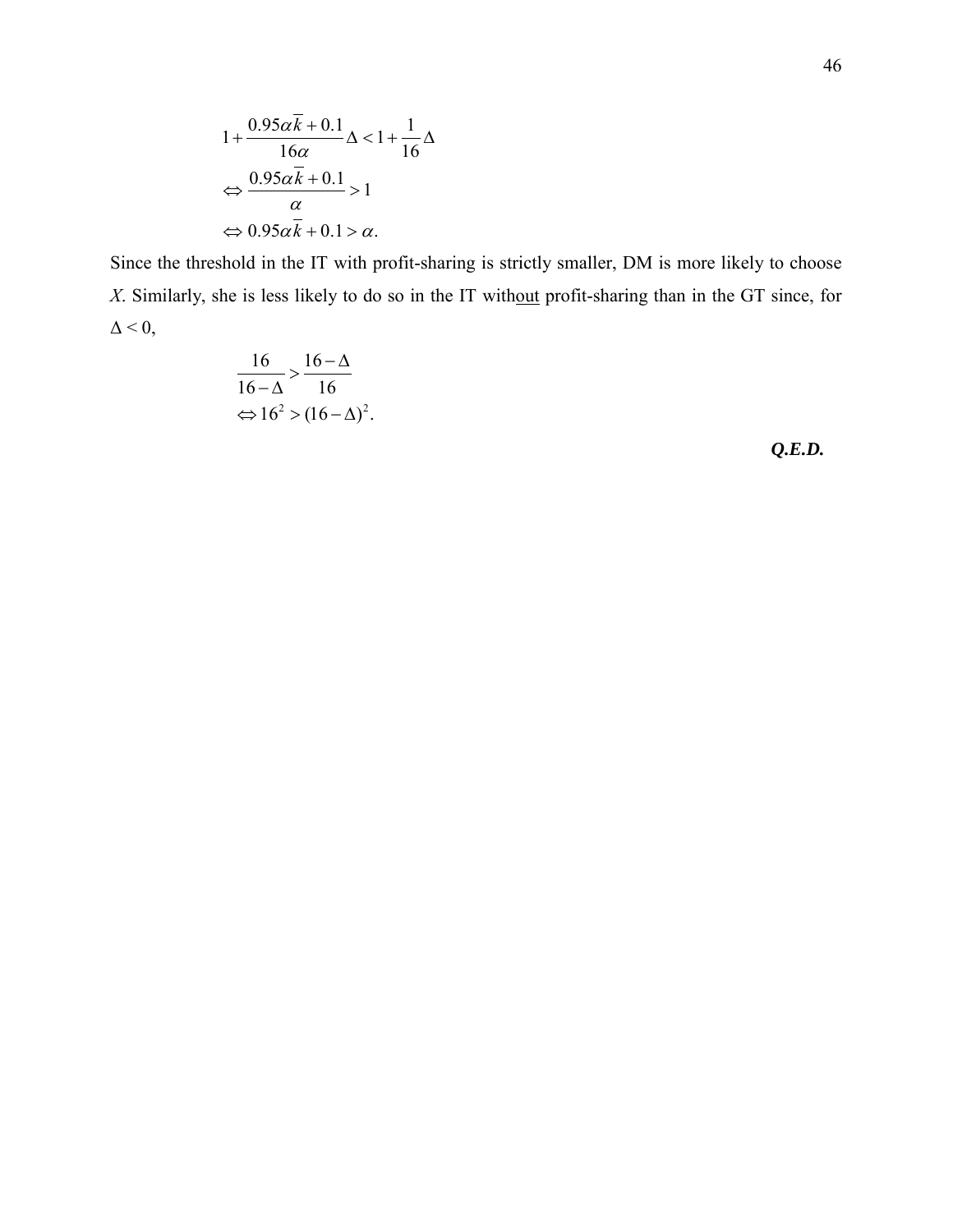| Period          | $Po-$            | Possible payoffs |                 | Expec           | Spread                  |                 | Possible pay-   |                 | Spread          | Diff. in         | Diff. in       |
|-----------------|------------------|------------------|-----------------|-----------------|-------------------------|-----------------|-----------------|-----------------|-----------------|------------------|----------------|
|                 | tential          |                  | of product A    | ted             | btw.                    |                 | offs of product | ted             | btw.            | EVs (pot.        | Spreads        |
|                 | gift             |                  |                 | value           | payoffs                 | R               |                 | value<br>of B   | payoffs         | gift giver       | (pot. gift     |
|                 | giver            |                  |                 | of A            | of A                    |                 |                 |                 | of B            | minus            | giver minus    |
|                 |                  |                  |                 |                 |                         |                 |                 |                 |                 | other)           | other)         |
|                 |                  | 50%              | 50%             |                 |                         | 50%             | 50%             |                 |                 |                  |                |
| 1               | $\boldsymbol{A}$ | 13               | 15              | 14              | $\overline{2}$          | 20              | 12              | 16              | $8\,$           | $-2$             | -6             |
| $\overline{2}$  | $\boldsymbol{B}$ | $\overline{15}$  | 17              | 16              | $\overline{2}$          | 12              | 20              | 16              | $\overline{8}$  | $\overline{0}$   | 6              |
| 3               | $\overline{B}$   | 16               | 14              | $\overline{15}$ | $\overline{2}$          | 14              | $\overline{20}$ | $\overline{17}$ | 6               | $\overline{2}$   | $\overline{2}$ |
| $\overline{4}$  | $\boldsymbol{B}$ | 13               | 19              | 16              | 6                       | 5               | 15              | 10              | 10              | $-6$             | $\overline{4}$ |
| 5               | $\boldsymbol{A}$ | 17               | $\overline{7}$  | 12              | 10                      | 10              | 14              | 12              | $\overline{4}$  | $\boldsymbol{0}$ | 6              |
| 6               | $\boldsymbol{B}$ | 12               | 16              | 14              | 4                       | 19              | 13              | 16              | 6               | $\overline{2}$   | $-6$           |
| 7               | $\overline{A}$   | 11               | 19              | 15              | $\overline{8}$          | 18              | 16              | 17              | $\overline{2}$  | $-2$             | $\overline{c}$ |
| 8               | $\boldsymbol{A}$ | $\overline{8}$   | $\overline{20}$ | 14              | $\overline{12}$         | 10              | 18              | 14              | $\overline{8}$  | $\boldsymbol{0}$ | $\overline{4}$ |
| 9               | $\boldsymbol{B}$ | $\overline{17}$  | 19              | 18              | $\overline{2}$          | 10              | 14              | 12              | $\overline{4}$  | $-6$             | $\overline{2}$ |
| 10              | $\boldsymbol{A}$ | 19               | 13              | 16              | 6                       | 20              | $\overline{8}$  | 14              | 12              | $\overline{2}$   | $-6$           |
| 11              | $\boldsymbol{B}$ | 20               | 12              | 16              | $\overline{8}$          | 7               | 13              | $10\,$          | 6               | $-6$             | $-2$           |
| 12              | $\boldsymbol{B}$ | 3                | 17              | 10              | 14                      | 5               | 11              | $\overline{8}$  | 6               | $-2$             | $-8$           |
| $\overline{13}$ | $\overline{A}$   | 16               | 12              | 14              | $\overline{\mathbf{4}}$ | $\overline{8}$  | 20              | $\overline{14}$ | $\overline{12}$ | $\overline{0}$   | $-\sqrt{8}$    |
| 14              | $\boldsymbol{A}$ | 9                | 15              | 12              | 6                       | 19              | 5               | 12              | 14              | $\mathbf{0}$     | $-8$           |
| 15              | $\boldsymbol{B}$ | 19               | 11              | 15              | $\overline{8}$          | $\overline{7}$  | 19              | 13              | 12              | $-2$             | $\overline{4}$ |
| $\overline{16}$ | $\overline{A}$   | $\overline{8}$   | $\overline{12}$ | $\overline{10}$ | $\overline{4}$          | $\overline{13}$ | $\overline{3}$  | $\overline{8}$  | 10              | $\overline{2}$   | $-6$           |
| 17              | $\boldsymbol{B}$ | 20               | 16              | 18              | $\overline{\mathbf{4}}$ | 16              | $\overline{8}$  | 12              | 8               | $-6$             | $\overline{4}$ |
| 18              | $\boldsymbol{A}$ | $\overline{7}$   | 13              | 10              | 6                       | 16              | $\overline{8}$  | 12              | 8               | $-2$             | $-2$           |
| 19              | $\overline{A}$   | $\overline{8}$   | 14              | 11              | 6                       | 14              | 12              | 13              | $\overline{2}$  | $\overline{2}$   | $\overline{4}$ |
| 20              | $\boldsymbol{B}$ | 13               | 19              | 16              | 6                       | 18              | 14              | 16              | $\overline{4}$  | $\overline{0}$   | $-2$           |
| min             |                  | 3                | 7               | 10              | $\overline{2}$          | 5               | $\overline{3}$  | $8\,$           | $\overline{2}$  | $-6$             | $-8$           |
| max             |                  | 20               | 20              | 18              | 14                      | 20              | 20              | 17              | 14              | $\overline{2}$   | 6              |
| avg             |                  | 13.20            | 15.00           | 14.10           | 6.00                    | 13.05           | 13.15           | 13.10           | 7.50            | $-1.40$          | $-0.8$         |

## **Appendix B: Experimental Parameterization**

TABLE A1: Payoffs of the different products in the 20 periods

There are

- four periods in which the potential gift giver's expected value is 2 points higher (periods 3, 6, 10, and 16)
- six periods in which there is no difference in expected value between producer *A* and producer *B* (periods 2, 5, 8, 13, 14, and 20)
- six periods in which the potential gift giver's expected value is 2 points lower (periods 1, 7, 12, 15, 18, 19)
- four periods in which the potential gift giver's expected value is 6 points lower (periods 4, 9, 11, 17)

Note that in the four periods in which the potential gift giver's expected value is 6 points lower, his lottery is first order stochastically dominated by the lottery of his competitor.

Note further that there are 10 periods in which the spread between possible payoffs is higher for the product of the potential gift giver than for the alternative product, and 10 periods in which it is lower. Among the six periods with equal expected values, the spread is larger in three periods and lower in the other three periods.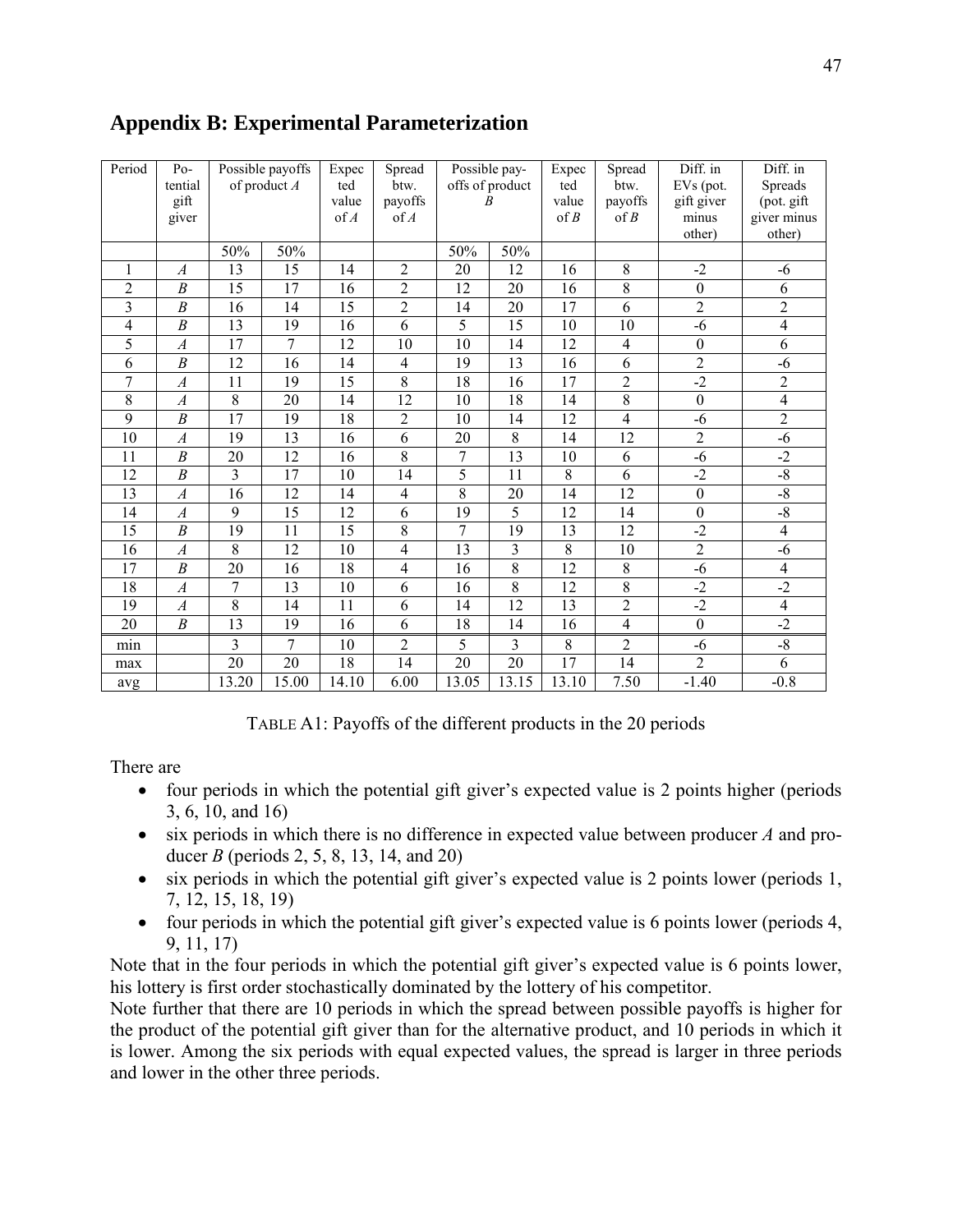|                                               | Observations |                                      |    |          |          | Demographics |     |     |           |     |                       |        |          |
|-----------------------------------------------|--------------|--------------------------------------|----|----------|----------|--------------|-----|-----|-----------|-----|-----------------------|--------|----------|
|                                               |              | Total Subjects DMs Producers Clients |    |          | Gender:  |              | Age |     | Major     |     |                       |        |          |
|                                               |              |                                      |    |          |          | Females      | 20s | 30s | $40s-60s$ |     | Econ/Bus Other Soc Sc | Human. | Nat. Sc. |
| 1. Baseline Treatment (BT)                    | 240          | 24                                   | 12 | $\theta$ | 12       | 46%          | 92% | 8%  | $0\%$     | 42% | 4%                    | 29%    | 17%      |
| Producers cannot make any gifts.              |              |                                      |    |          |          |              |     |     |           |     |                       |        |          |
| 2. Gift Treatment (GT)                        | 480          | 96                                   | 24 | 48       | 24       | 55%          | 96% | 3%  | $1\%$     | 26% | 11%                   | 23%    | 26%      |
| One producer can give a gift.                 |              |                                      |    |          |          |              |     |     |           |     |                       |        |          |
| 3. No Externality Treatment (NET)             | 320          | 48                                   | 16 | 32       | $\theta$ | 46%          | 96% | 4%  | $0\%$     | 23% | 19%                   | 17%    | 23%      |
| One producer can give a gift.                 |              |                                      |    |          |          |              |     |     |           |     |                       |        |          |
| No client; DM is residual claimant.           |              |                                      |    |          |          |              |     |     |           |     |                       |        |          |
| 4. Incentive Treatment (ICT)                  | 460          | 92                                   | 23 | 46       | 23       | 55%          | 96% | 4%  | $0\%$     | 28% | 11%                   | 15%    | 16%      |
| One producer can give gift.                   |              |                                      |    |          |          |              |     |     |           |     |                       |        |          |
| Client can offer profit sharing.              |              |                                      |    |          |          |              |     |     |           |     |                       |        |          |
| 5. Large-Gift Treatment (LGT)                 | 240          | 48                                   | 12 | 24       | 12       | 63%          | 98% | 2%  | $0\%$     | 19% | 13%                   | 10%    | 25%      |
| One producer can give large gift.             |              |                                      |    |          |          |              |     |     |           |     |                       |        |          |
| 6. Disclosure Treatment (DT)                  | 240          | 48                                   | 12 | 24       | 12       | 54%          | 94% | 4%  | $2\%$     | 13% | 17%                   | 23%    | 21%      |
| One producer can give gift.                   |              |                                      |    |          |          |              |     |     |           |     |                       |        |          |
| Client informed about gift and DM's response. |              |                                      |    |          |          |              |     |     |           |     |                       |        |          |
| Total                                         | 1,980        | 356                                  | 99 | 174      | 83       | 54%          | 96% | 4%  | $1\%$     | 24% | 13%                   | 19%    | 22%      |

**Table 1. Summary Statistics by Treatment**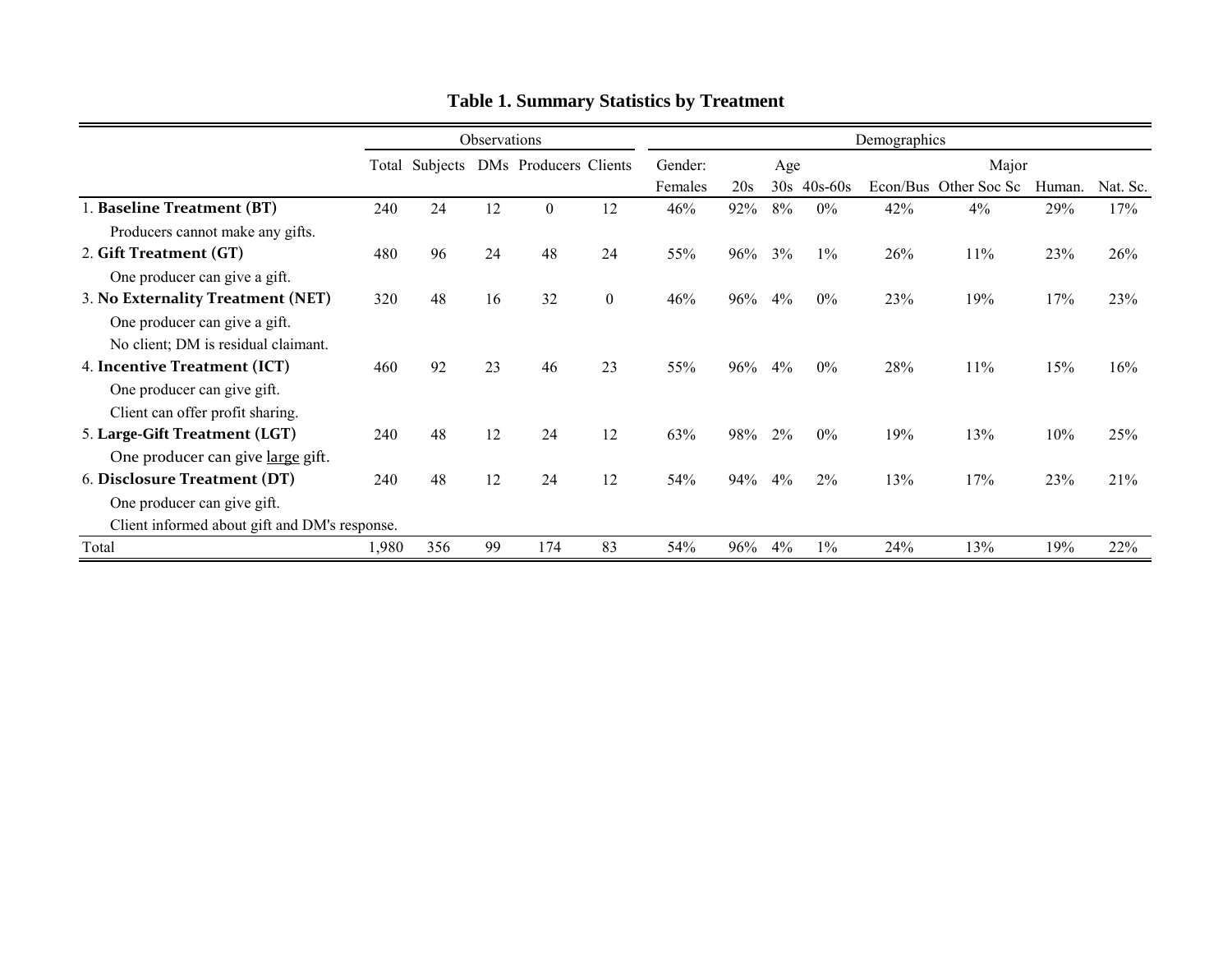|                                                    | $\overline{OLS}$ | <b>OLS</b>  | Logit       | <b>OLS</b>  | $\overline{OLS}$ | Logit       |
|----------------------------------------------------|------------------|-------------|-------------|-------------|------------------|-------------|
|                                                    | (1)              | (2)         | (3)         | (4)         | (5)              | (6)         |
| Gift given                                         | $0.338***$       | $0.334***$  | $0.336***$  |             |                  |             |
|                                                    | (0.060)          | (0.061)     | (0.062)     |             |                  |             |
| Gift not given                                     | $-0.130**$       | $-0.131**$  | $-0.164**$  |             |                  |             |
|                                                    | (0.057)          | (0.057)     | (0.074)     |             |                  |             |
| Product X has higher EV $[+2]$                     |                  |             |             | $0.500***$  | $0.503***$       | $0.546***$  |
|                                                    |                  |             |             | (0.053)     | (0.053)          | (0.057)     |
| Product X has lower EV $[-2]$                      |                  |             |             | $-0.361***$ | $-0.364***$      | $-0.533***$ |
|                                                    |                  |             |             | (0.039)     | (0.041)          | (0.069)     |
| Product X has lower EV $[-6]$                      |                  |             |             | $-0.333***$ | $-0.333***$      | $-0.429***$ |
|                                                    |                  |             |             | (0.061)     | (0.061)          | (0.100)     |
| (Product X has same EV)*(Gift given)               |                  |             |             | $0.436***$  | $0.433***$       | $0.440***$  |
|                                                    |                  |             |             | (0.062)     | (0.065)          | (0.056)     |
| (Product X has same EV)*(Gift not given)           |                  |             |             | $-0.155*$   | $-0.158*$        | $-0.174**$  |
|                                                    |                  |             |             | (0.082)     | (0.079)          | (0.086)     |
| (Product X has higher EV [+2])*(Gift given)        |                  |             |             | 0.011       | 0.010            | 0.040       |
|                                                    |                  |             |             | (0.068)     | (0.069)          | (0.244)     |
| (Product X has higher EV $[+2]$ )*(Gift not given) |                  |             |             | $-0.361***$ | $-0.369***$      | $-0.409***$ |
|                                                    |                  |             |             | (0.120)     | (0.126)          | (0.082)     |
| (Product X has lower EV [-2])*(Gift given)         |                  |             |             | $0.415***$  | $0.413***$       | $0.516***$  |
|                                                    |                  |             |             | (0.091)     | (0.091)          | (0.088)     |
| (Product X has lower EV [-2])*(Gift not given)     |                  |             |             | 0.016       | 0.011            | 0.056       |
|                                                    |                  |             |             | (0.050)     | (0.048)          | (0.200)     |
| (Product X has lower EV [-6])*(Gift given)         |                  |             |             | $0.402***$  | $0.393***$       | $0.452***$  |
|                                                    |                  |             |             | (0.119)     | (0.117)          | (0.118)     |
| (Product X has lower EV [-6])*(Gift not given)     |                  |             |             | $-0.083$    | $-0.070$         |             |
|                                                    |                  |             |             | (0.063)     | (0.059)          |             |
| Female                                             |                  | 0.050       | 0.062       |             | 0.0486           | 0.0773      |
|                                                    |                  | (0.044)     | (0.055)     |             | (0.045)          | (0.075)     |
| Economist                                          |                  | 0.0612      | 0.0740      |             | 0.0608           | 0.1000      |
|                                                    |                  | (0.045)     | (0.055)     |             | (0.046)          | (0.076)     |
| Period                                             |                  | $-0.00497*$ | $-0.00595*$ |             | 0.00174          | 0.00285     |
|                                                    |                  | (0.003)     | (0.003)     |             | (0.003)          | (0.004)     |
| Constant                                           | $0.342***$       | $0.351***$  |             | $0.417***$  | $0.356***$       |             |
|                                                    | (0.032)          | (0.059)     |             | (0.047)     | (0.069)          |             |
| Observations                                       | 720              | 720         | 720         | 720         | 720              | 694         |
| (Pseudo) R-squared                                 | 0.156            | 0.164       | 0.124       | 0.407       | 0.412            | 0.331       |

**Table 2. Gift Treatment**

*Notes.* The sample consists of the Baseline and the Gift Treatments. *Gift given* indicates that producer *X* sent the gift in the Gift Treatment. *Gift not given* indicates that producer *X* did not send the gift in the Gift Treatment. The table reports coefficients of OLS regressions in columns (1), (2), (4), and (5), and marginal effects of logit regressions in columns (3) and (6). Standard errors are adjusted for clustering at the decision-maker level. The interaction term (Product *X* has lower EV [- 6])\*(Gift not given) perfectly predicts the outcome in logit regression (6).

\*\*\* denotes significance at 1 percent, \*\* at 5 percent, and \* at 10 percent.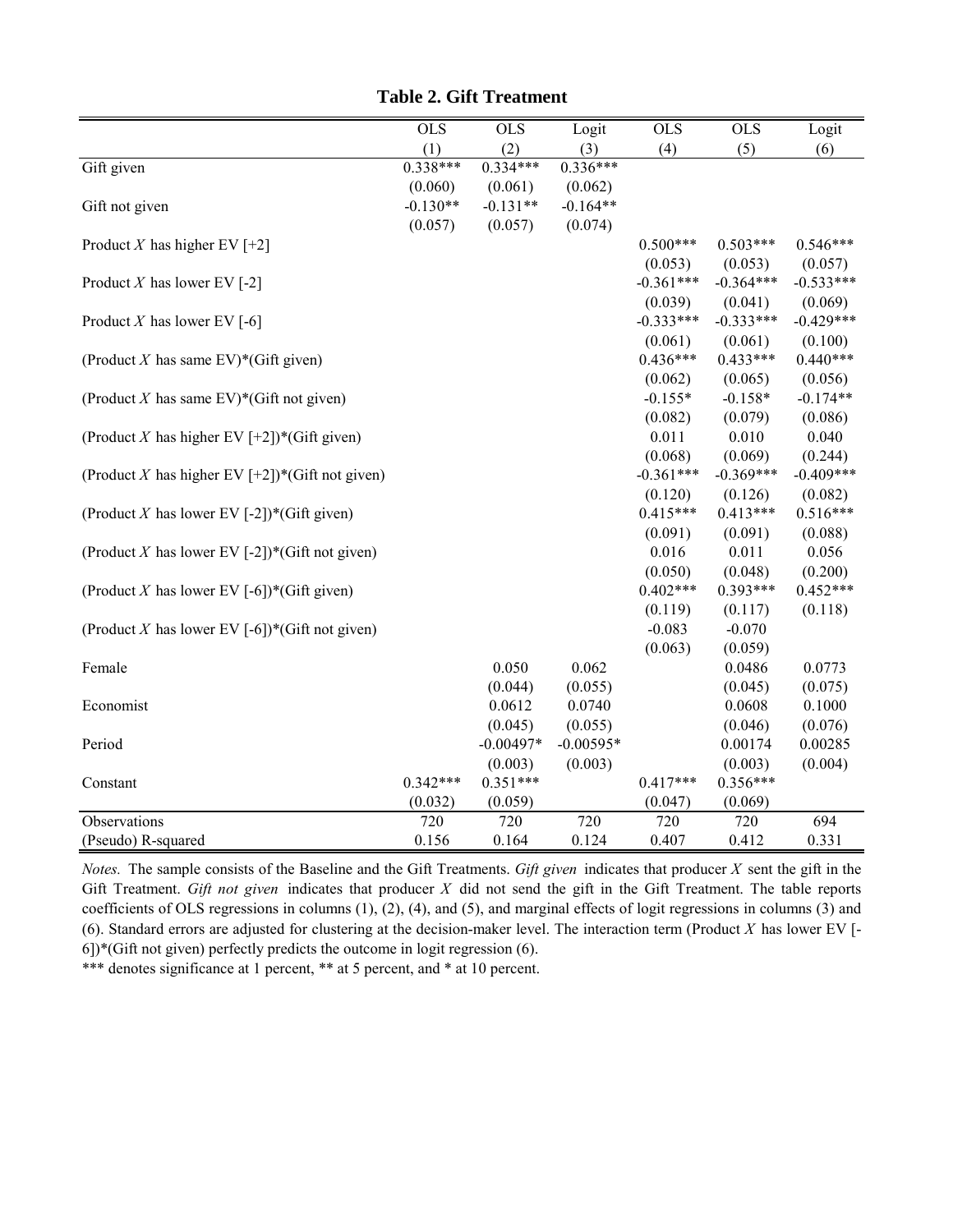|                                                                   | Diff. to BT<br>(1) | Diff. to BT<br>(2)        | Diff. to GT<br>(3) | Diff. to BT<br>(4) | Diff. to BT<br>(5) | Diff. to GT<br>(6)      |
|-------------------------------------------------------------------|--------------------|---------------------------|--------------------|--------------------|--------------------|-------------------------|
| NET: Gift given                                                   | $0.218***$         | $0.210***$                | $-0.125*$          |                    |                    |                         |
|                                                                   | (0.049)            | (0.052)                   | (0.064)            |                    |                    |                         |
| NET: Gift not given                                               | $-0.036$           | $-0.043$                  | 0.087              |                    |                    |                         |
|                                                                   | (0.047)            | (0.050)                   | (0.059)            |                    |                    |                         |
| (Product X has same EV)*(NET: Gift given)                         |                    |                           |                    | $0.357***$         | $0.350***$         | $-0.084$                |
|                                                                   |                    |                           |                    | (0.067)            | (0.070)            | (0.064)                 |
| (Product X has same EV)*(NET: Gift not given)                     |                    |                           |                    | $-0.045$           | $-0.053$           | 0.104                   |
|                                                                   |                    |                           |                    | (0.093)            | (0.093)            | (0.101)                 |
| (Product X has higher EV [+2])*(NET: Gift given)                  |                    |                           |                    | $0.099**$          | $0.091**$          | 0.080                   |
|                                                                   |                    |                           |                    | (0.038)            | (0.039)            | (0.061)                 |
| (Product X has higher EV [+2])*(NET: Gift not given)              |                    |                           |                    | $-0.080$           | $-0.086$           | $0.280**$               |
|                                                                   |                    |                           |                    | (0.066)            | (0.069)            | (0.130)                 |
| (Product X has lower EV [-2])*(NET: Gift given)                   |                    |                           |                    | $0.258***$         | $0.248***$         | $-0.166$                |
|                                                                   |                    |                           |                    | (0.086)            | (0.085)            | (0.114)                 |
| (Product X has lower EV [-2])*(NET: Gift not given)               |                    |                           |                    | 0.039              | 0.035              | 0.023                   |
|                                                                   |                    |                           |                    | (0.050)            | (0.055)            | (0.059)                 |
| (Product X has lower EV [-6])*(NET: Gift given)                   |                    |                           |                    | $-0.032$           | $-0.038$           | $-0.433***$             |
|                                                                   |                    |                           |                    | (0.067)            | (0.072)            | (0.106)                 |
| (Product X has lower EV [-6])*(NET: Gift not given)               |                    |                           |                    | $-0.068$           | $-0.076$           | $-0.005$                |
|                                                                   |                    |                           |                    | (0.054)            | (0.058)            | (0.012)                 |
| Dummies for (GT: Gift given) and (GT: Gift not given)             |                    | $\mathbf X$               |                    |                    |                    |                         |
| Dummies for (Gift given) and (Gift not given)                     |                    |                           | $\mathbf X$        |                    |                    |                         |
| Dummies for EV differences                                        |                    |                           |                    | $\mathbf X$        | $\mathbf X$        | X                       |
| Dummies for EV differences interacted with (GT: gg) and (GT: gng) |                    |                           |                    |                    | X                  |                         |
| Dummies for EV differences interacted with (gg) and (gng)         |                    |                           |                    |                    |                    | $\mathbf X$             |
| Controls for gender, major, and period                            | X                  | $\boldsymbol{\mathrm{X}}$ | $\mathbf X$        | $\mathbf X$        | X                  | $\mathbf X$             |
| Sample                                                            | NET, BT            | NET, GT, BT               | NET, GT, BT        | NET, BT            |                    | NET, GT, BT NET, GT, BT |
| Observations                                                      | 560                | 1,040                     | 1,040              | 560                | 1,040              | 1,040                   |
| R-square                                                          | 0.055              | 0.140                     | 0.140              | 0.492              | 0.440              | 0.440                   |

**Table 3. No Externality Treatment**

*Notes.* The NET sample contains all observations from the No Externality Treatment; the BT sample all observations from the Baseline Treatment; and the GT sample all observations from the Gift Treatment. The abbreviations *gg* and *gng* indicate *Gift given* and *Gift not given* , respectively. Constant included. Standard errors are clustered at the decision maker level. \*\*\* denotes significance at 1 percent, \*\* at 5 percent, and \* at 10 percent.